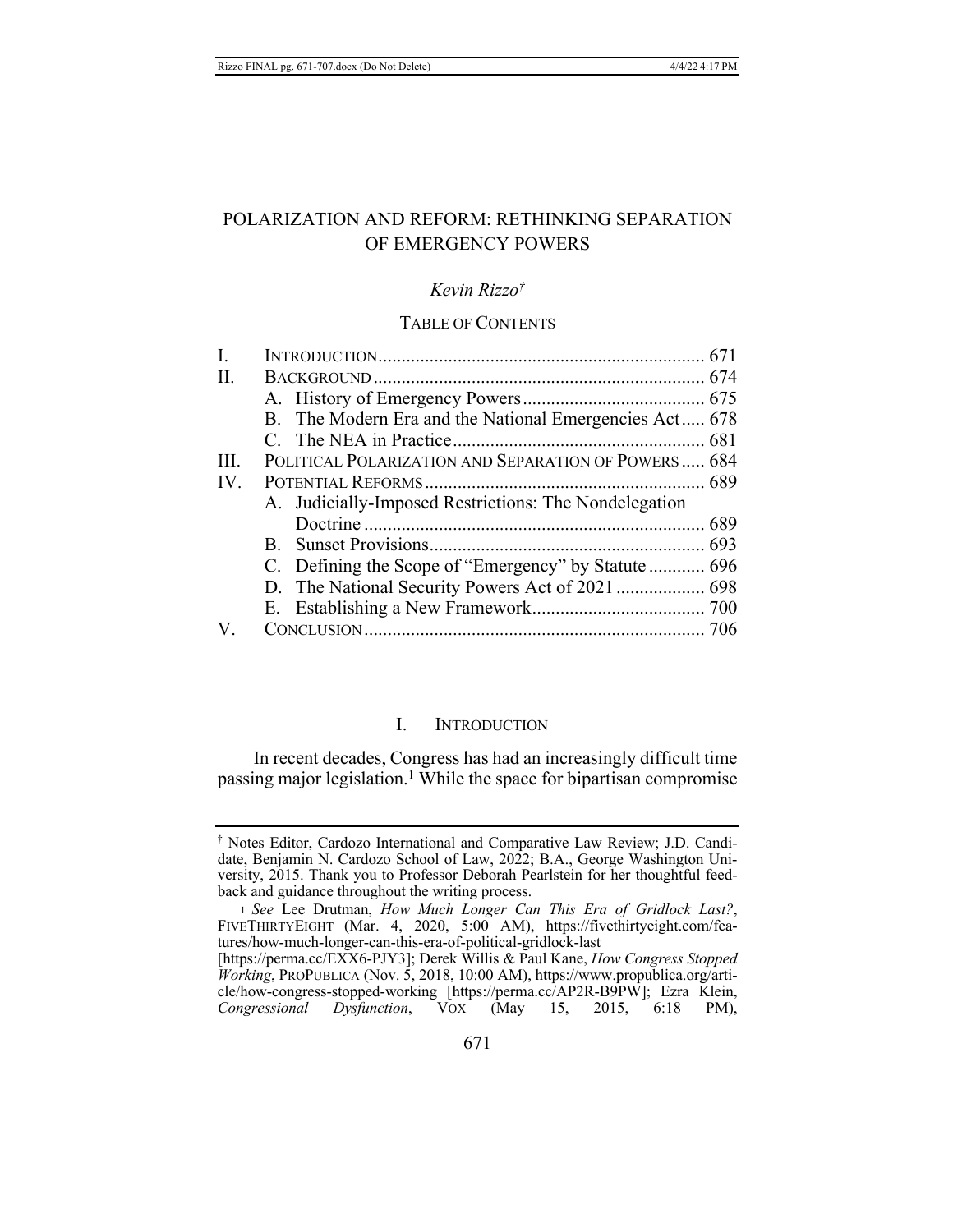has not vanished entirely,<sup>2</sup> both parties have developed divergent partisan agendas, yet struggle to enact them through legislation.<sup>3</sup> As a result, presidents have faced growing pressure—and demonstrated growing willingness—to push partisan policy objectives by testing the limits of executive action.<sup>4</sup> Through congressional delegations of power, presidents have often had broad authority to make policy changes through executive action. Some of the broadest delegations of authority to the President exist in the context of a national emergency, during which the President can invoke sweeping powers to swiftly respond to a crisis, yet there are often few limitations on when many emergency powers may be invoked.<sup>5</sup> Given the scope of these latent emergency powers available to the President, there is growing alarm that emergency authority could be abused to create policy absent a real emergency, or even used for illiberal ends.<sup>6</sup> Even more concerning, at the point of an emergency, there may be very little Congress can or will do to intervene.<sup>7</sup>

Relative to Congress—a large body premised on the deliberation of its members—the President and the executive branch may be better positioned to react quickly in a crisis. Following that logic, Congress has passed several laws conferring broad authority on the President in the event of an emergency. Emergency powers have been used in various crises throughout American history, and Congress has at times

3 See, e.g., Robert Pear, Thomas Kaplan & Maggie Haberman, In Major Defeat for Trump, Push to Repeal Health Law Fails, N.Y. TIMES (Mar. 24, 2017), https://www.nytimes.com/2017/03/24/us/politics/health-care-affordable-careact.html [https://perma.cc/FEY4-EUDU].

4 See infra note 148.

5 See BRENNAN CTR. FOR JUST., A GUIDE TO EMERGENCY POWERS AND THEIR  $Use (2019).$ 

6 See Geoffrey A. Manne & Seth Weinberger, Trust the Process: How the National Emergency Act Threatens Marginalized Populations-And What to Do About It, 44 HARBINGER 95, 97-98 (2020). See, e.g., Jonathan Swan & Zachary Basu, Bonus Episode: Inside the Craziest Meeting of the Trump Presidency, AXIOS (Feb. 2,  $2021$ ), https://www.axios.com/trump-oval-office-meeting-sidney-powella8e1e466-2e42-42d0-9cf1-26eb267f8723.html [https://perma.cc/37CK-7LUT] (based on anonymous sources, reporting that advisors to the President contemplated the use of emergency powers, although lacking specifics, to remain in office following an election loss).

7 See infra Sections II.B, III.

https://www.vox.com/2015/1/2/18089154/congressional-dysfunction [https://perma.cc/DPA3-3LZ4].

<sup>2</sup> James M. Curry & Frances Lee, Congress is Far More Bipartisan than Head-Suggest, WASH. POST (Dec. 20, 2016), https://www.washinglines tonpost.com/news/monkey-cage/wp/2016/12/20/congress-is-far-more-bipartisanthan-headlines-suggest/ [https://perma.cc/M7FH-N659].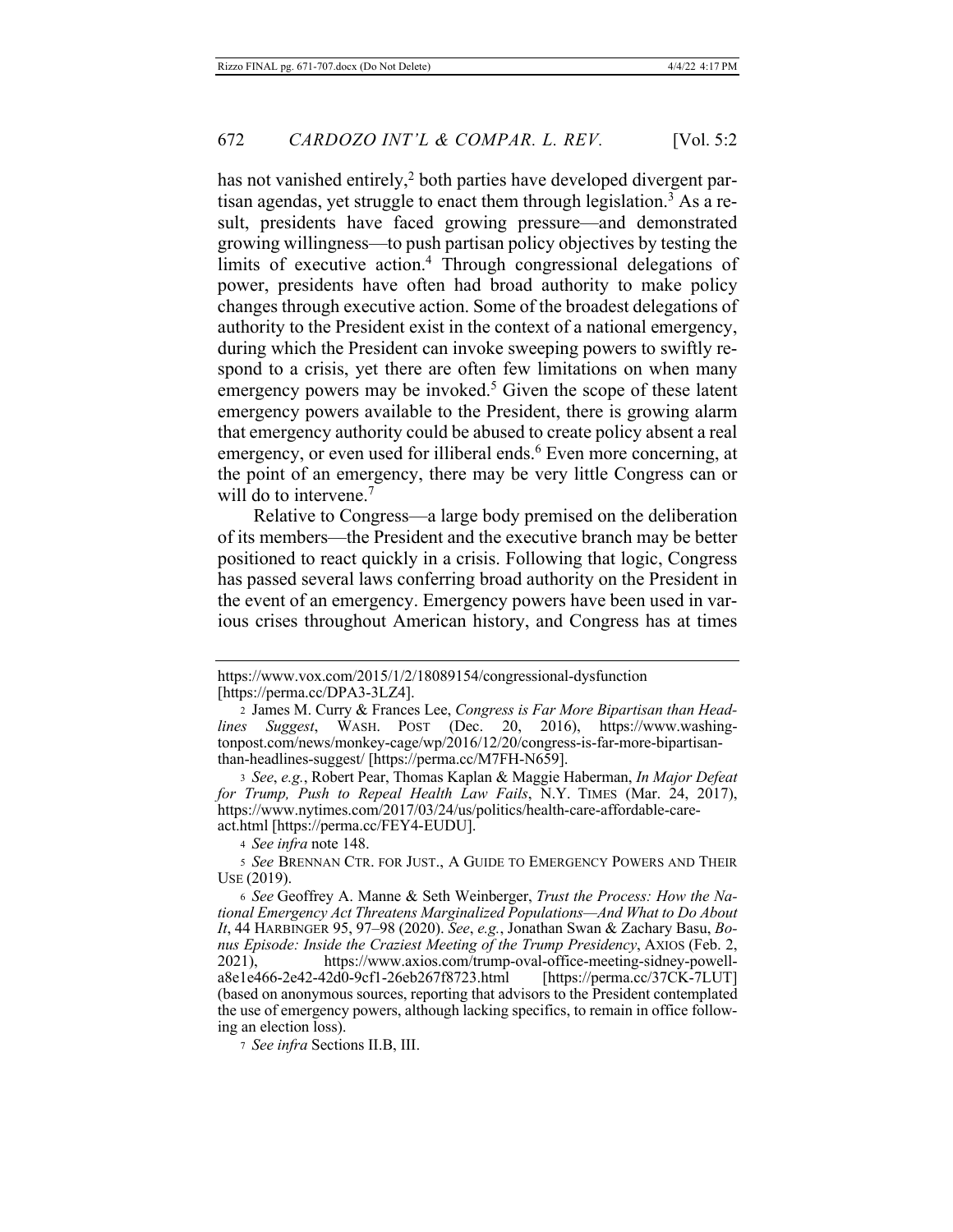changed the terms of its delegations to have more influence over how the President exercises them.<sup>8</sup> The concept of emergency power is generally premised on the notion that emergencies are acute and short in duration. Yet in practice, emergency declarations tend to be surprisingly enduring.<sup>9</sup> As concerns about the use and abuse of emergency powers have grown, Congress appears ill-positioned and unequipped to rein in the President under current laws.<sup>10</sup> The status quo has prompted many to call for reform; but while adjusting the emergency power framework may constrain the President, any successful reform effort must respond to and reflect how party polarization has shaped the modern Congress.<sup>11</sup>

In Part II of this Note, I review the historical and legal underpinnings of presidential emergency power and summarize the landmark, or so it seemed, reform enacted at a historical low point in the American presidency. In Part III, I argue that party polarization and partisanship has fundamentally shaped Congress and its role in the separation of powers. In Part IV, I evaluate recent proposals to reform presidential emergency powers given high levels of partisanship in Congress. I then argue that a shift away from the current framework, to one where emergencies expire without congressional approval and Congress regularly reviews and reauthorizes underlying emergency, would best foster deliberation between Congress and the President over the terms of emergency delegations.

11 See, e.g., Billy Binion, Justin Amash Introduces Bill to End Forever National **REASON**  $(Dec.$ 21, 2020,  $1:59$ *Emergencies,* PM), https://reason.com/2020/12/21/justin-amash-introduces-national-emergencies-reform-act/ [https://perma.cc/B6MC-CRC8]; Elizabeth Goitein, The Alarming Scope of the President's Emergency Powers, ATLANTIC (Mar. 19, 2020), https://www.theatlantic.com/magazine/archive/2019/01/presidential-emergency-powers/576418/

<sup>8</sup> See infra notes 24–30 and accompanying text.

<sup>9</sup> Of a total of sixty-two declared national emergencies, thirty-seven remain in effect as of October 2020. L. ELAINE HALCHIN, CONG. RSCH. SERV., 98-505, NATIONAL EMERGENCY POWERS 11-14 (2021).

<sup>10</sup> See Neal Kumar Katyal, Internal Separation of Powers: Checking Today's Most Dangerous Branch from Within, 115 Yale L.J. 2316, 2319–22 (2006). See also infra notes 84-85 and accompanying text.

<sup>[</sup>https://perma.cc/6FXC-5357]; The Editorial Board, Fix America's National Emergencies Law. And Not Just Because of Trump, N.Y. TIMES (Mar. 5, 2019), https://www.nytimes.com/2019/03/05/opinion/trump-national-emergency.html [https://perma.cc/62VU-87WP]; Press Release, Mike Lee, U.S. Sen., Sen. Lee In-

troduces ARTICLE ONE Act to Reclaim Congressional Power (Mar. 12, 2019).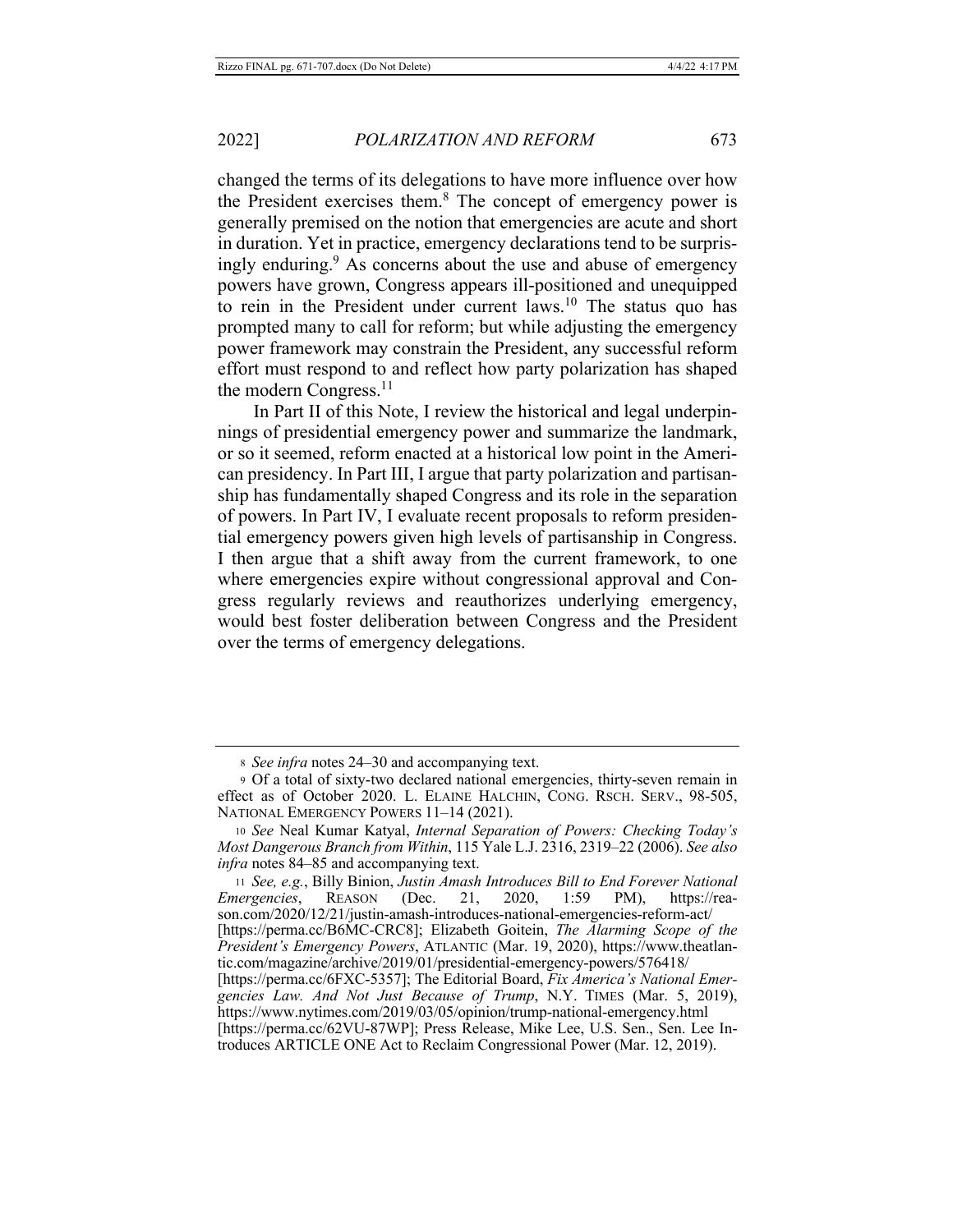#### II. BACKGROUND

The delegation of emergency authority to the United States President is an important example of how Congress and the President share authority in the national security sphere; but it also highlights the challenges of the separation of powers. This Note will trace the history of Congress's delegation of emergency authority and the challenges the institution has faced in attempts to constrain presidents who have pushed the boundaries of those powers. This history culminated in a wholesale effort to reform emergency authority in the 1970s. That reform attempt, however, was limited and its shortcomings contribute to the imbalance in the separation-of-powers system today.

Both Congress and the President have clear constitutional roles in the national security and foreign policy contexts. Among other things, the Constitution grants Congress the power to declare war, regulate commerce with foreign nations, and regulate immigration.<sup>12</sup> Likewise, the President is the chief executive and commander-in-chief of the military.<sup>13</sup> While discussions of national security tend to center on the President, Congress's power to authorize conditional funding used by the President allows Congress to assert itself in foreign policymaking and, if necessary, challenge the President.<sup>14</sup> The President's powers and the nature of the office put the executive branch in a particularly strong position vis-à-vis the legislative branch in separationof-powers conflicts.<sup>15</sup> Congress itself has acknowledged the unique position of the President in conducting foreign policy and has accordingly delegated the President the power to make foreign policy beyond what is enumerated in the Constitution.<sup>16</sup>

<sup>12</sup> U.S. CONST. art. I, § 8.

<sup>13</sup> U.S. CONST. art. II §§ 1-2.

<sup>14</sup> Deborah Pearlstein, Foreign Policy Isn't Just Up to Trump, ATLANTIC (Nov. 23, 2019), https://www.theatlantic.com/ideas/archive/2019/11/congresss-constitutional-role-us-foreign-policy/602485/ [https://perma.cc/N6KN-BBED].

<sup>15</sup> See Zivotofsky v. Kerry, 576 U.S. 1, 2 (2015); JOSH CHAFETZ, CONGRESS'S CONSTITUTION: LEGISLATIVE AUTHORITY AND THE SEPARATION OF POWERS 35-36  $(2017).$ 

<sup>16 120</sup> CONG. REC. S18356-67 (daily ed. Oct. 7, 1974) (statement of Sen. Mathias), reprinted in THE NATIONAL EMERGENCIES ACT SOURCE BOOK: LEGISLATIVE HISTORY, TEXTS, AND OTHER DOCUMENTS 154 (1976) [hereinafter NEA SOURCEBOOK] ("Because it is clear that if Congress is to fulfill its responsibilities to act in time of emergency, it must make preparations in advance to do so. The actions already taken by leadership, in the view of the Special Committee [on National] Emergencies], meet the needs that might reasonably be required by future emergencies.").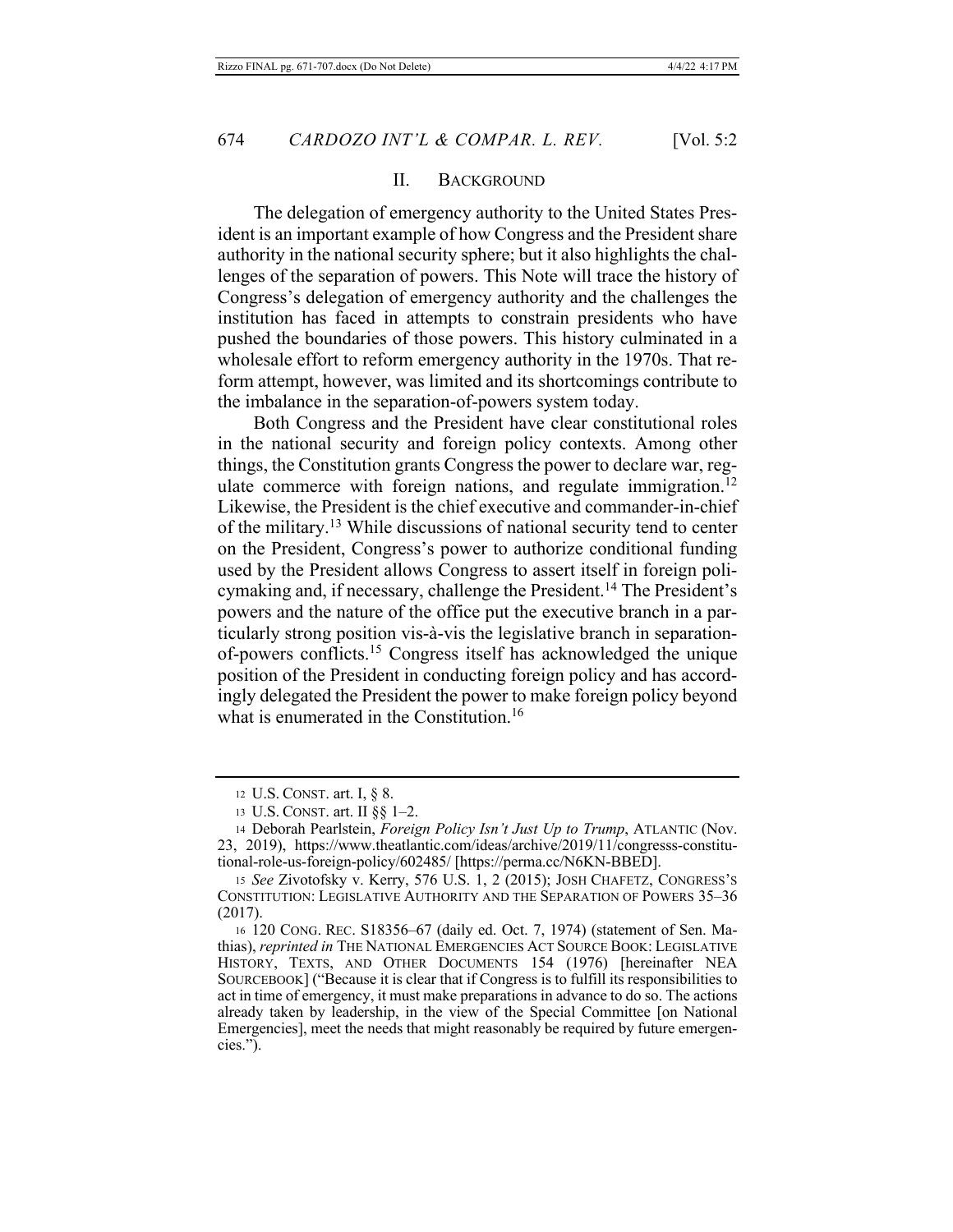#### A. History of Emergency Powers

The origin of emergency powers in the United States date back to before the Constitution, to the Continental Congress and the Revolutionary War.<sup>17</sup> Emergency powers, however, were not squarely addressed at the Constitutional Convention.<sup>18</sup> Debates over emergency authority emerged over time and have centered on the extent of the President's implied power and the scope of the authority granted to the President by Congress.<sup>19</sup>

The constitutional provision that most closely resembles emergency authority is the Suspension Clause, which allows Congress to suspend the writ of habeas corpus in times of rebellion or invasion.  $20$ The Suspension Clause confers an extraordinary power that is to be used in narrow circumstances; it has the effect of authorizing the executive to arrest and detain individuals without the normal legal constraints.<sup>21</sup> The United States Supreme Court has also understood the Suspension Clause as implicitly guaranteeing the writ of habeas corpus when it has not been expressly suspended.<sup>22</sup> Historical practice suggests that suspending the writ may best be thought of as a specific, though expansive, type of emergency power that vests extensive detention authority in the executive.<sup>23</sup> The Suspension Clause is largely an exception to the Constitution's lack of provisions addressing emergency powers. Over time, Congress has created new emergency delegations by statute.

Statutes enabling emergency presidential power came early in U.S. history. In 1792, the Second Congress passed what would become known as the Calling Forth Act, which enabled the President to

<sup>17</sup> Harold C. Relyea, A Brief History of Emergency Powers in the United *States* 4–5 (Special Comm. on Nat'l Emergencies & Delegated Emergency Powers, U.S. Sen., Working Paper No. 36-612, 1974).

<sup>18</sup> While some provisions of the Constitution can be understood to confer emergency authority—such as Congress' power to declare war, Congress' power to suspend habeas corpus, and the President's power to call a special session of Congress—the topic was not formally addressed. *Id.* at 5–6; See Youngstown Sheet & Tube Co. v. Sawyer, 343 U.S. 579, 650 (1952) (Jackson, J., concurring) ("[The founders] made no express provision for exercise of extraordinary authority because of a crisis.").

<sup>19</sup> See Youngstown Sheet & Tube, 343 U.S. at 650 (Jackson, J., concurring); RELYEA, *supra* note 17, at 6.

<sup>20</sup> U.S. CONST. art. I, § 9, cl. 2.

<sup>21</sup> See Amanda L. Tyler, Suspension as an Emergency Power, 118 Yale L.J. 600, 662–63 (2009).

<sup>22</sup> See Boumediene v. Bush, 553 U.S. 723, 745 (2008).

<sup>23</sup> Tyler, *supra* note 21, at 633.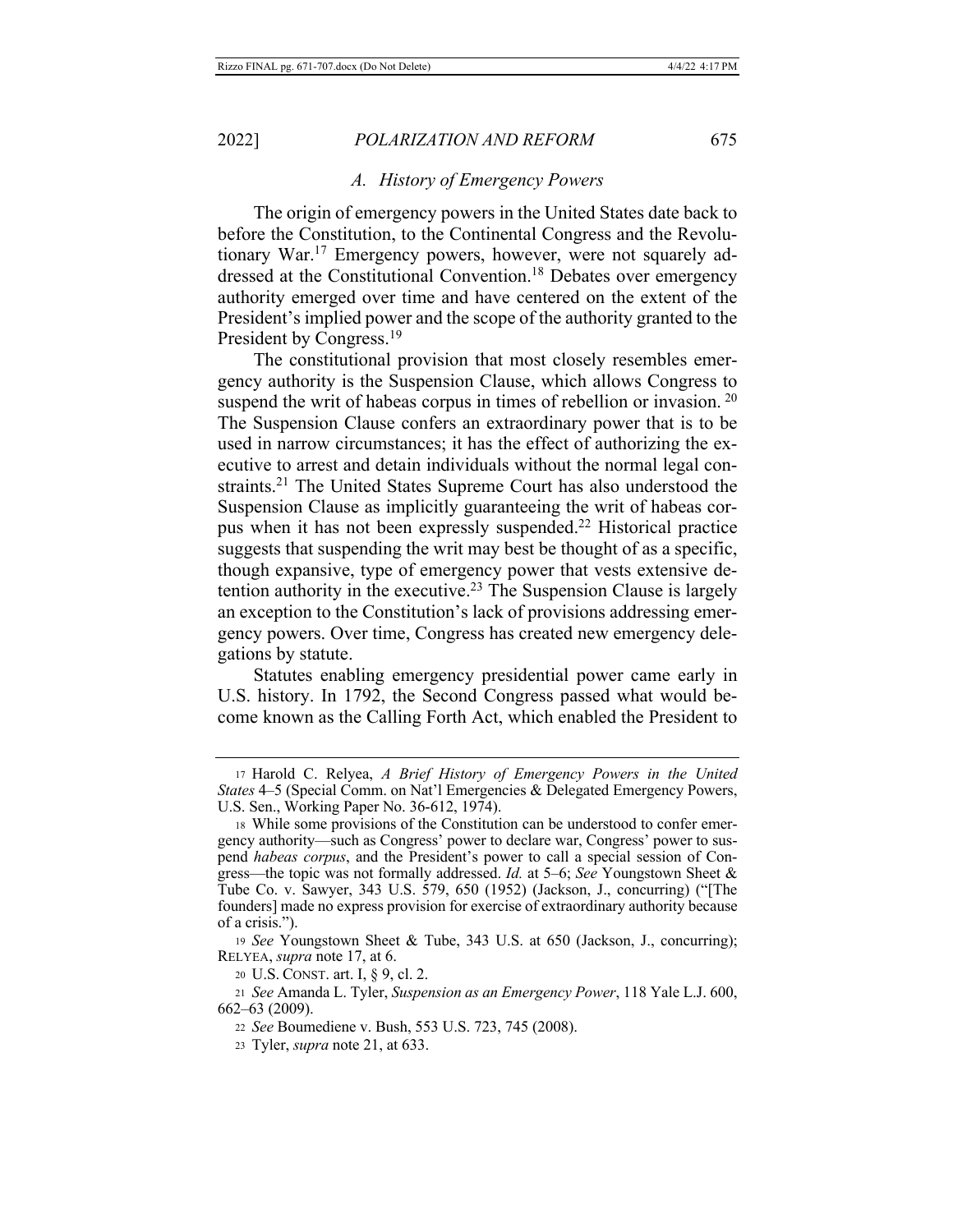call forth state militias to defend against invasions, quell insurrections, and, in exceptional cases, enforce the law.<sup>24</sup> Determining the scope of the President's ability to call forth militias for law enforcement purposes proved most controversial.<sup>25</sup> Congress ultimately resolved that dispute by adding greater procedural constraints.<sup>26</sup> To call forth a militia for intrastate law enforcement, the President would first need to consult with a federal judge.<sup>27</sup> If the President felt that it was necessary to call forth the militia from another state, he would first have to seek approval from Congress, or, if Congress was not in session, the President could invoke this authority unilaterally, but it would expire within thirty days of the start of the next session of Congress absent further authorization.<sup>28</sup> President Washington first invoked the Calling Forth Act and secured the requisite judicial approval to quash the Whiskey Rebellion, which involved violent protests in response to federal tax collection.<sup>29</sup> Following its recess, the Third Congress quickly passed a law approving of and extending the President's authority to quell the unrest. $30$ 

In 1795, Congress amended the Calling Forth Act to remove the requirement that the President obtain prior approval from a federal judge and the provision preventing the President from unilaterally calling forth another state's militia to enforce the law when Congress was in session.<sup>31</sup> In 1807, Congress extended the President's authority to include calling forth the standing army or navy to put down insurrections and even enforce the law.<sup>32</sup> The rules set out in the 1807 law are broadly the same as those in effect today, under what is known as the Insurrection Act.<sup>33</sup> Although Congress ultimately expanded the President's emergency authorities to call forth militias and the military, the early restrictions are notable, and today they can help inform debates over how Congress might set limits on emergency authorities given to the President. Moreover, these early laws conferring

<sup>24</sup> Stephen I. Vladeck, The Separation of National Security Powers: Lessons from the Second Congress, 129 Yale L.J.F. 610, 614-15 (2020).

 $25$  *Id.* 

<sup>26</sup> Id.; Calling Forth Act of 1792, ch. 28, § 1, 1 Stat. 264, 264 (repealed 1795).

<sup>27</sup> Calling Forth Act § 2.

 $28$  *Id.* 

<sup>29</sup> Vladeck, *supra* note 24, at 615.

<sup>30</sup> *Id.* at 615-16.

<sup>31</sup> Stephen I. Vladeck, Emergency Power and Militia Acts, 114 Yale L.J. 149,  $162(2004).$ 

<sup>32</sup> Insurrection Act of 1807, ch. 39, 2 Stat. 443 (current version at at 10 U.S.C. §§ 251–255); Vladeck, *supra* note 24, at 616–17.

<sup>33</sup> See Vladeck, *supra* note 24, at 616; 10 U.S.C. §§ 251-55.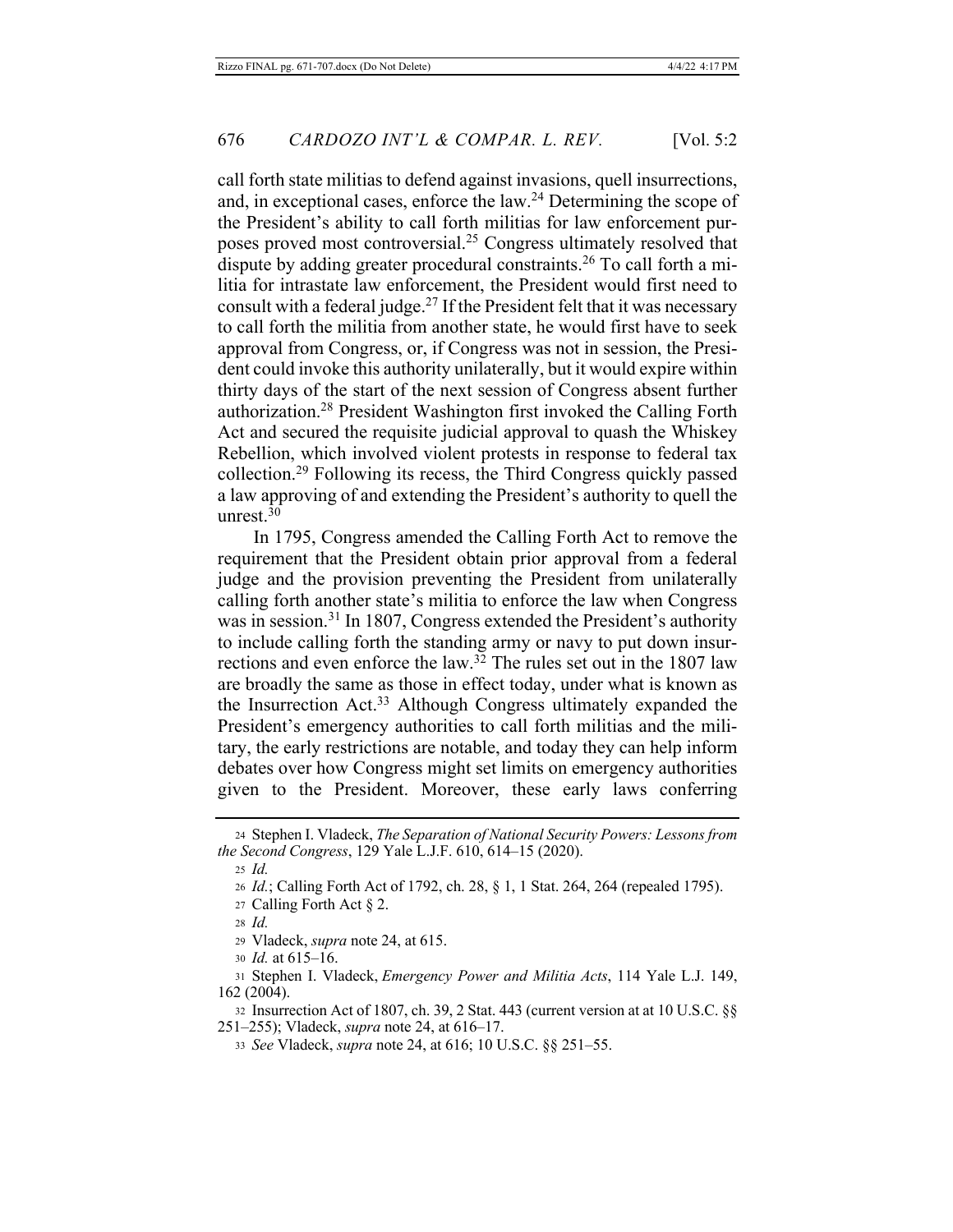emergency authority to the President set out the general precedent that many subsequent laws would follow: the President declares an emergency, and in doing so, activates delegated emergency authority.<sup>34</sup>

Modern emergency powers took further shape in the twentieth century, as presidents invoked expansive powers to further the war efforts and address the Great Depression. Unlike today, the availability of emergency powers during this period hinged on whether the country was in a state of emergency, not whether a specific power had been invoked in response to a given crisis. Therefore, once an emergency was declared, a broad range of related and unrelated emergency authorities became available until the end of the state of emergency.<sup>35</sup> President Wilson was the first to declare a state of national emergency in those terms. In the months before the United States entered World War I in 1917, Wilson restricted the sale or transfer of U.S. ships under authority granted by Congress in the event of an emergency declaration.<sup>36</sup> Congress later terminated the state of emergency, as well as several wartime powers, by statute in 1921.<sup>37</sup>

Almost immediately upon taking office, President Franklin Delano Roosevelt issued the second national emergency proclamation, creating a bank holiday, and Congress quickly ratified his authority to do so three days later.<sup>38</sup> That legislation, the Emergency Banking Act, gave the President sweeping powers over financial institutions and transactions in times of war or national emergency.<sup>39</sup> President Roosevelt also issued two emergency declarations in the lead-up to and during World War II to establish a condition of emergency.<sup>40</sup> After the war, in 1947, Congress passed laws terminating certain war-related statutory provisions and emergency authorities associated with the war

<sup>34</sup> HALCHIN, *supra* note 9, at 4.

<sup>35</sup> Id. at 7 ("The United States was in a condition of national emergency four times over, and with each proclamation, the whole collection of statutorily delegated emergency powers was activated.").

<sup>36</sup> Proclamation No. 1354 (Feb. 5, 1917); NEA SOURCEBOOK, supra note 16, at 1; see also Halchin, supra note 9, at 5.

<sup>37</sup> NEA SOURCEBOOK, supra note 16, at 1.

 $38 \text{ Id}$ 

<sup>39 118</sup> CONG. REC. S18367 (daily ed. May 23, 1972) (statement of Sen. Mathias); NEA SOURCEBOOK, *supra* note 16, at 13 (noting that Congress' expansion of emergency authority beyond wartime to times of national emergency was a marked change in the situations when the President can exercise emergency authority).

<sup>40</sup> Proclamation No. 2352, 4 Fed. Reg. 174 (Sept. 8, 1939); Proclamation No. 2487, 6 Fed. Reg. 105 (May 29, 1941).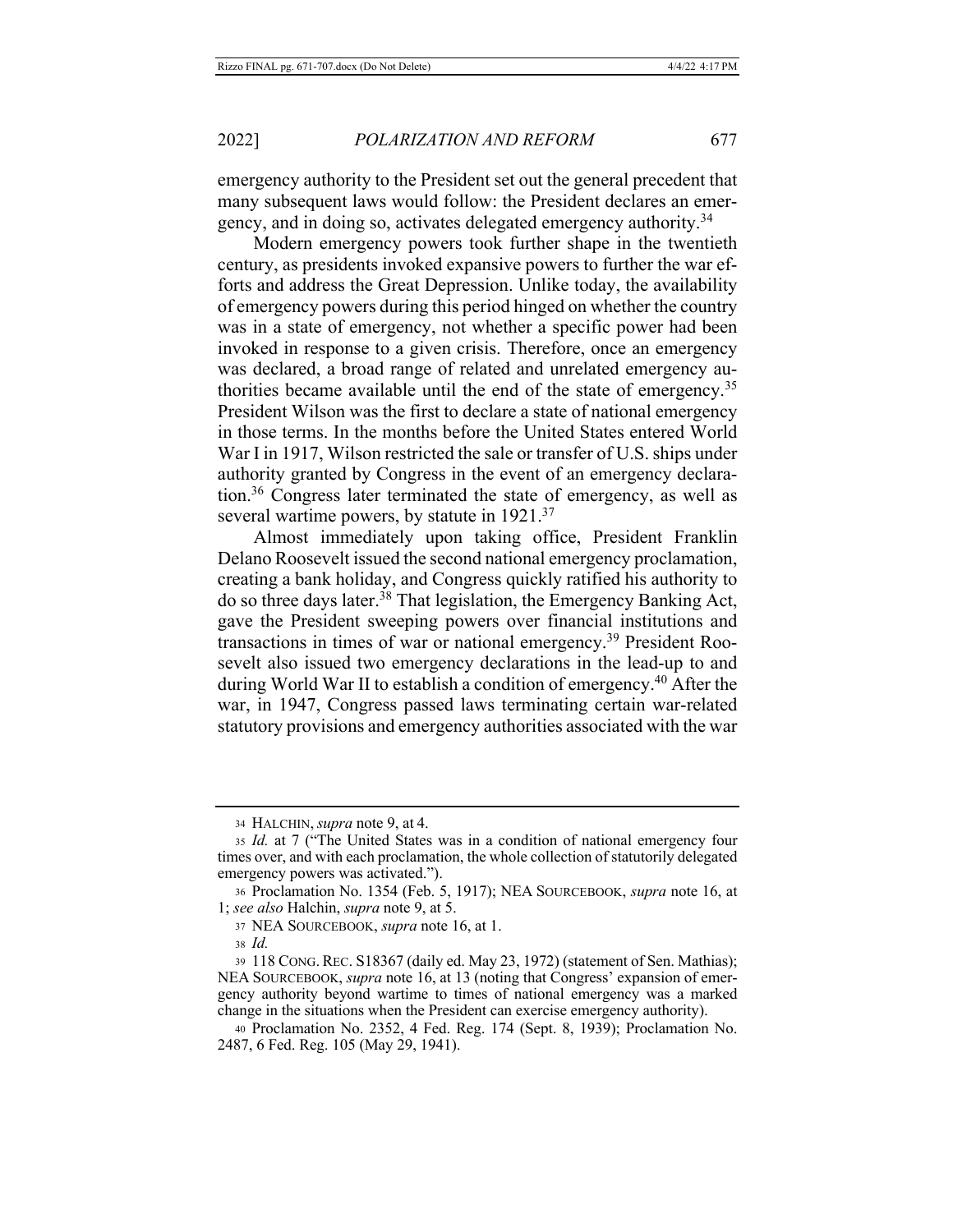effort granted to the President.<sup>41</sup> Subsequent laws passed by Congress led to the formal end of the war against Germany and the ratification of a peace treaty with Japan.<sup>42</sup> The legal end to the war also resulted in the end of the state of emergency, but Congress separately extended the state of emergency, which lasted until President Truman formally ended two emergency declarations made by his predecessor.<sup>43</sup> Truman's proclamation ending prior emergencies, however, specifically excluded a 1950 emergency that he had declared in response to the conflict in Korea.<sup>44</sup> The continuance of the 1950 declaration, which would last until 1978, became an important target for reformers in Congress and ultimately spurred an overhaul of the emergency powers framework.<sup>45</sup>

#### The Modern Era and the National Emergencies Act *B*.

Although presidents have invoked emergency authority since the beginning of the United States, Congress became increasingly concerned by the longevity of the existing state of emergency in the 1970s. Senator Charles Mathias of Maryland, one of the strongest proponents of reform, realized during the escalation in Vietnam that the President already possessed broad emergency powers even without a war declaration.<sup>46</sup> This authority existed in part because of President Truman's 1950 emergency declaration regarding Korea.<sup>47</sup> As Congress investigated presidential emergency powers, members realized that there were actually four concurrent national emergencies that granted

<sup>41</sup> The joint resolution repealed a range of provisions and authorities that were put in place to fight the war and manage the economy. Examples include authorities given to President and cabinet officials to reduce requirements for certain military positions, and even the authority to suspend the operation of statutes of limitation for certain insurance agreements until after the war. Joint Resolution to Terminate Certain Emergency and War Powers, Pub. L. No. 80-239, 61 Stat. 449 (1947); S. REP. No. 80-42, at 17, 89 (1947).

<sup>42</sup> H.R.J. Res. 289, 82d Cong., 65 Stat. 451 (1951); Proclamation No. 2974, 17 Fed. Reg. 3813 (Apr. 30, 1952), reprinted in 66 Stat. c31 (1952).

<sup>43 66</sup> Stat. at c31; NEA SOURCEBOOK, supra note 16, at 2.

<sup>44 66</sup> Stat. at c32.

<sup>45</sup> NEA SOURCEBOOK, supra note 16, at 3.

<sup>46</sup> To Terminate Certain Authorities with Respect to National Emergencies Still in Effect, and to Provide for Orderly Implementation and Termination of Future National Emergencies: Hearing on H.R. 3884 Before the H. Subcomm. on Admin. L. & Gov't Rel. of the Comm. on the Judiciary, 94th Cong. 20 (1975) (statement of Sen. Charles Mathias).

 $47$  *Id.*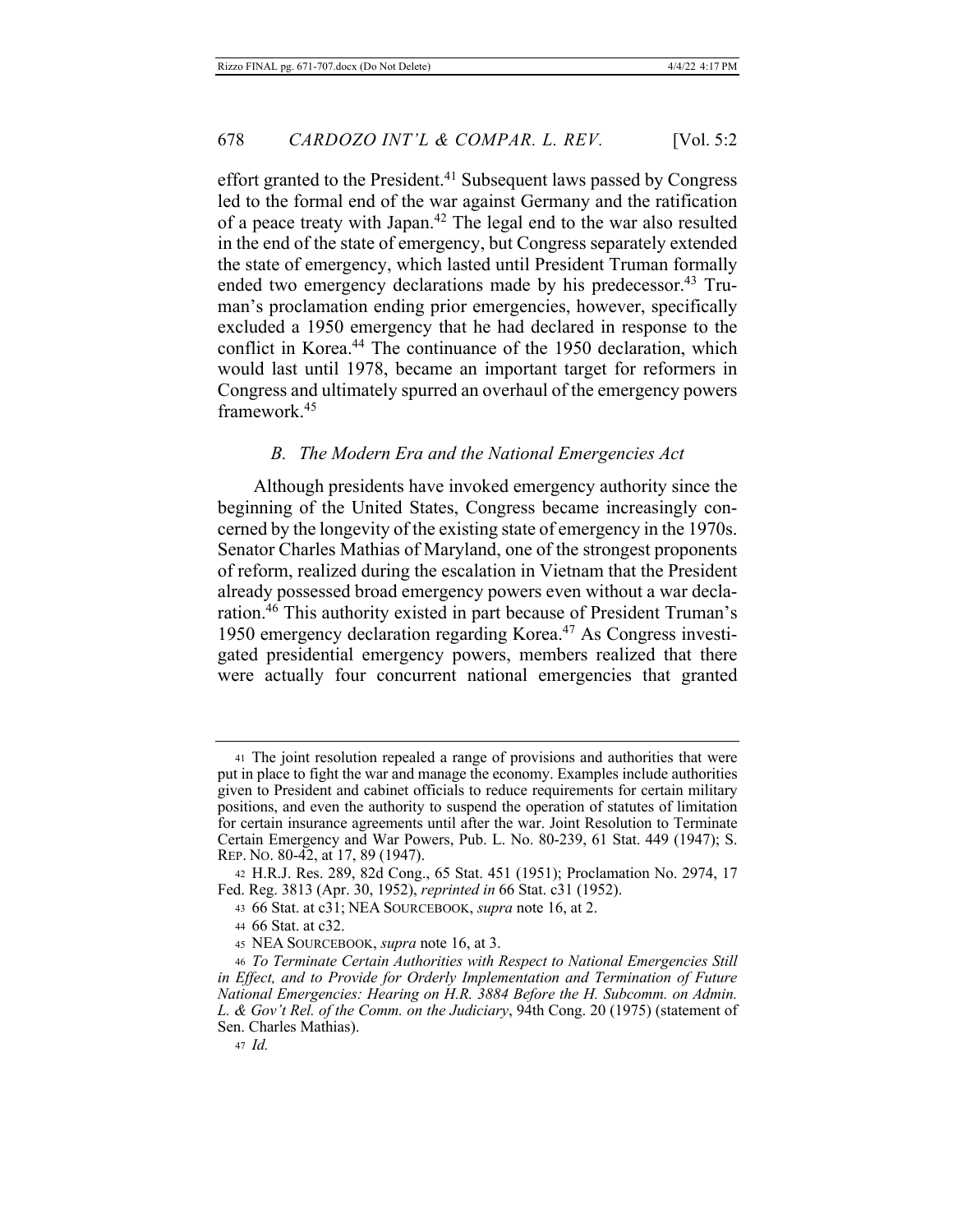sweeping powers to the President.<sup>48</sup> Existing statutes authorized expansive presidential power in times of national emergency, with the 1933 Emergency Banking Act responsible for two hundred such powers alone.<sup>49</sup>

In 1972, Congress created the Special Committee on the Termination of the National Emergency, which eventually expanded its focus to reforming emergency powers more generally.<sup>50</sup> The legislation produced by the Committee, the National Emergencies Act of 1976 ("NEA"), $51$  sought to accomplish several goals: (1) to end the emergencies currently in effect; (2) to create a formal procedure for declaring a national emergency and invoking emergency powers; (3) to provide Congress with a means to restrain the President's use of emergency powers; and (4) to review and repeal certain delegations of emergency authority that Congress viewed as unnecessary.<sup>52</sup>

Initial iterations of the NEA would have: (1) let all existing emergency powers expire following a transition period after enactment; (2) repealed forty-nine emergency authority-conferring provisions from existing statutes; (3) defined and narrowed the conditions under which a President could declare an emergency; and (4) provided that future emergencies would lapse after six months absent further congressional approval or prior congressional termination.<sup>53</sup> After debate in Congress and negotiation with President Ford, the drafters made substantive changes that weakened the role of Congress vis-à-vis the President. Instead of ending all existing emergency declarationssomething Congress did not think it had the power to do, as the declarations themselves were within the President's Article II authority-Congress sought to wind down the respective delegations of authority and require new declarations to comply with the new framework.<sup>54</sup> With eight exceptions, the law set active emergency delegations to expire within two years of enactment.<sup>55</sup> While the initial draft targeted

- 51 National Emergencies Act, Pub. L. No. 94-412, 90 Stat. 1255 (1976).
- 52 S. Rep. No. 93-1170, at 4 (1976), reprinted in NEA SOURCEBOOK, at 22.
- 53 Thronson, *supra* note 50, at 747-50; NEA SOURCEBOOK, *supra* note 16, at 292.
- 54 See Thronson, *supra* note 50, at 747; HALCHIN, *supra* note 9, at 11.

55 National Emergencies Act  $\S$  101. The committee report on the final legislation indicated that the eight exceptions were made to allow for Congress to consider

<sup>48 118</sup> CONG. REC. S18367 (daily ed. May 23, 1972) (statement of Sen. Mathias), reprinted in NEA SOURCEBOOK, supra note 16, at 13.

 $49$  *Id.* 

<sup>50</sup> Patrick A. Thronson, Note, Toward Comprehensive Reform of America's Emergency Law Regime, 46 U. Mich. J. L. Reform 737, 743-44 (2013); 121 CONG. REC. S3202 (daily ed. Mar. 6, 1975) (statement of Sen. Mathias), reprinted in NEA SOURCEBOOK at 285.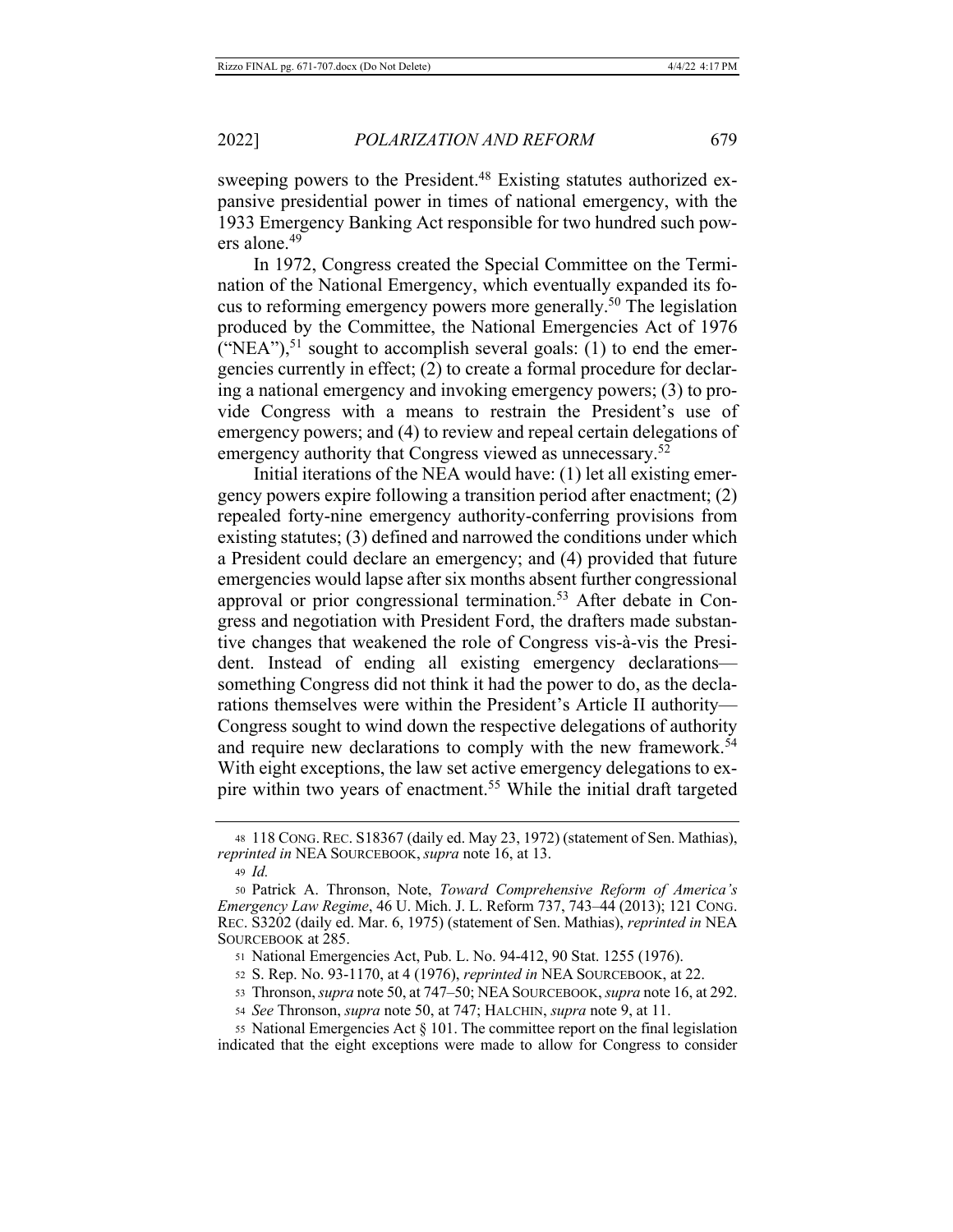for repeal 49 of the 470 emergency delegations identified by Congress in existing statutes, the final legislation repealed only seven.<sup>56</sup>

The bill's final version also contained notable changes to the process by which Congress could check the President in the emergency context. Instead of mandating that emergency powers expire six months after an emergency declaration absent express approval from Congress, the final version of the bill was changed to call for congressional review of an emergency every six months.<sup>57</sup> These changes were made at the request of President Ford and the Office of Management and Budget.<sup>58</sup> Rather than forcing emergency authorities to automatically lapse, Congress tasked itself with the responsibility of reviewing emergency declarations at least every six months.<sup>59</sup> The President, meanwhile, can terminate an emergency at any moment.<sup>60</sup> Emergency declarations may also remain in effect indefinitely as long as they are renewed by the President within a year.<sup>61</sup> The statute also provides that Congress could pass a concurrent resolution to terminate an emergency declaration through a fast-tracked procedure limiting debate in the Senate.<sup>62</sup>

The NEA also formalized a process for the President to use emergency authority.<sup>63</sup> A President must (1) declare a national emergency, notify Congress, and publish a notice in the Federal Register;<sup>64</sup>  $(2)$ specify the provisions granting the emergency authority to be invoked;  $^{65}$  (3) report to Congress every six months on the total expenditures incurred by the government that are directly attributable to the exercise

- 59 50 U.S.C. § 1621(b).
- 60 50 U.S.C.  $\S$  1622(a)(2), (d).
- 61 50 U.S.C.  $\S$  1621(d).

63 50 U.S.C. § 1621.

65 50 U.S.C.  $\S$  1631(a).

further legislation to provide substitute authorities to the executive branch. The report noted that the eight provisions were consistently used by government departments and abrupt termination would be disruptive. S. REP. No. 94-1168, at  $6-7$ (1976). See Thronson, *supra* note 50, at 749.

<sup>56</sup> National Emergencies Act § 501.

<sup>57</sup> S. REP. No. 94-922, at 9 (1976), *reprinted in* NEA SOURCEBOOK, at 41.

<sup>58 120</sup> CONG. REC. S18356–67, *supra* note 16, at 148. Multiple executive branch agencies made clear that they opposed the automatic termination provisions that were initially proposed and retained in the House version of the bill. Instead, they supported the approach later taken by the Senate to require Congress to affirmatively vote to terminate an emergency using expedited procedures. See H.R. REP No. 94-238, at 27, 34 (1975), *reprinted in* NEA SOURCEBOOK, *supra* note 16, at 209, 216.

 $62$  50 U.S.C. § 1622(a)(1). This provision was subsequently amended to require a joint resolution. See infra note 70.

<sup>64</sup> *Id.* § 1621(a).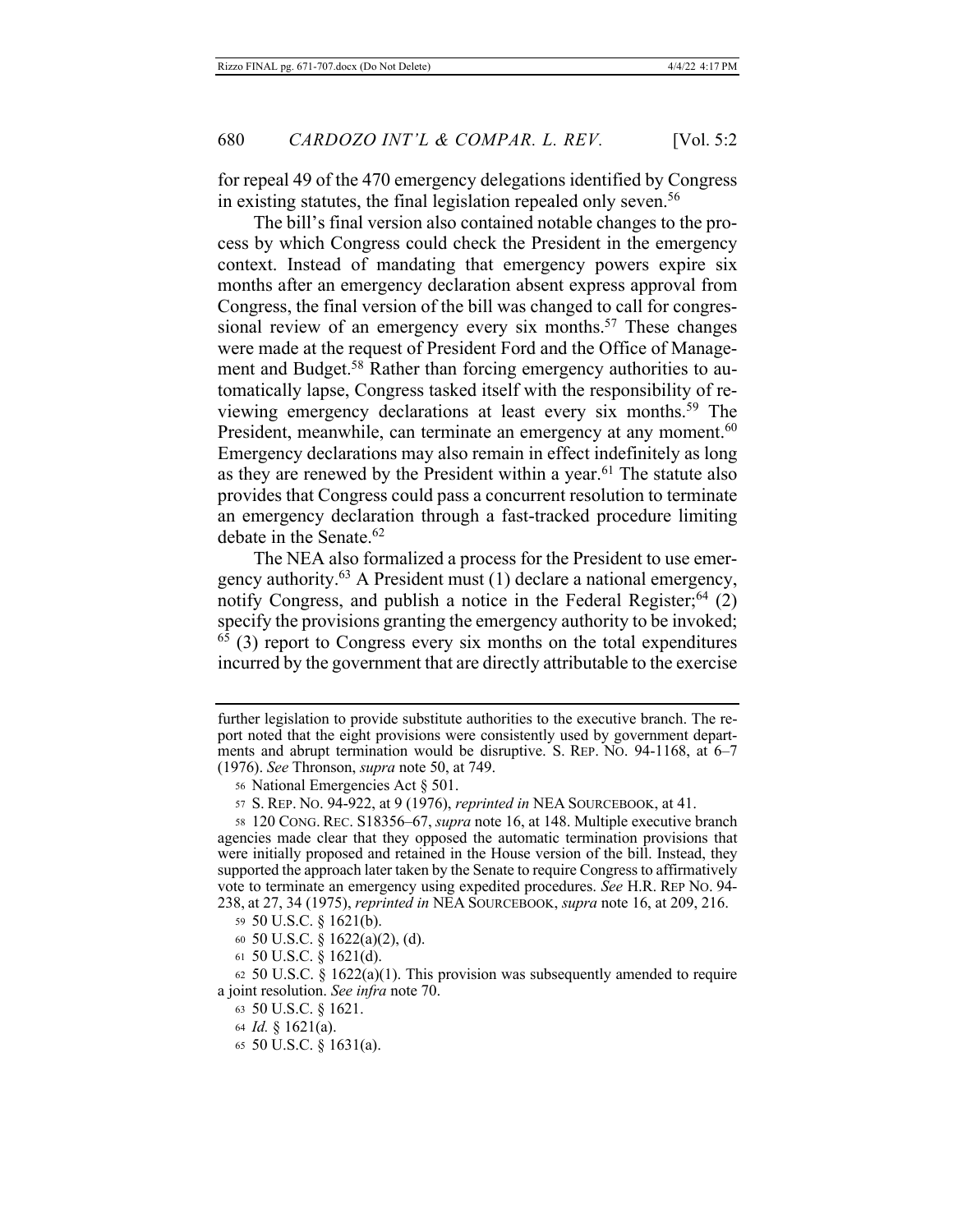of such powers and authority;<sup>66</sup> and (4) renew ongoing emergency declarations each year to continue them indefinitely.<sup>67</sup> The new notice requirements are noteworthy because before the NEA, once an emergency had been declared, the President could exercise a swath of different emergency authorities granted by statute without needing to mention each provision specifically in the emergency declaration.<sup>68</sup>

## C. The NEA in Practice

If the NEA's purpose was to end the perpetual use of emergency powers and provide a means for Congress to check the President's use of such powers, subsequent history demonstrates that it failed to accomplish its objectives.<sup>69</sup> President Carter declared the first national emergency pursuant to the NEA's procedures in 1979 amid the Iranian Revolution; yet that emergency declaration has been renewed every year since and remains in effect today.<sup>70</sup> While Congress passed the NEA to enable it to check presidential use of emergency power, Congress has only attempted to terminate one presidential emergency declaration.<sup>71</sup> That effort ultimately did not succeed, as Congress twice failed to amass a sufficient number of votes to override a presidential veto.<sup>72</sup> What was notable about this episode was not the failure to override the President's veto but that Congress even tried in the first place.

70 Continuation of the National Emergency with Respect to Iran, 85 FED. REG. 72,895 (Nov. 12, 2020); HALCHIN, supra note 9, at 12.

71 See Erica Werner, Seung Min Kim, Paul Kane & John Wagner, House Passes Resolution to Nullify Trump's National Emergency Declaration, WASH. POST (Feb. 26, 2019, 6:36 PM), https://www.washingtonpost.com/powerpost/house-sponsorof-resolution-to-nix-emergency-declaration-acknowledges-uphill-battle-on-overriding-expected-trump-veto/2019/02/26/22104532-39d2-11e9-aaae-69364b2ed137\_story.html [https://perma.cc/7XLN-7XSU].

72 Emily Cochrane, Trump Again Vetoes Measure to End National Emergency, N.Y. TIMES (Oct. 15, 2019), https://www.nytimes.com/2019/10/15/us/politics/trump-veto-national-emergency.html [https://perma.cc/DV5M-QR77].

<sup>66 50</sup> U.S.C. § 1641(c).

<sup>67 50</sup> U.S.C. § 1622(d).

<sup>68</sup> Thronson, *supra* note 50, at 750 n.91.

<sup>69</sup> The effort leading up to the NEA started when Senator Charles Mathias introduced a concurrent resolution to create a joint committee to study the effects of terminating President Truman's 1950 declaration of a national emergency regarding Korea. Senator Mathias was eventually joined by Senator Frank Church, with whom he introduced legislation to create the Special Committee that reviewed existing emergency declarations and drafted legislation to terminate existing emergencies and set a process for ending future emergencies, which was the basis of the NEA. NEA SOURCEBOOK, *supra* note 16, at 3–6.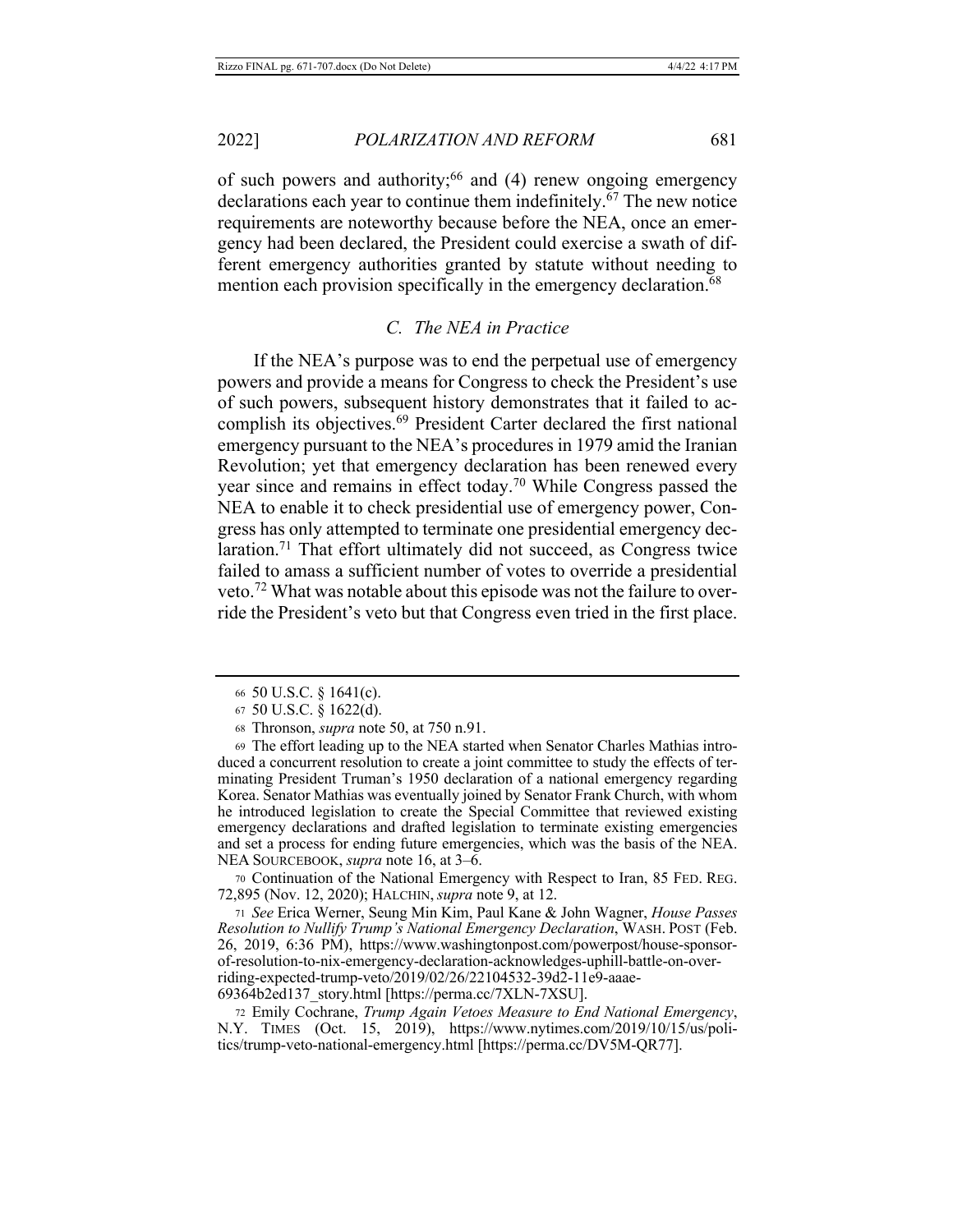The fate of two key provisions in the NEA illustrates the broader failures of the law, as it has failed to meaningfully check the presidential exercise of emergency power. The first such provision sets forth Congress's ability to pass a concurrent resolution to terminate an emergency declaration.<sup>73</sup> The Supreme Court in INS v. Chadha held that the legislative veto-where a statute authorizes one house of Congress to pass a resolution to reverse an executive branch action—was unconstitutional, putting the NEA's congressional termination process in constitutional doubt.  $\bar{7}$ <sup>4</sup> Specifically, the Court held that a law allowing one house of Congress to pass a resolution-not presented to and signed by the President—to nullify a discretionary action of the Attorney General was unconstitutional lawmaking.<sup>75</sup>

Although *Chadha* dealt specifically with a House resolution and not a concurrent resolution, which requires passage by both chambers, courts have found provisions similar to the one in the NEA unconstitutional.<sup>76</sup> Key to the holding in *Chadha* was (1) the determination that a legislative veto of an executive action is lawmaking, and (2) the constitutional requirement that laws passed by Congress satisfy Article I's bicameralism and presentment conditions. Those conditions state that legislation must pass both Houses of Congress and be presented to the President before becoming law.<sup>77</sup> While a concurrent resolution would satisfy the bicameralism requirement, such resolutions are not presented to the President and therefore cannot be used to restrict executive action. As a result, Congress amended Section  $202(a)(1)$  of the NEA to require a joint resolution for congressional termination of an emergency declaration.<sup>78</sup> A joint resolution follows the same process as an ordinary law: it must be passed by both chambers of Congress and signed by the President, or, in the event of a presidential veto, passed again by both chambers with a two-thirds majority.<sup>79</sup> Given the high likelihood of a veto to a legislative attempt to terminate a President's emergency declaration, a two-thirds majority in Congress likely

79 Beacon Prods. Corp., 814 F.2d at 3.

<sup>73</sup> National Emergencies Act § 202(a)(1), 50 U.S.C. § 1622.

<sup>74</sup> INS v. Chadha, 462 U.S. 919, 956 (1983).

<sup>75</sup> *Id.* at 957-58.

<sup>76</sup> Id. at 938; See LOUIS FISHER, CONG. RSCH. SERV., RS22132, LEGISLATIVE VETOES AFTER CHADHA 1-2 (2005).

<sup>77</sup> U.S. CONST. art. I, §§ 1, 7; Chadha, 462 U.S. at 945-49.

<sup>78 50</sup> U.S.C. § 1622, amended by Pub. L. No. 99-93, § 801, 99 Stat. 405, 448 (1985); See Beacon Prods. Corp. v. Reagan, 814 F.2d 1, 3 (1st Cir. 1987) (finding a challenge to the NEA, on grounds that the legislative veto is unconstitutional, moot because the law had since been amended to require a joint resolution signed by the President).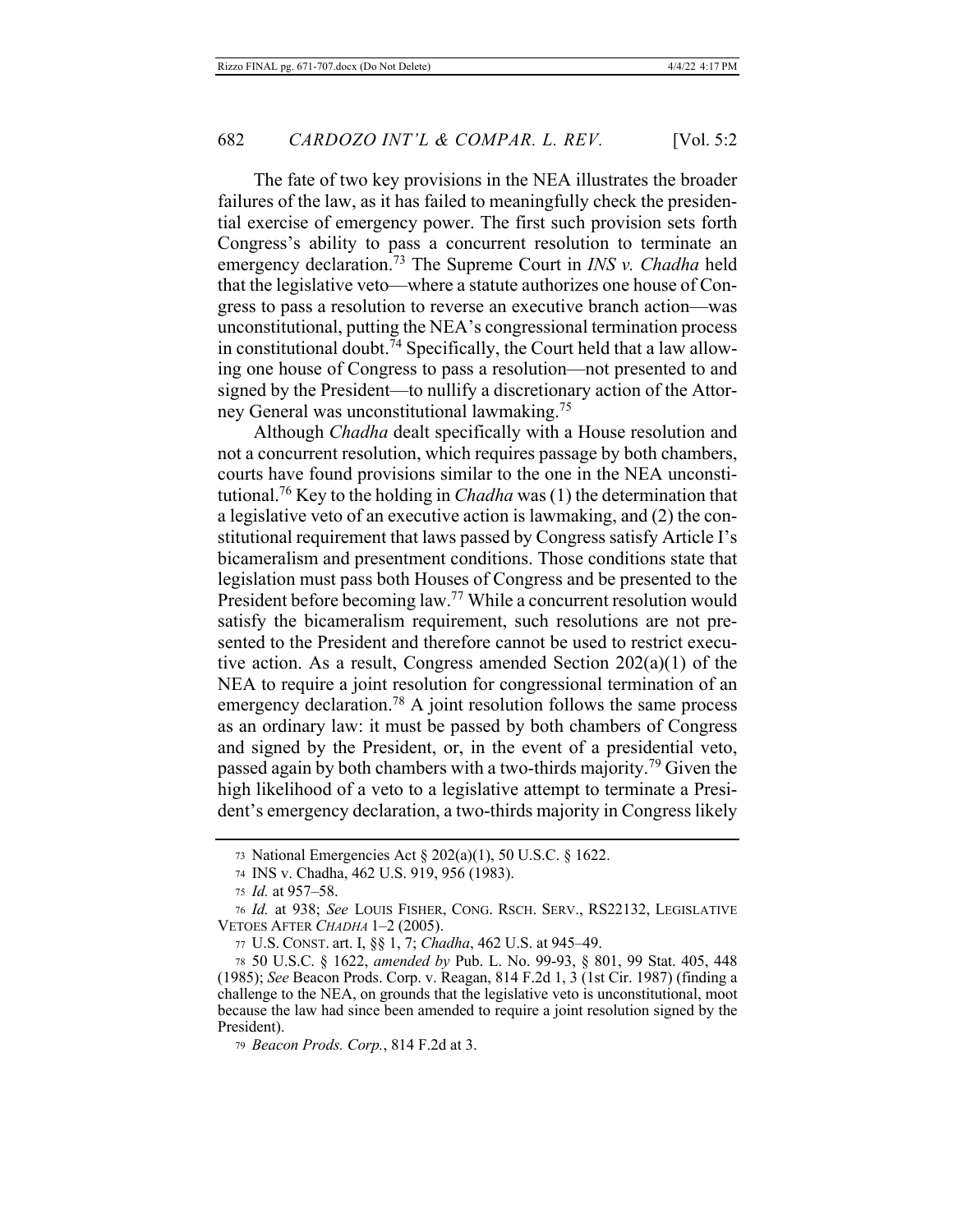needs to support a terminating resolution, which is a high bar given increasing partisan polarization in Congress.<sup>80</sup>

The other key NEA provision that has not fulfilled its intended purpose is the requirement that Congress meet every six months to consider ending the emergency. $81$  In fact, Congress has almost never complied with the statute's plain language requirements.<sup>82</sup> The statute requires that within six months, and then in every subsequent sixmonth period, "each House of Congress shall meet to consider a vote" on a joint resolution to terminate the emergency.<sup>83</sup> The use of "shall" indicates that the provision is mandatory, but the consequences of failing to comply are unclear from the text. Additionally, the statute says: "not later than six months," further indicating that Congress's duty to meet within six months of an emergency declaration is an obligation rather than a suggestion.<sup>84</sup> While the law might create an obligation for Congress to meet, it is not particularly clear on what the remedy may be if it does not fulfill that obligation.

In a 1987 opinion written by then-Judge Stephen Breyer, the First Circuit found no remedy for Congress's failure to satisfy the statute's "shall meet to consider" requirement.<sup>85</sup> It held that a national emergency would not automatically terminate if Congress does not meet within the specified period.<sup>86</sup> The court reasoned that the "shall meet" provision does not mention termination, whereas subpart (d) of the same section specifically says that a President's failure to renew an emergency within one year will result in the emergency's termination.<sup>87</sup> Therefore, the court concluded, it would be wrong to interpret Congress's failure to meet to consider the declaration as terminating the national emergency. $88$  As a result, when Congress does not meet to consider whether it should terminate an emergency declaration, as

<sup>80</sup> See Drew DeSilver, The Polarized Congress of Today Has Its Roots in the 1970s, PEW RSCH. CTR. (June 12, 2014), https://www.pewresearch.org/facttank/2014/06/12/polarized-politics-in-congress-began-in-the-1970s-and-has-beengetting-worse-ever-since [https://perma.cc/5RT2-QVZ3]; see also infra Section III.

 $81\,50$  U.S.C.  $\S$  1622(b).

<sup>82</sup> See Werner, Kim, Kane & Wagner, *supra* note 71; Thronson, *supra* note 50, at 739 n.11. See also Bruce Ackerman, The Emergency Constitution, 113 Yale L.J. 1029, 1080 (2004); Jules Lobel, *Emergency Power and the Decline of Liberalism*, 98 YALE L.J. 1385, 1417 (1989).

<sup>83 50</sup> U.S.C. § 1622(b) (emphasis added).

 $84$  *Id.* 

<sup>85</sup> Beacon Prods. Corp., 814 F.2d at 4.

<sup>86</sup> *Id.*; See also United States v. Amirnazmi, 645 F.3d 564, 577–80 (3d Cir. 2011).

<sup>87</sup> Beacon Prods. Corp., 814 F.2d at 4; 50 U.S.C. § 1622(d).

<sup>88</sup> *Beacon Prods. Corp.*, 814 F.2d at 4–5.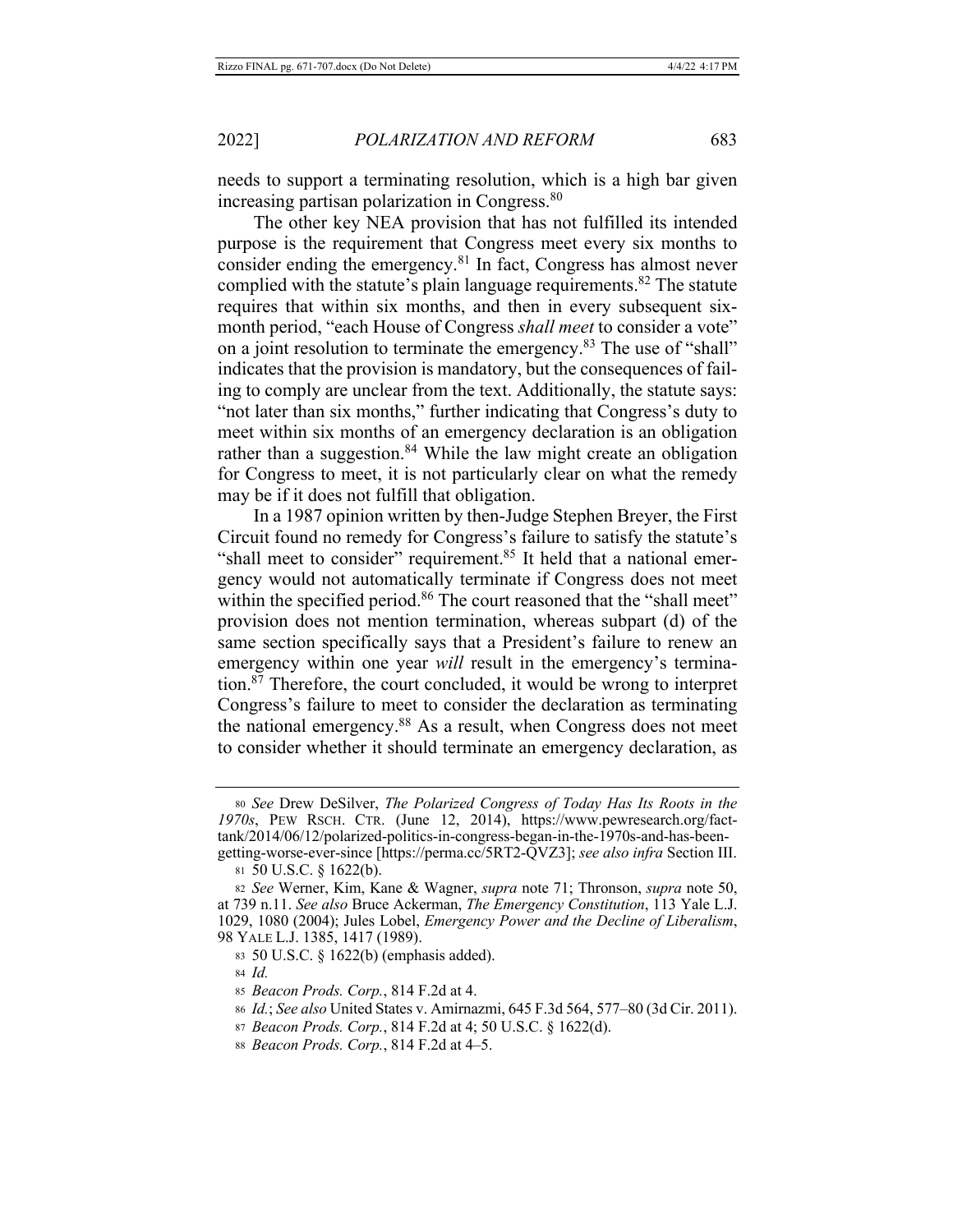it has failed to do nearly every time an emergency has been declared, there is no legal remedy to address that failure.<sup>89</sup> The court also noted that Congress amended the NEA before it was passed to remove a provision that would have automatically terminated emergencies without further action from Congress, so it is more reasonable to read the "shall" meet" provision as providing a means for opponents of the emergency to force a vote, rather than require automatic termination.<sup>90</sup>

The consequence of these changes largely explains the status quo: a system of emergency powers that a President may invoke with few safeguards and a process that requires Congress to surmount extremely high hurdles to restrain presidential abuse. To a certain extent, the main contribution of the NEA was a formalized system for declaring emergencies that may have inadvertently normalized the use of emergency declarations. Congress can exert influence over presidential declarations of emergency using tactics such as oversight, the appropriations process, and formal and informal means of negotiating with the President.<sup>91</sup> But when it comes to Congress's ability to limit or end a presidential emergency declaration outright, its powers are much more circumscribed. After *Chadha*, Congress can only end an emergency declaration through a joint resolution passed by both chambers of Congress, presented to the President, and subject to a presidential veto.<sup>92</sup> In effect, Congress is back to where it started before the NEA, where the only available option to directly constrain emergency power is by passing a new law with either the President's signature or a two-thirds majority to override a veto.<sup>93</sup>

### III. POLITICAL POLARIZATION AND SEPARATION OF POWERS

Any discussion of emergency power, and separation-of-powers issues more broadly, would be incomplete without addressing an increasingly fundamental characteristic of the modern Congress: political polarization. Separation of powers in the U.S. constitutional system is built on the idea that by dispersing different powers among

<sup>89</sup> *Id.*; Thronson, *supra* note 50, at 752–53.

<sup>90</sup> Beacon Prods. Corp., 814 F.2d at 4-5.

<sup>91</sup> See generally Thomas M. Franck & Clifford A. Bob, The Return of Humpty-*Dumpty: Foreign Relations Law After the Chadha Case, 79 AM. J. INT'L L. 912,* 933-51 (1985).

<sup>92</sup> *See Chadha*, 462 U.S. at 951.

<sup>93</sup> See Lobel, *supra* note 82, at 1416. ("[The NEA] now provides for a termination procedure that would ordinarily be available if there were no NEA, a remarkable accomplishment given the energy spent on ensuring that Congress would have a mechanism to 'assert its ultimate authority' over emergency power.").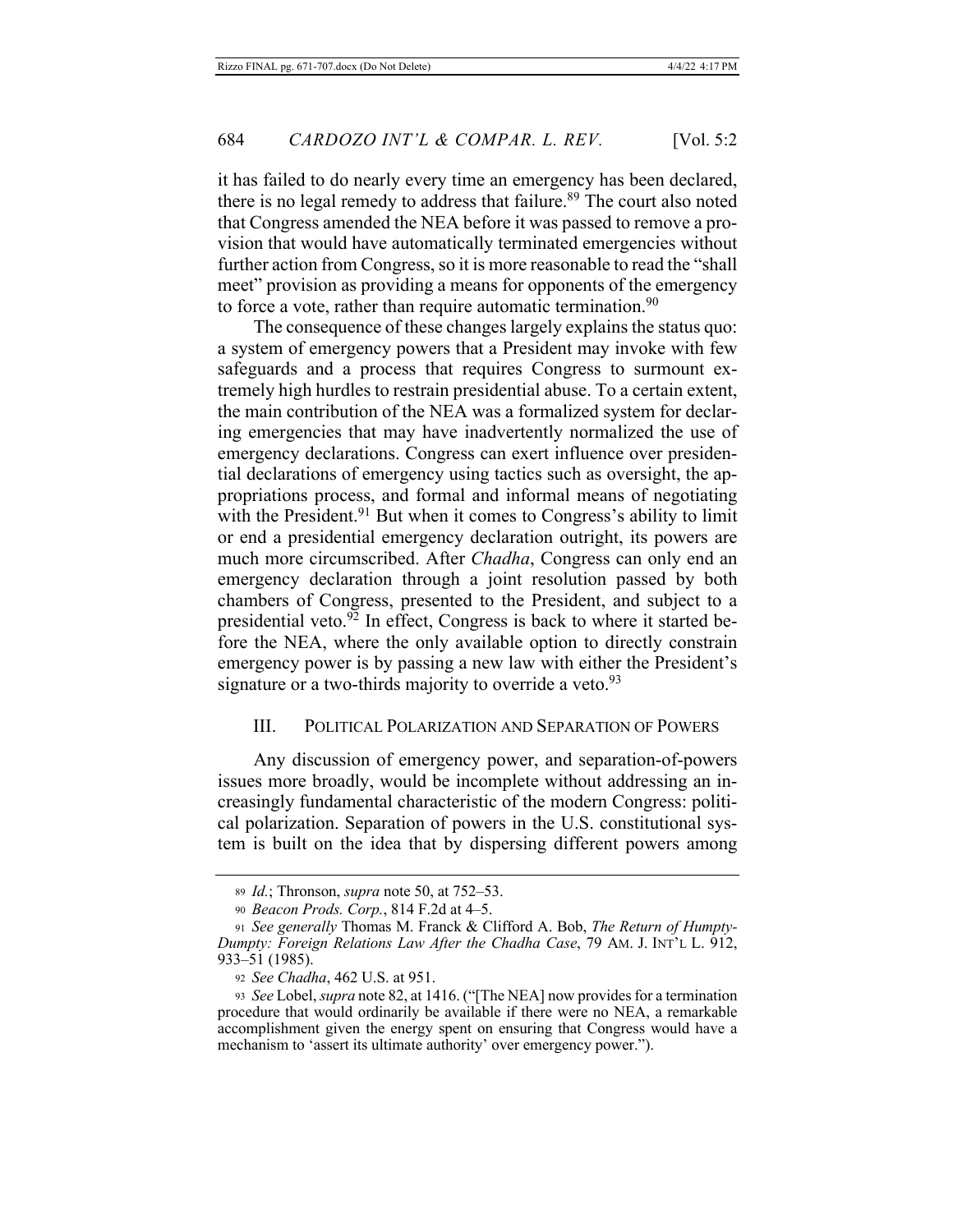competing branches of government, the various actors will pursue their institutional interests to keep the other branches in check.<sup>94</sup> But as Professors Daryl Levinson and Richard Pildes observe, conflict between branches has been subsumed by conflict between parties, with a single party potentially controlling one or more branches of government.<sup>95</sup> Despite the Framers' efforts to create a system without political parties, parties emerged almost immediately and party competition has become a defining characteristic of American politics.<sup>96</sup> As a result, actors within the branches have come to realize that their interests are more closely aligned with their party than their institutional prerogatives. In times of unified government, with Congress and the presidency controlled by the same party, there may be little that Congress can or will do to restrain the President.97

How does partisanship implicate separation of powers issues in the context of presidentially declared national emergencies? First, the notion that Congress as an institution will restrain presidential excesses in this realm is belied by the power of political parties to extend across branches.<sup>98</sup> If one party controls the presidency and at least one chamber of Congress, which has historically been common (and low levels of split-ticket voting may cause that to increase in presidential election years), there would be little incentive for the President's copartisans in Congress to act as a check on the leader of their party.<sup>99</sup>

95 Levinson & Pildes, *supra* note 94, at 2344.

<sup>94</sup> THE FEDERALIST No. 51 (James Madison); Daryl J. Levinson & Richard H. Pildes, Separation of Parties, Not Powers, 119 Harv. L. Rev. 2311, 2312-13 (2006).

<sup>96</sup> *Id.* at 2320.

<sup>97</sup> *Id.* at 2346.

<sup>98</sup> See id.

<sup>99</sup> In 2016, only eight percent of districts split parties in their House and presidential races, a slight increase from six percent in 2012. Vital Statistics on Congress, Table 2-16, BROOKINGS INST. (Nov. 19, 2020), https://www.brookings.edu/multichapter-report/vital-statistics-on-congress/#datatables [https://perma.cc/XF83-23TN]. See Nathaniel Rakich & Ryan Best, There Wasn't That Much Split-Ticket Voting in 2020, FIVETHIRTYEIGHT (Dec. 2, 2020), https://fivethirtyeight.com/features/there-wasnt-that-much-split-ticket-voting-in-2020/ [https://perma.cc/P69V-8YGT] ("The Atlantic's Ronald Brownstein estimates that Biden carried about 223 House districts — almost exactly the same as the 222-224 seats Democrats will hold in the next Congress."); Drew DeSilver, Split-ticket Districts, Once Common, Are Now Rare, PEW RSCH. CTR. (Aug. 8, 2016), https://www.pewresearch.org/facttank/2016/08/08/split-ticket-districts-once-common-are-now-rare/

<sup>[</sup>https://perma.cc/FC9Q-9G58]; Katherine Schaeffer, Single-Party Control in Washington is Common at the Beginning of a New Presidency, but Tends Not to Last Long, PEW RSCH. CTR. (Feb. 3, 2021), https://www.pewresearch.org/facttank/2021/02/03/single-party-control-in-washington-is-common-at-the-beginningof-a-new-presidency-but-tends-not-to-last-long/ [https://perma.cc/42LM-NDRH]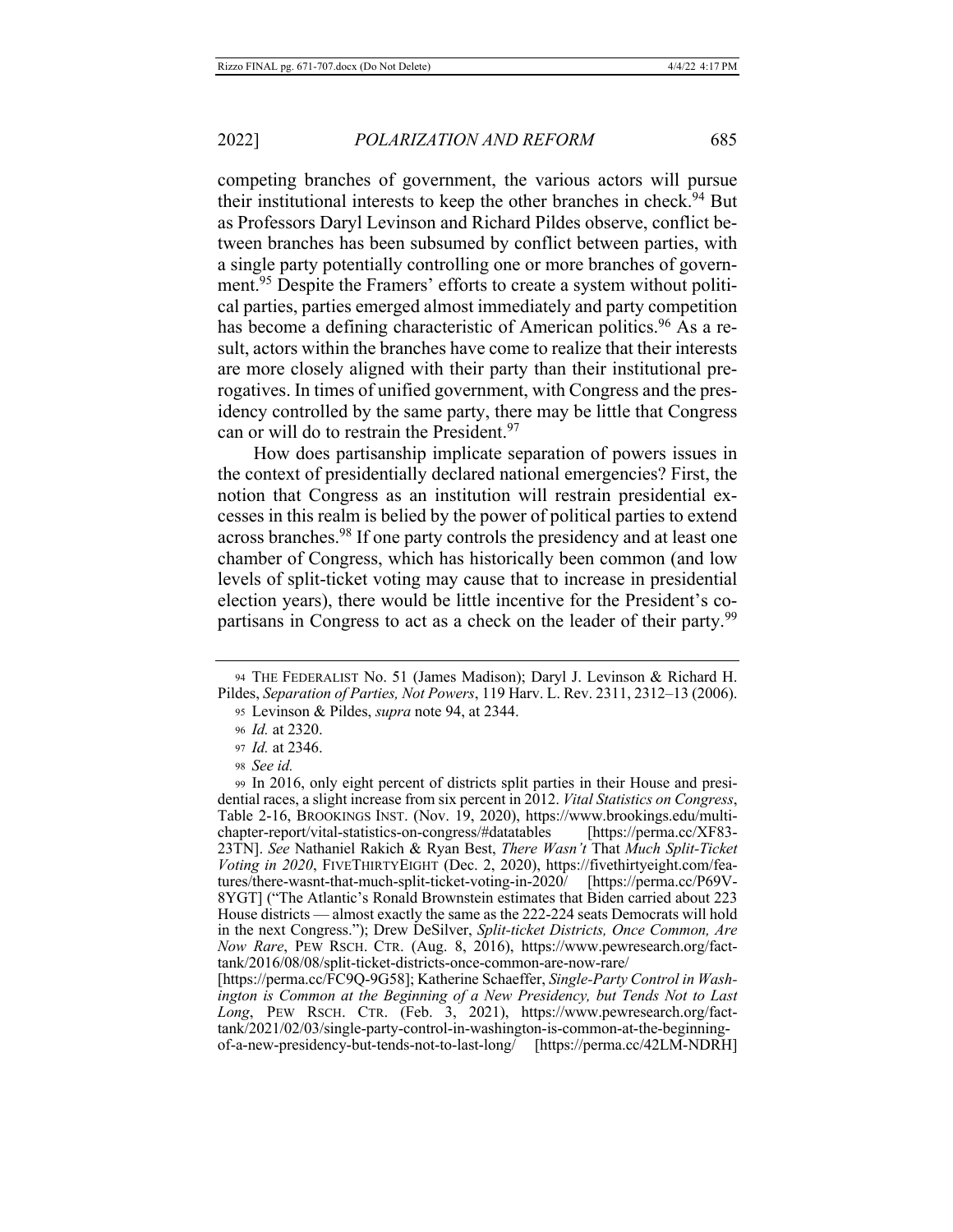Although the NEA provided for a statutory fast-track process to avoid a Senate filibuster—which would otherwise require a three-fifths, or sixty-senator, majority—after *Chadha*, there must be a supermajority in Congress willing to override the President's veto to end an emergency.<sup>100</sup> The one time that a simple majority in Congress opposed and sought a vote to block an emergency declaration, it was unable to meet a two-thirds, veto-proof majority necessary to terminate the emergency.<sup>101</sup> The effective requirement that two-thirds of Congress be united in opposition to the President, in addition to high levels of party polarization, has so far amounted to an insurmountable hurdle that has blocked Congress's ability to check the President's emergency authority.

Levinson and Pildes's critique of traditional separation-of-powers thinking largely focuses on the fear that unified party control of government can flatten institutional checks and balances.<sup>102</sup> Professor Josh Chafetz pushes back on their critique and argues that unified party control is often still quite divided in practice.<sup>103</sup> Moreover, unified government itself is rare given many features of the American political system-staggered terms for representatives, senators, and presidents make it difficult for one party to control both Houses of Congress and the presidency at the same time.<sup>104</sup> Rather than allowing one party to trample over separation of powers, the occurrence of unified party control might primarily be a reflection of that party's unusually deep and wide support among the electorate. In the context of restraining the President, however, unified control of Congress is not necessary to block accountability. Even when the President's party is in the minority in both houses of Congress, the high threshold required to override a veto of a joint resolution to end a presidential emergency declaration can prevent Congress from reining in potential abuses.

<sup>(</sup>showing that, with a few brief exceptions, the presidency and at least one house of Congress has been frequently held by the same party).

<sup>100 50</sup> U.S.C. § 1622(c) (2018) (specifying limits on time for debate and therefore making the filibuster inapplicable).

<sup>101</sup> The one time that Congress has sought to disapprove a presidential emergency declaration, Congress twice failed to override a presidential veto. See Cochrane, su*pra* note 72.

<sup>102</sup> Levinson & Pildes, *supra* note 94, at 2315 ("We emphasize that the degree and kind of competition between the legislative and executive branches vary significantly, and may all but disappear, depending on whether the House, Senate, and presidency are divided or unified by political party.").

<sup>103</sup> CHAFETZ, *supra* note 15, at 28.

<sup>104</sup> *Id.* at 34.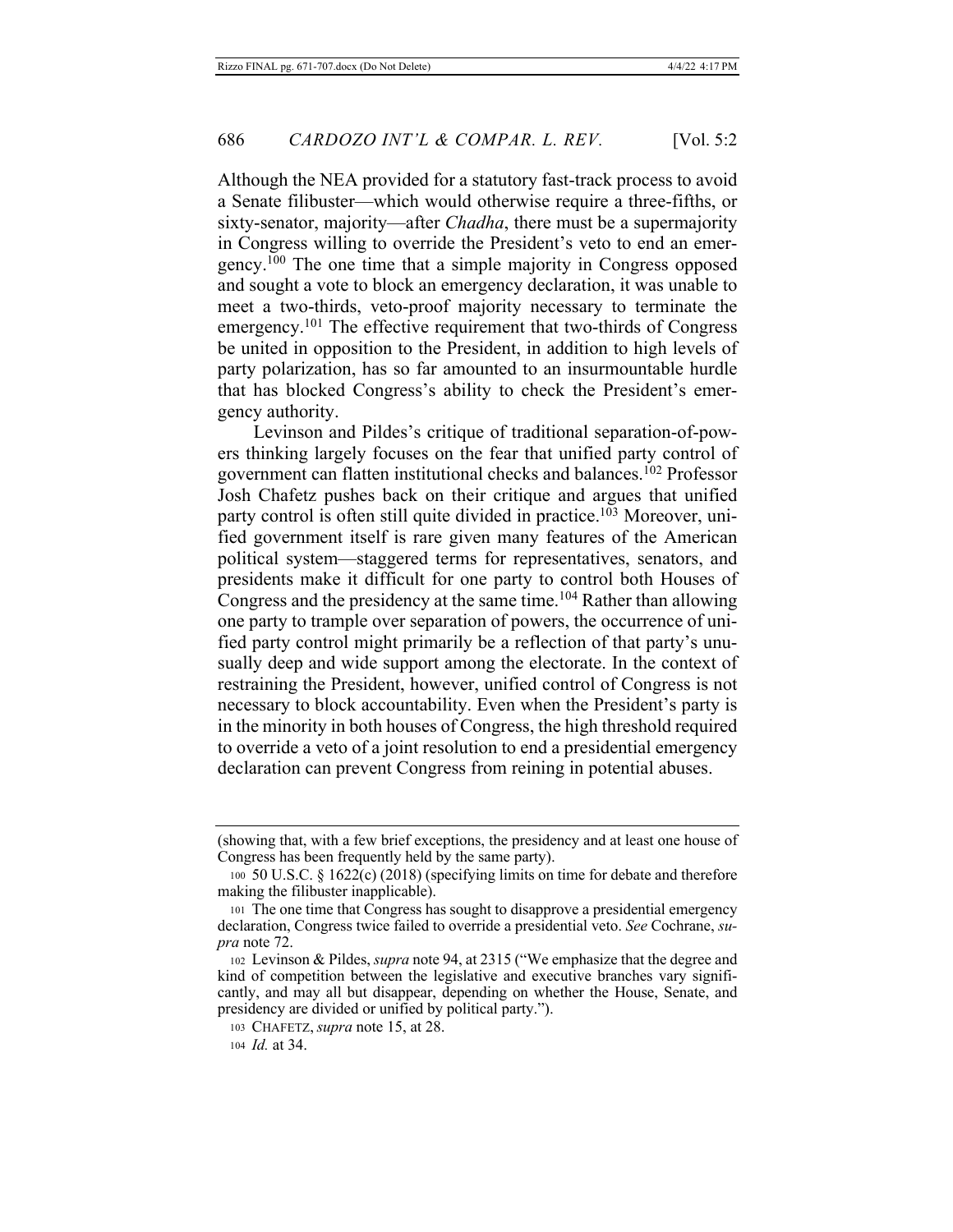Political scientist Frances Lee has shown that the growth in party competition for control of Congress has strongly shaped the incentives that members of Congress face, and that has led to partisanship and polarization as a strategy.<sup>105</sup> Put another way, parties increasingly see the possibility of gaining or losing control of Congress in each election, which incentivizes the minority to withhold cooperation and frustrate the objectives of the majority. Lee observes that, in addition to broader forces driving polarization in American politics, competition for control of Congress has intensified in recent years, which independently shapes legislators' behaviors.<sup>106</sup>

Historically, one party has had firm control over Congress-Republicans following the Civil War and Democrats following 1932but in recent years this has changed, and, importantly, members have changed how they act as a result.<sup>107</sup> With elections never more than two years away, members of each party act with the primary aim of retaking or maintaining a majority, and that also has become an important theme in media coverage of politics.<sup>108</sup> Whereas the minority party may have previously believed it would remain in the minority for the foreseeable future—so it might as well compromise with the majority to shape policy outcomes—now the minority party believes that it might win control in short order. Rather than cooperate, the minority has stronger incentives to draw distinctions between the parties and frustrate the aims of the opposition.<sup>109</sup>

Lee's findings on polarization and competition for control of Congress build on her earlier work on partisanship and party cohesion in the Senate. She finds that members of a party perceive and act on strong incentives to stick together as a party, which in turn shapes how polarization and party conflict work in practice.<sup>110</sup> An important aspect of her work focuses on the role that the President plays in party cohesion, both for the President's party and the opposition.<sup>111</sup> While individual ideology and political incentives undoubtedly shape

111 *Id.* at  $75-76$ .

<sup>105</sup> FRANCES E. LEE, INSECURE MAJORITIES: CONGRESS AND THE PERPETUAL CAMPAIGN 3-5 (2016).

<sup>106</sup> Id. at 8, 20.

<sup>107</sup> *Id.* at  $1-2$ , 20.

<sup>108</sup> Id. at 39; EZRA KLEIN, WHY WE'RE POLARIZED 214-18 (2020).

<sup>109</sup> LEE, *supra* note 105, at 5 ("The argument is that this shift altered members' partisan incentives and strategic choices in ways that help drive the sharp and contentious partisanship that is characteristic of contemporary American politics.").

<sup>110</sup> FRANCES E. LEE, BEYOND IDEOLOGY: POLITICS, PRINCIPLES, AND PARTISANSHIP IN THE U.S. SENATE 3 (2009).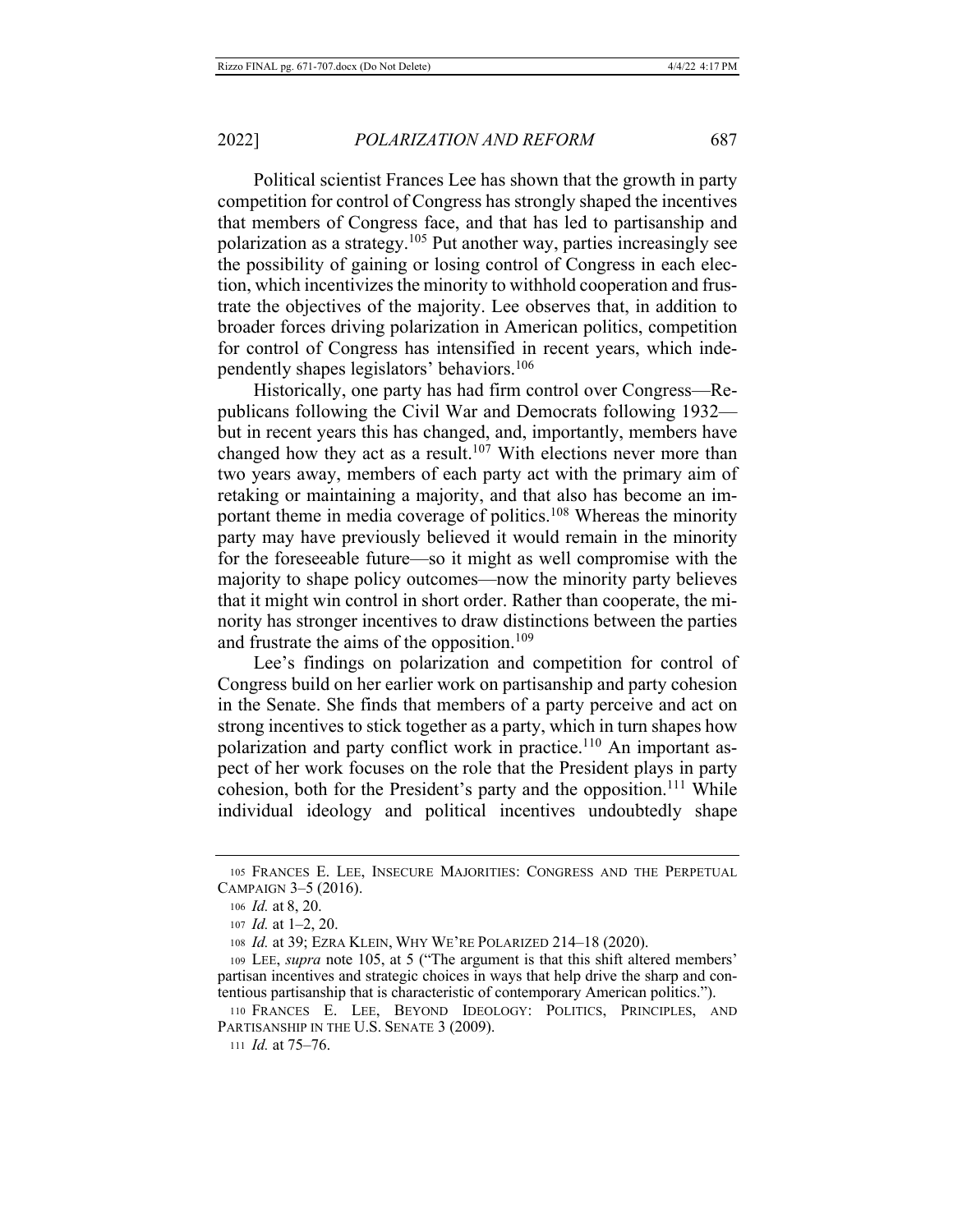members' actions, Lee argues that the perceived success of a president strongly shapes partisan voting patterns in the Senate.<sup>112</sup> When an issue becomes a part of the President's agenda, members of both parties react in ways that might not be explained by ideology or constituents' interests alone.<sup>113</sup> When the President takes a leading role on an issue or policy, both parties tend to take clearer positions on that issue, and polarization and party conflict increase.<sup>114</sup> When a policy becomes associated with the President, the incentives push co-partisans to fall in line and push the opposition to try to thwart the President's agenda wherever possible.

These findings are instructive to anticipating partisan responses to the use of emergency powers. When the President declares an emergency in response to a situation that is unambiguously a crisis, it is likely neither party will object to such a move. This has historically been the case for emergency declarations as indicated by Congress's routine failure to meet to consider whether to terminate the emergency. However, when the invocation of emergency authority is perceived to be an abuse of such power, the only members who object may be those in the opposing party. Even if some of the President's co-partisans oppose the President's decision, the two-thirds majority needed to override the President's veto remains a high hurdle.<sup>115</sup> There is also an important distinction between a member of the President's party staking out an issue position against the President—a move not uncommon among party moderates to demonstrate their independence—and actually casting a vote as part of a majority that would overturn a high-profile executive action. Given the institutional inertia making it difficult for Congress to challenge the President and the incentives faced by the President's co-partisans in Congress,

114 Id. at 181.

<sup>112</sup> *Id.* at 99-102.

<sup>113</sup> Id. at 100 ("[M]embers' willingness to support a policy idea can depend on who proposes it, not just on what it would do. Because party images are at stake, members may be willing to support a policy idea when offered by the leader of their party but oppose it when put forward by the opposing party's leader.").

<sup>115</sup> This was true among those who opposed President Trump's declaration of a national emergency on the southern border. See infra notes 119-24 and accompanying text. This amounted to a strikingly bipartisan rebuke of the President, with twelve senators from the President's party voting to terminate the emergency declaration, yet the resolution ultimately failed due to the President's veto; See Alex Leary  $\&$ Kristina Peterson, Trump Vetoes Congressional Disapproval of Emergency Declaration, WALL ST. J. (Mar. 15, 2019, 5:58 PM), https://www.wsj.com/articles/trumpto-discuss-border-policy-as-he-prepares-first-veto-11552672395?reflink=desktopwebshare permalink [https://perma.cc/NJG4-XBZU].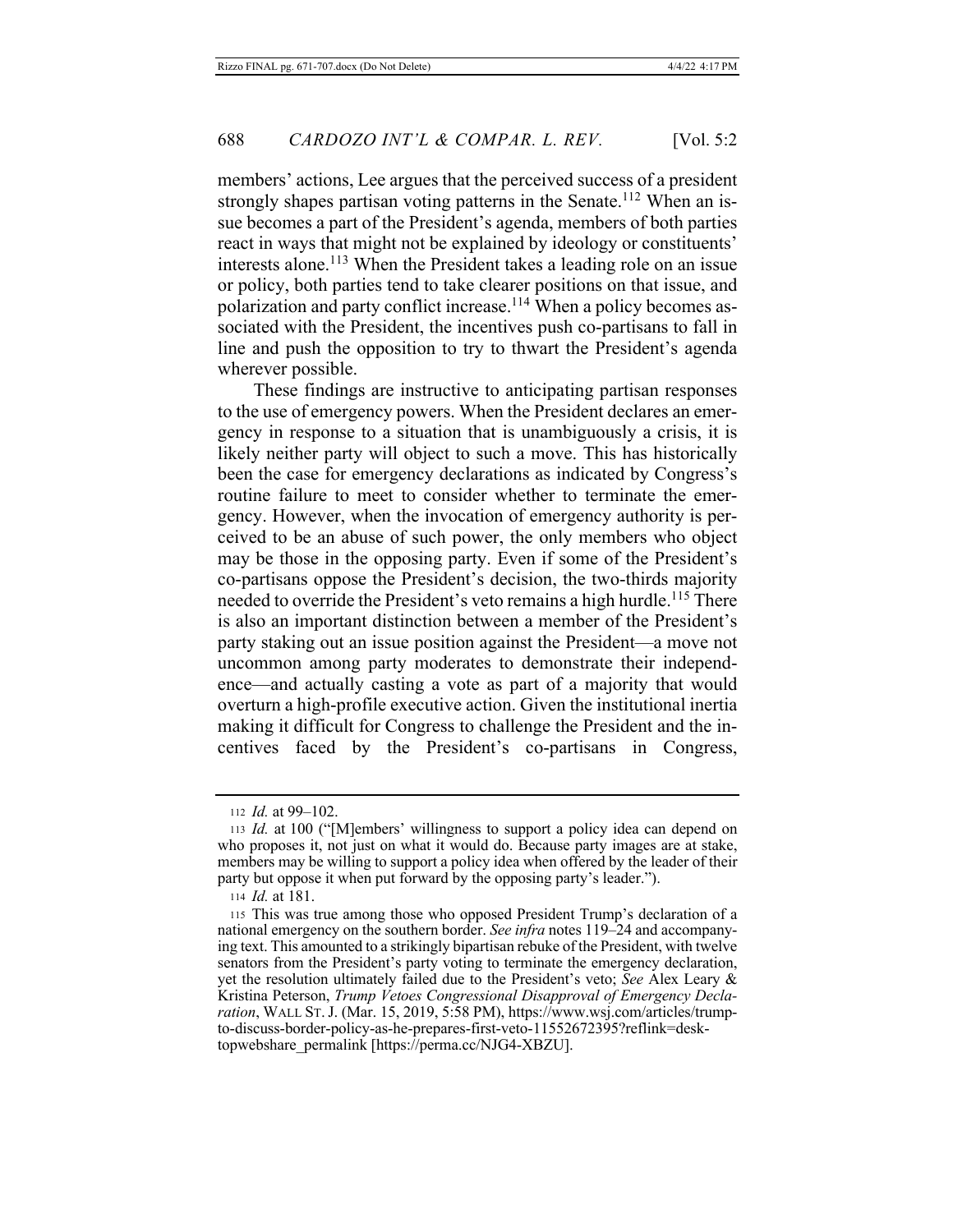representatives may end up letting abuses of emergency authority go unchecked. In light of these challenges, calls for reform should recognize how increasing partisanship can prevent accountability when doing so requires members of Congress to confront the head of their party directly.

## IV. POTENTIAL REFORMS

The current emergency powers arrangement has prompted calls for reform from many directions. A common objection to the status quo is that the President retains too much latent authority under the NEA and Congress is ill-equipped to provide a meaningful check on presidential power.<sup>116</sup> As a result, emergency power is ripe for abuse, and presidents may end up resorting to such powers more regularly to accomplish non-emergency policy objectives. Reform options range from judicially imposed restrictions on Congress's ability to delegate authority, to the imposition of new statutory safeguards, to scrapping the NEA framework altogether. Successful reform efforts must acknowledge the effect that rising partisanship has had on Congress, but reformers will also need to ensure that the President and Congress can act swiftly to address true emergencies. Such solutions will empower Congress to act rather than merely acquiesce to presidential assertions of authority. Reforms will also need to avoid, to the extent possible, politicizing emergency-power issues in a way that can exacerbate partisanship and paralysis.

## A. Judicially-Imposed Restrictions: The Nondelegation Doctrine

One potential way to limit the President's exercise of emergency powers would be through restrictions imposed by the courts. While calling for reform through judicial reinterpretation might not normally be the most fruitful means for pursuing change, the Supreme Court has recently indicated that it might be willing to take a new approach to the nondelegation doctrine, which could have important implications for delegated emergency powers. The nondelegation doctrine prohibits Congress from giving legislative power to another branch of government without also providing an intelligible principle to guide the use of delegated authority.<sup>117</sup> The doctrine is rooted in the Court's interpretation of the Constitution's grant of legislative power to

<sup>116</sup> See BRENNAN CTR. FOR JUST., supra note 5.

<sup>117</sup> Gundy v. United States, 139 S. Ct. 2116, 2121 (2019) (plurality opinion).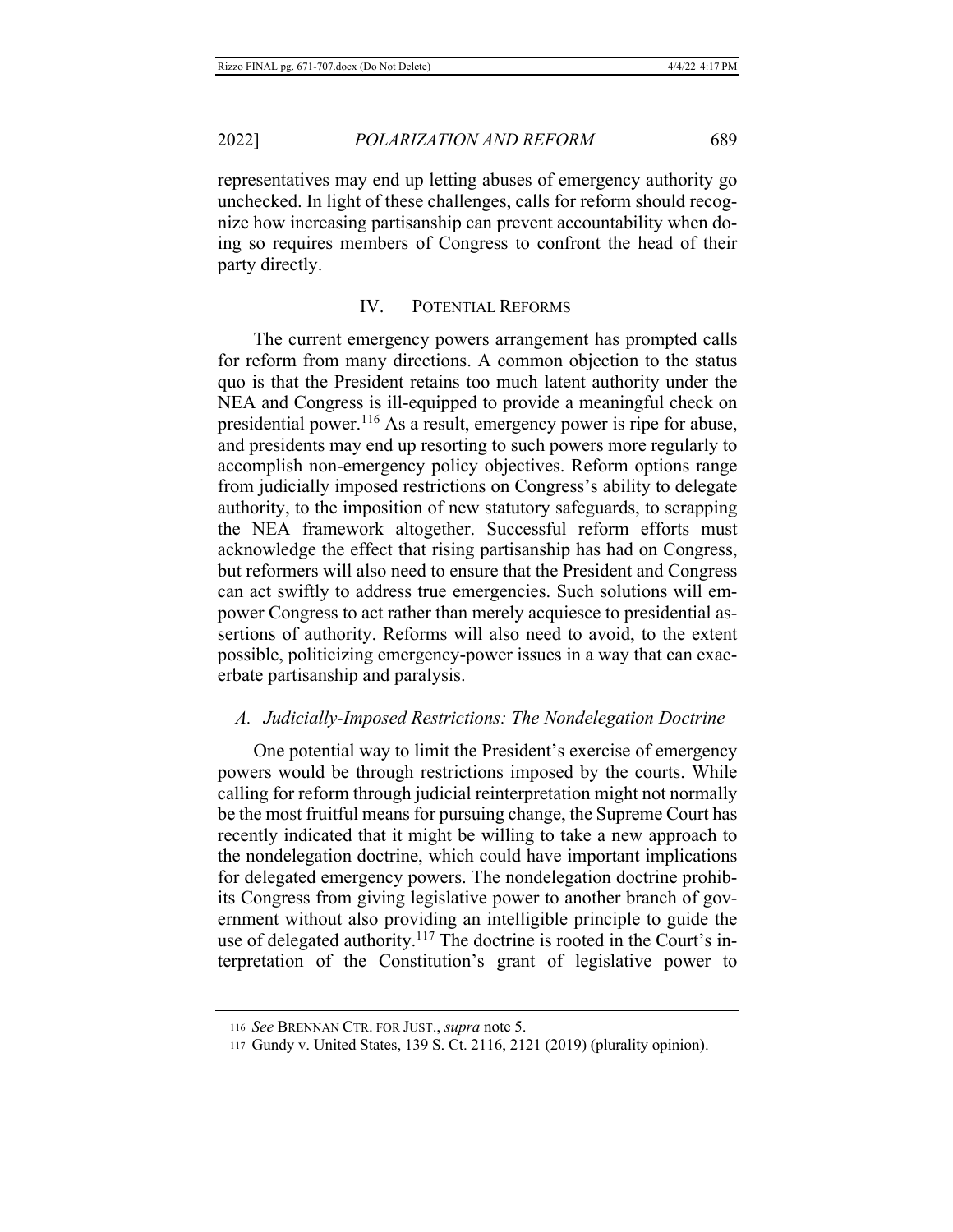Congress as correspondingly limiting the extent to which that power can be transferred to another branch by law.<sup>118</sup> With a few notable exceptions in the early twentieth century,<sup>119</sup> the Court's historical application of the doctrine has been particularly deferential to Congress. In Gundy v. United States, Justice Elena Kagan stated: "So we have held, time and again, that a statutory delegation is constitutional as long as Congress 'lay[s] down by legislative act an intelligible principle to which the person or body authorized to [exercise the delegated authority] is directed to conform.""<sup>120</sup>

Recent developments at the Supreme Court, however, indicate that a majority of justices may be willing to take a more exacting approach to the nondelegation doctrine.<sup>121</sup> In his concurring opinion in Gundy, Justice Alito indicated that he disagreed with the plurality's reasoning but voted to uphold a law's arguably broad delegation.<sup>122</sup> He stated that if a majority of the court was willing to revisit the nondelegation doctrine, however, he would be willing to join.<sup>123</sup> In his dissent, joined by Justice Thomas and Chief Justice Roberts, Justice Gorsuch criticized the "intelligible principle" test regularly used by the Court as having no constitutional or historical basis.<sup>124</sup> Justice Kavanaugh, the fifth conservative justice on the Court at the time, did not participate in the case. Later in 2019, in a concurring opinion denying certiorari in Paul v. United States,<sup>125</sup> Justice Kavanaugh indicated his support for the approach set out by Justice Gorsuch in his *Gundy* dissent.<sup>126</sup> A majority, therefore, appears poised to take a stricter

126 *Id.* at 368.

<sup>118</sup> See id. at 2123.

<sup>119</sup> See A. L. A. Schechter Poultry Corp. v. United States, 295 U.S. 495, 529-41 (1935) (striking down a provision of the National Industrial Recovery Act which gave the Interstate Commerce Commission authority to make codes of fair competition for entire industries); Panama Refining Co. v. Ryan, 293 U.S. 388, 432 (1934).

<sup>120</sup> Gundy, 139 S. Ct. at 2123 (quoting Mistretta v. United States, 488 U.S. 361, 372 (1989)).

<sup>121</sup> See Joseph Postell, The Nondelegation Doctrine After Gundy, 13 N.Y.U. J.L. & LIBERTY 280, 281-82 (2020).

<sup>122</sup> Gundy, 139 U.S. at 2130–31 (Alito, J., concurring).

 $123$  *Id.* 

<sup>124</sup> Id. at 2139–40 (Gorsuch, J., dissenting); But see Julian Davis Mortenson & Nicholas Bagley, Delegation at the Founding, 121 Colum. L. Rev. 277, 366 (2021) (arguing that the nondelegation doctrine was not a part of the original public meaning of the Constitution).

<sup>125</sup> Paul v. United States, 140 S. Ct. 342 (2019).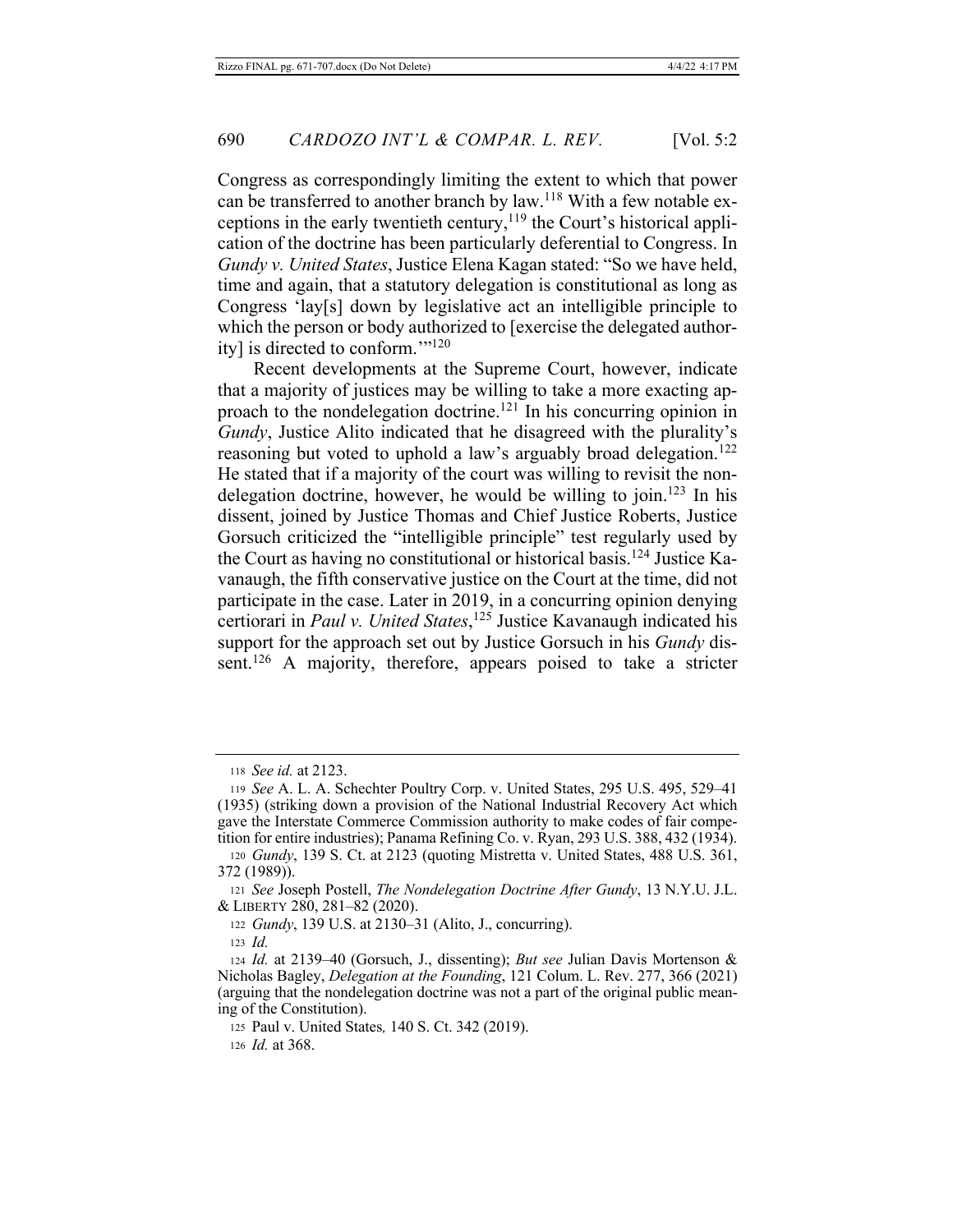approach to statutes delegating broad authority to the President and executive branch officials.<sup>127</sup>

There is a reasonable argument that the NEA, in combination with the many statutes conferring emergency power under it, violates the nondelegation doctrine. First, the NEA does not define "emergency," nor does it provide much guidance at all as to when a situation rises to the level of an emergency.<sup>128</sup> Moreover, several of the delegated powers available after declaring a national emergency could reasonably be considered legislative in nature.

A notable, and particularly controversial, example is President Trump's declaration of an emergency on the southern border, through which the President sought to deter unauthorized immigration through increased enforcement of immigration laws and the construction of physical barriers along the U.S. border with Mexico.<sup>129</sup> One of the most contentious aspects of that emergency declaration was the use of delegated emergency authority to undertake military construction projects that are not otherwise authorized by law.<sup>130</sup> The order allowed the President to reallocate as much as \$3.6 billion from Defense Department military construction projects to the construction of physical barriers.<sup>131</sup> Almost immediately after the declaration, opponents filed

128 Before passing the National Emergencies Act, Congress amended the bill to remove language defining the scope of what an emergency is. It originally limited the President's authority to declare emergencies to situations where the President finds such a proclamation is "essential to the preservation, protection, and defense of the Constitution, and is essential to the common defense, safety, or well-being of the territory and people of the United States. . .." See S. 977, 94th Cong.  $\S 20\bar{1}(a)$ (1975). However, a senate Government Operations Committee report indicates that the language was removed from the final bill because experts felt that it was too broad and would give too much authority to the President; instead, the limits on presidential power should come from the statutes that confer such authority. S. COMM. ON GOV. OPERATIONS, REPORT TO ACCOMPANY H.R. 3884, S. REP. NO. 94-1168, at 3 (1976). See Hearing on The National Emergencies Act of 1976 Before the H. Comm. on the Judiciary, Subcomm. on the Const., 116th Cong. 4-5 (2019) (statement of Elizabeth Goitein, Co-Director, Liberty and National Security Program, Brennan Center for Justice at New York University School of Law).

129 Proclamation No. 9844, 84 Fed Reg. 34, 4949–50 (Feb. 15, 2019).

130 Id. at 4949; 10 U.S.C. § 2808(a) (2018).

131 President Donald J. Trump's Border Security Victory, TRUMP WHITE HOUSE (Feb. 15, 2019), https://trumpwhitehouse.archives.gov/briefings-statements/president-donald-j-trumps-border-security-victory/ [https://perma.cc/97YY-77ZL];

<sup>127</sup> Justice Amy Coney Barrett has also since been confirmed to the Supreme Court, creating a 6–3 conservative majority that may be even more likely to revisit the nondelegation doctrine. See Michael D. Shear & Elizabeth Dias, Barrett Clerked for Scalia. Conservatives Hope She'll Follow His Path, N.Y. TIMES (Sept. 26, 2020), https://www.nytimes.com/2020/09/26/us/politics/amy-coney-barrett-conservatives.html [https://perma.cc/HA62-NBY4].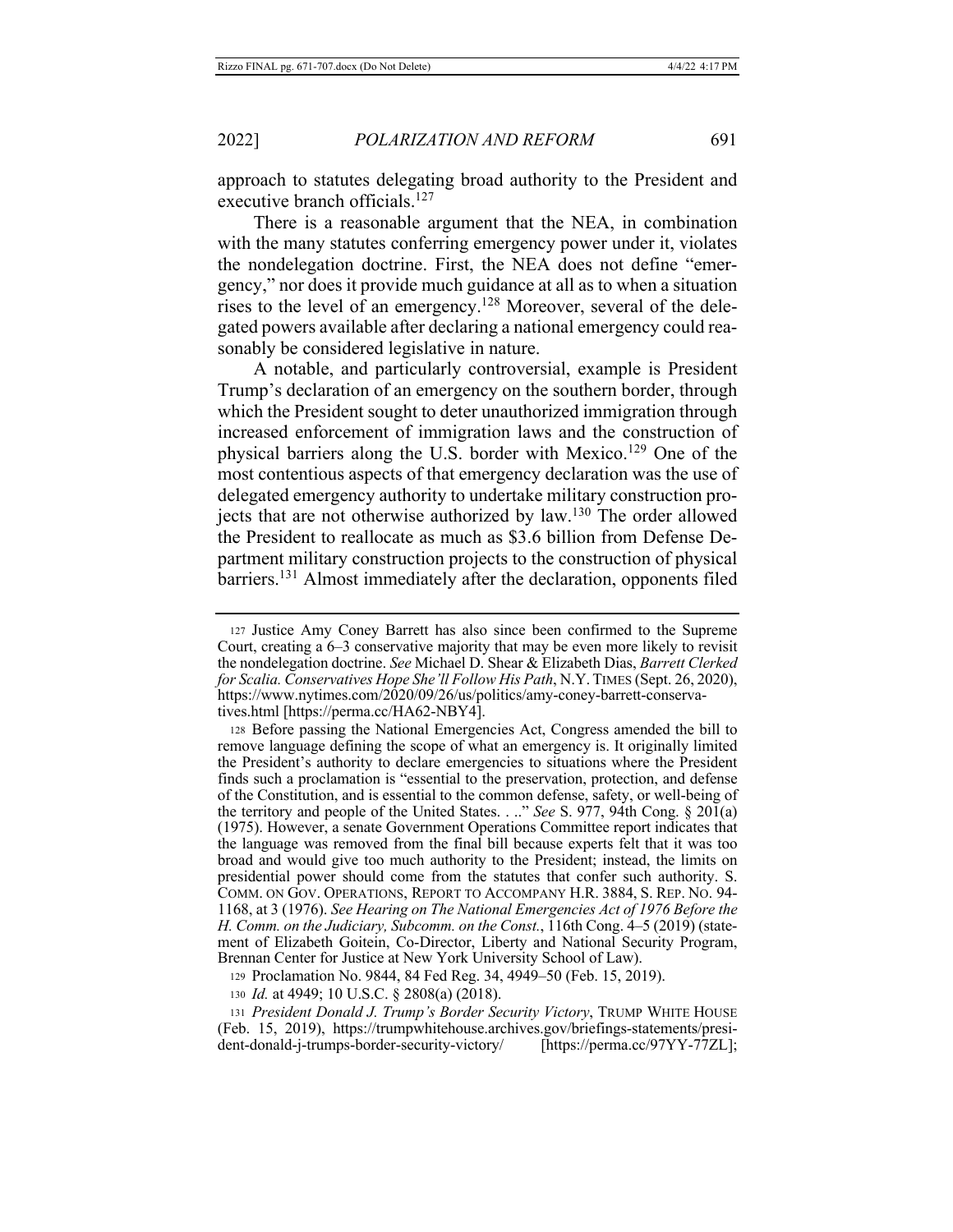multiple lawsuits challenging the legality of the effort, including on nondelegation grounds.<sup>132</sup> From the perspective of a nondelegation challenge, the power to appropriate is an exclusively legislative function given to Congress, and this use of the President's emergency powers allows him to use funds designated for another purpose.<sup>133</sup> Indeed, what made this emergency declaration particularly controversial was the clear signal Congress had recently given to the President about funding for barrier construction projects. A dispute between the executive and legislative branches had recently caused a lapse in government funding, causing a shutdown; the negotiations failed specifically on the issue of barrier funding.<sup>134</sup>

Nonetheless, advancing reform using the nondelegation doctrine would be both unwise given the blunt nature of such an approach, and improbable, even if the Court was to start using a more exacting analysis of delegations under the doctrine. While the Court could strike down a delegation of emergency authority on an as-applied basis, there is also an argument that the broad delegation of emergency authority that many statutes provide pursuant to the NEA as a whole violates the doctrine.<sup>135</sup> Yet even strictly applying the nondelegation doctrine may not end up restricting powers to conduct foreign policy or protect national security delegated to the President. The Supreme

133 Id. at 30; But see Michael B. Rappaport, The Selective Nondelegation Doctrine and Line Item Veto: A New Approach to the Nondelegation Doctrine and Its Implications for Clinton v. City of New York, 76 TUL. L. REV. 265 (2001) (arguing that the nondelegation doctrine does not apply to appropriations laws but does apply to other spending laws, such as authorization laws).

134 See Andrew Restuccia, Burgess Everett & Heather Caygle, Longest Shutdown in History Ends After Trump Relents on Wall, POLITICO (Jan. 25, 2019, 7:06 PM), https://www.politico.com/story/2019/01/25/trump-shutdown-announcement-

1125529 [https://perma.cc/8J4G-EKUX]; Roberta Rampton & David Morgan, Trump Declares Emergency for Border Wall, House Panel Launches Probe,<br>REUTERS (Feb. 15, 2019), https://www.reuters.com/article/us-usa-shutdown-emergency/trump-declares-emergency-for-border-wall-house-panel-launches-probeidUSKCN1Q420N [https://perma.cc/56HK-WPZD].

135 See Jason Luong, Note, Forcing Constraint: The Case of Amending the International Emergency Economic Powers Act, 78 TEX. L. REV. 1181 (2000) (arguing that the International Economic Emergency Powers Act and the NEA violate the nondelegation doctrine because of the absence of an intelligible principle guiding the use of the delegated authority).

JENNIFER K. ELSEA & EDWARD C. LIU, CONG. RSCH. SERV., R45908, LEGAL AUTHORITY TO REPURPOSE FUNDS FOR BORDER BARRIER CONSTRUCTION 4-5  $(2019).$ 

<sup>132</sup> See Plaintiffs' Motion for Summary Judgment or, in the Alternative, a Preliminary Injunction at 19, El Paso v. Trump, 408 F.Supp.3d 840 (W.D. Tex. Apr. 25, 2019) (No. EP-19-CV-66-DB).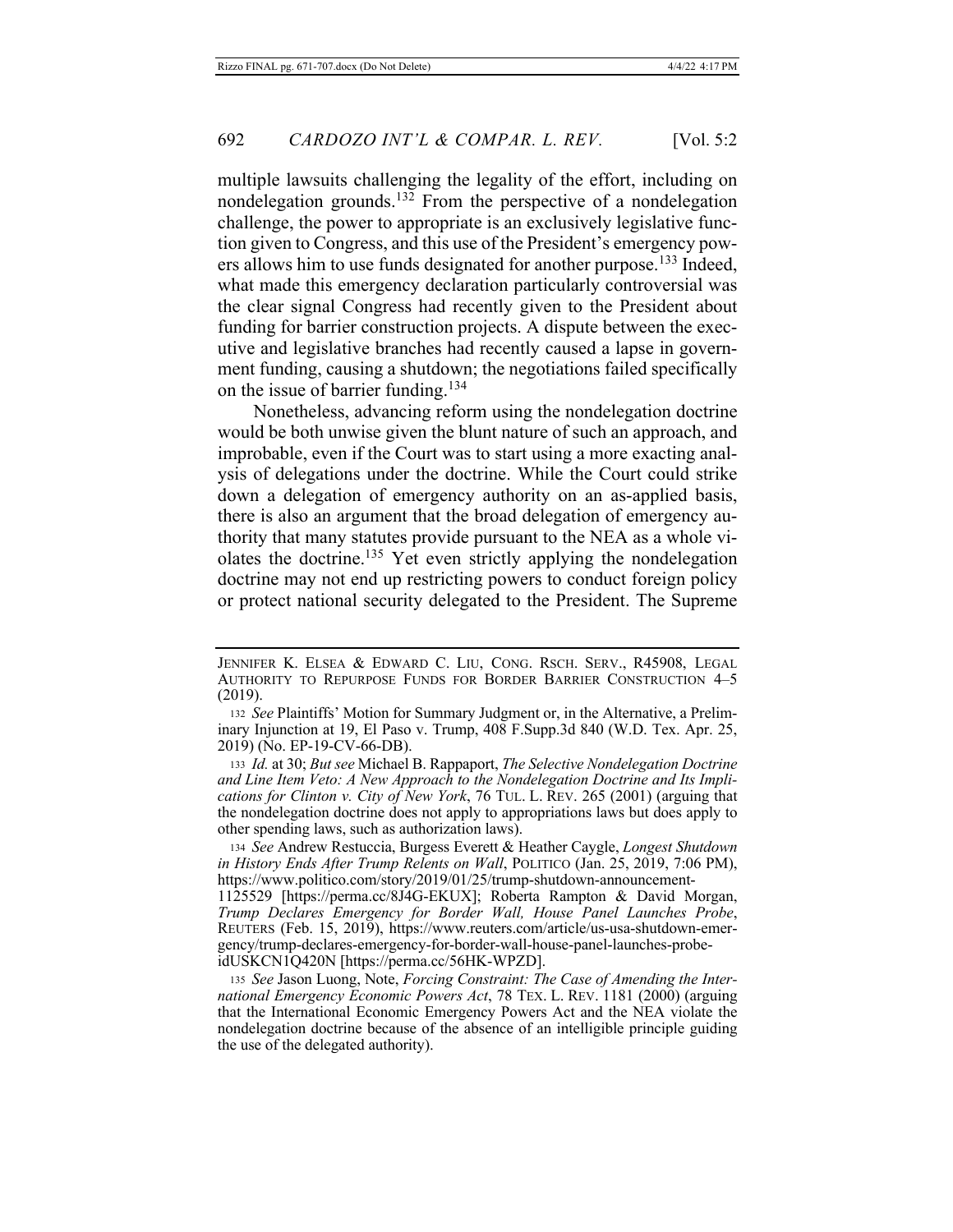Court has been particularly deferential to foreign policy-related delegations. In United States v. Curtiss-Wright Export Corp., the Court stated that there is an important distinction between the government's domestic affairs powers and its foreign affairs powers, with the latter being an area where the President can act with a degree of discretion not available in the former.<sup>136</sup> Justice Gorsuch's dissent in *Gundy* also recognized that foreign policy is an area where broader delegations may not run afoul of the doctrine given the President's relevant Article II powers.<sup>137</sup>

Striking down all or a substantial portion of the authority delegated to the President upon declaring a national emergency would arguably go too far in restraining the President. The nondelegation doctrine is a blunt tool for restraining the President, as it limits Congress's flexibility in structuring grants of authority to the President. It would remove without replacement an important level of discretion that the President may in fact need during an emergency. Normative critiques of presidential emergency powers focus primarily on their potential for abuse and the lack of meaningful restraint from other institutions, not, generally, their existence in the first place.<sup>138</sup> While there may be an argument for removing the emergency powers framework altogether, the proper way to do so is for Congress to devise and pass new legislation, not judicial intervention.

#### **B.** Sunset Provisions

Some of the most prominent proposals to reform emergency powers incorporate an idea that was present in debates over the NEA's passage: the use of expiration, or "sunset," provisions. Such provisions would mandate that a declared emergency terminate automatically after a predetermined period unless Congress specifically authorizes its continuation. Rather than requiring Congress to meet every six months—an obligation it has routinely failed to satisfy—emergencies could be set to end automatically at the six-month mark; or even within thirty days. As initially proposed, the NEA would have required

<sup>136</sup> United States v. Curtiss-Wright Export Corp., 299 U.S. 304, 319-20 (1936). See Curtis A. Bradley, Chevron Deference and Foreign Affairs, 86 VA. L. REV. 649, 664 (2000); Cary Coglianese, Dimensions of Delegation, 167 U. PA. L. REV. 1849, 1882 n.124 (2019) (noting that Justice Gorsuch indicated in his Gundy opinion that Congress may be able to make broader delegations relating to foreign affairs powers, given that many such powers are given to the President in Article II).

<sup>137</sup> Gundy, 139 S. Ct. at 2144–45 (2019) (Gorsuch, J., dissenting).

<sup>138</sup> See Hearing on The National Emergencies Act of 1976 Before the H. Comm. on the Judiciary, supra note 128, at 2.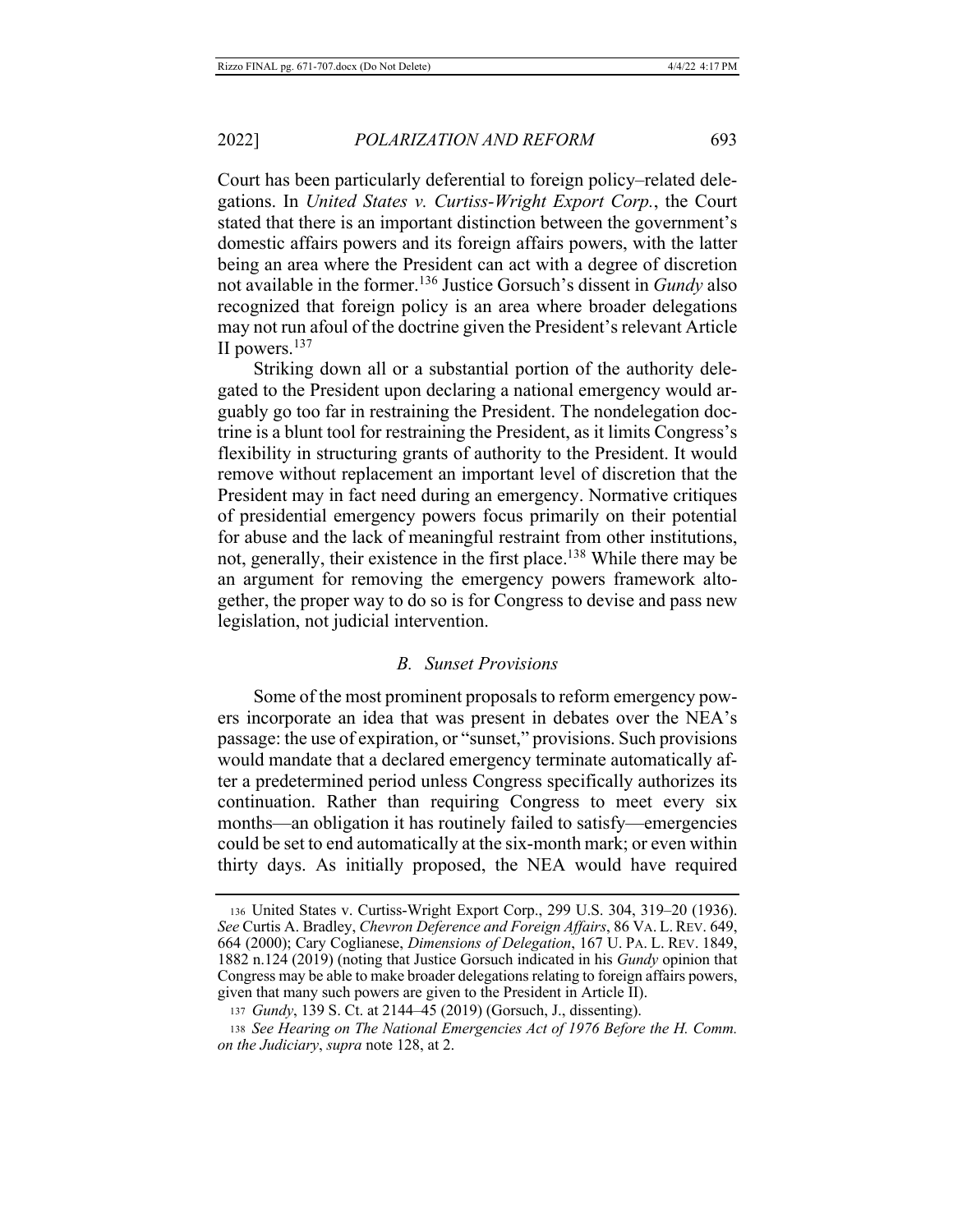declared emergencies to automatically end after 180 days unless Congress extended the declaration by passing a concurrent resolution.<sup>139</sup> Recent proposals have sought to amend the NEA to include similar language, with additional language to ensure that emergencies not approved by Congress cannot be declared again after expiration.<sup>140</sup> Sunset provisions avoid the pitfalls of placing the onus on Congress to act affirmatively to end an emergency, and they avoid the constitutional issues associated with legislative vetoes.<sup>141</sup> They also enable Congress to set the terms of emergency authority going forward—forcing the executive branch to come to the table to work with Congress and extend emergency authorities beyond their expiration date.

Sunset provisions do not affect the initiation of national emergencies and, instead, would force them to expire unless Congress specifically extends an emergency declaration or otherwise passes a law extending certain emergency authorities. With a sunset provision in place, unpopular declarations of emergency would be forced to an end and could not continue indefinitely, assuming the statutory language prevented the President from declaring a new emergency that is substantially the same as the one that expired. Still, preventing unpopular emergencies from continuing indefinitely would not prevent them from being declared in the first place or necessarily empower Congress to terminate them before the sunset date. If a President had a short-term purpose to invoke emergency authority against the wishes of Congress, Congress would still effectively need a veto-proof majority to constrain the President. Sunset provisions can undoubtedly restrain presidential abuses, particularly over time, but the automaticity of the expiration may prevent Congress from acting—allowing members to wait for the sunset rather than take a hard vote—or it may

<sup>139</sup> See S. REP. No. 93-1170, at 8 (1974), reprinted in NEA SOURCEBOOK, at 26.

<sup>140</sup> See, e.g., S. 764, 116th Cong. § 202(a)(1) (2019) (identifying the thirty-day sunset provision); Luong, *supra* note 135, at 1211 (sixty-day sunset provision). See also Michael J. Pastrick, Reality Check: The Need to Repair the Broken System of Delegating Legislative Power Under the National Emergencies Act, CARDOZO L.  $\overline{\text{Nov}}$  35 (2019), http://cardozolawreview.com/wp-content/up-REV. DE loads/2019/05/Pastrick\_denovo\_41.pdf [https://perma.cc/S9FG-ADJB].

<sup>141</sup> Sunset provisions were not considered constitutionally questionable in 1792 and have been used by Congress since then. See Vladeck, supra note 24, at 618; Franck & Bob, *supra* note 91, at 949–50. An automatic sunset would also avoid the need for veto-proof majorities, as the President would almost certainly sign a joint resolution extending an emergency declaration that he or she made in the first place. The fast-tracked legislative procedure already in the law, 50 U.S.C.  $\S$  1622(c), ensures that even a simple majority in both the House and Senate could pass a joint resolution for the President to sign.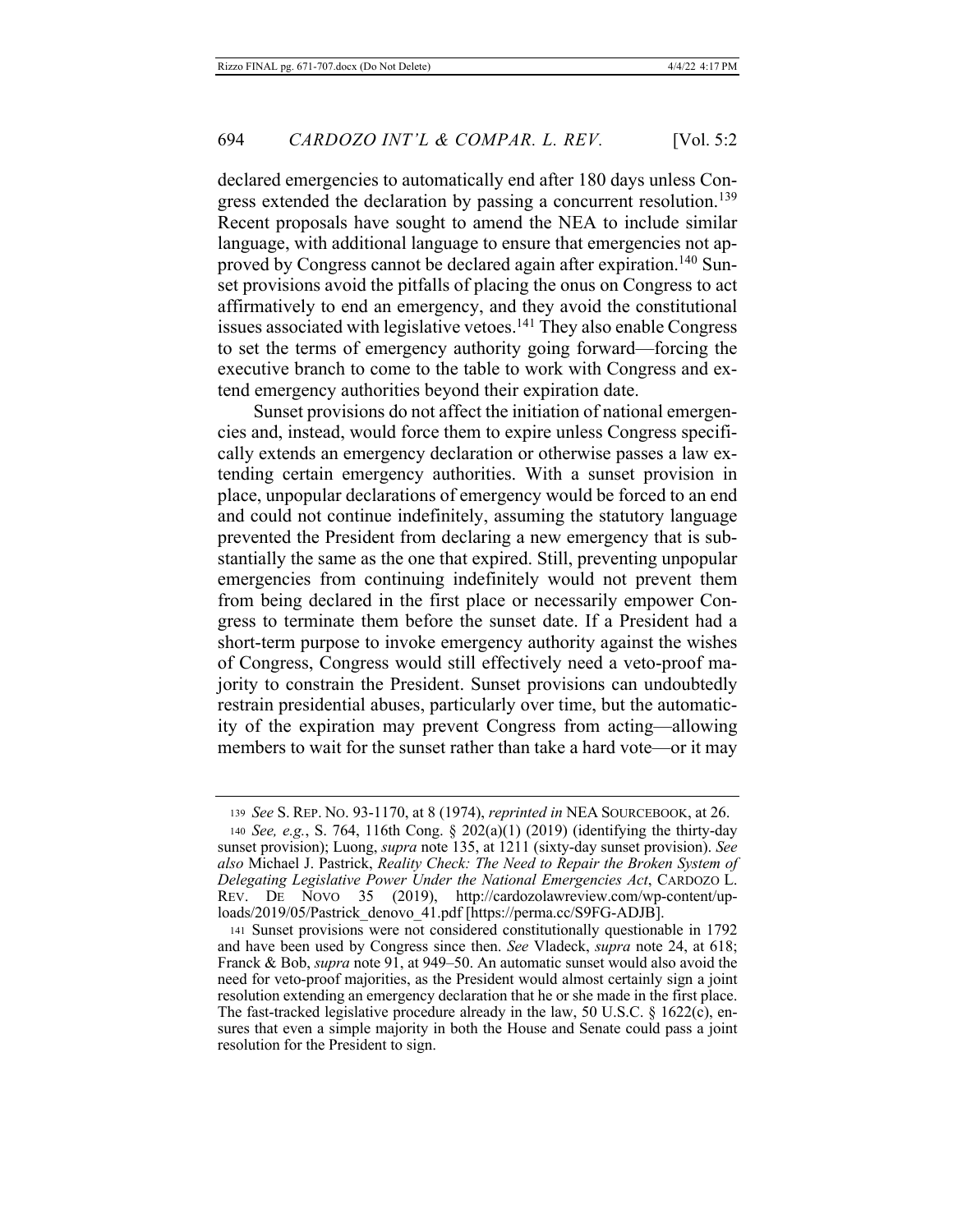prompt Congress to simply rubber-stamp an extension. Much of this also depends on the duration of the sunset provision. The difference between a six-month sunset and a thirty-day sunset might significantly change the President's incentives to test the limits of emergency pow $ers.$ <sup>142</sup> Finally, care must be taken in drafting expiration provisions to ensure that presidents cannot simply redeclare an emergency once the previous one expired.

A traditional criticism of sunset provisions is that they often have little effect in practice, with Congress rubber-stamping extensions without sufficient debate or consideration of alternatives.<sup>143</sup> If Congress is currently unwilling to meet within the set six-month period to consider ending an emergency, it may just as easily summarily extend emergencies on an ongoing basis. The converse may be equally as troubling: the President declares an emergency in response to a genuine crisis, yet Congress fails to extend needed powers beyond the sunset period. Given the recent rise in polarization, it is conceivable that Congress could simply fail to act even when there is nominally bipartisan support for doing so. While such a problem likely runs much deeper than whether a statute has a sunset provision, it is emblematic of the underlying barriers to meaningful Congressional restraint of presidential power.

While sunset provisions do place the burden on the President to justify emergencies to Congress, it is not clear that expiration dates alone will solve the underlying problems. Sunset provisions might push the balance of power back toward Congress, but efforts to implement such reform still run against Congress's broader institutional challenges. Proponents of sunsets acknowledge the practical political problems sitting in the way of enacting their preferred reform in the first place.<sup>144</sup> Professor Michael Pastrick has described this dilemma

<sup>142</sup> For example, using emergency authority to initiate a military construction project may be less desirable and less likely to be completed if that authority will foreseeably expire after thirty days. However, if the authority is set to last for six months or a year, for example, such a construction project might be worthwhile, depending on the President's ultimate objectives.

<sup>143</sup> Antonios Kouroutakis & Sofia Ranchordás, Snoozing Democracy: Sunset Clauses, De-Juridification, and Emergencies, 25 MINN. J. INT'L L. 29, 70–73  $(2016).$ 

<sup>144</sup> The executive branch has a strong institutional interest in protecting its power, particularly during national emergencies, and any president would likely resist such a change. This became clear when Congress first passed the NEA, as senators removed automatic expiration provisions at the behest of President Ford. See supra note 51 and accompanying text. The NEA was passed at a weak moment for the presidency; President Nixon had recently resigned following the Watergate scandal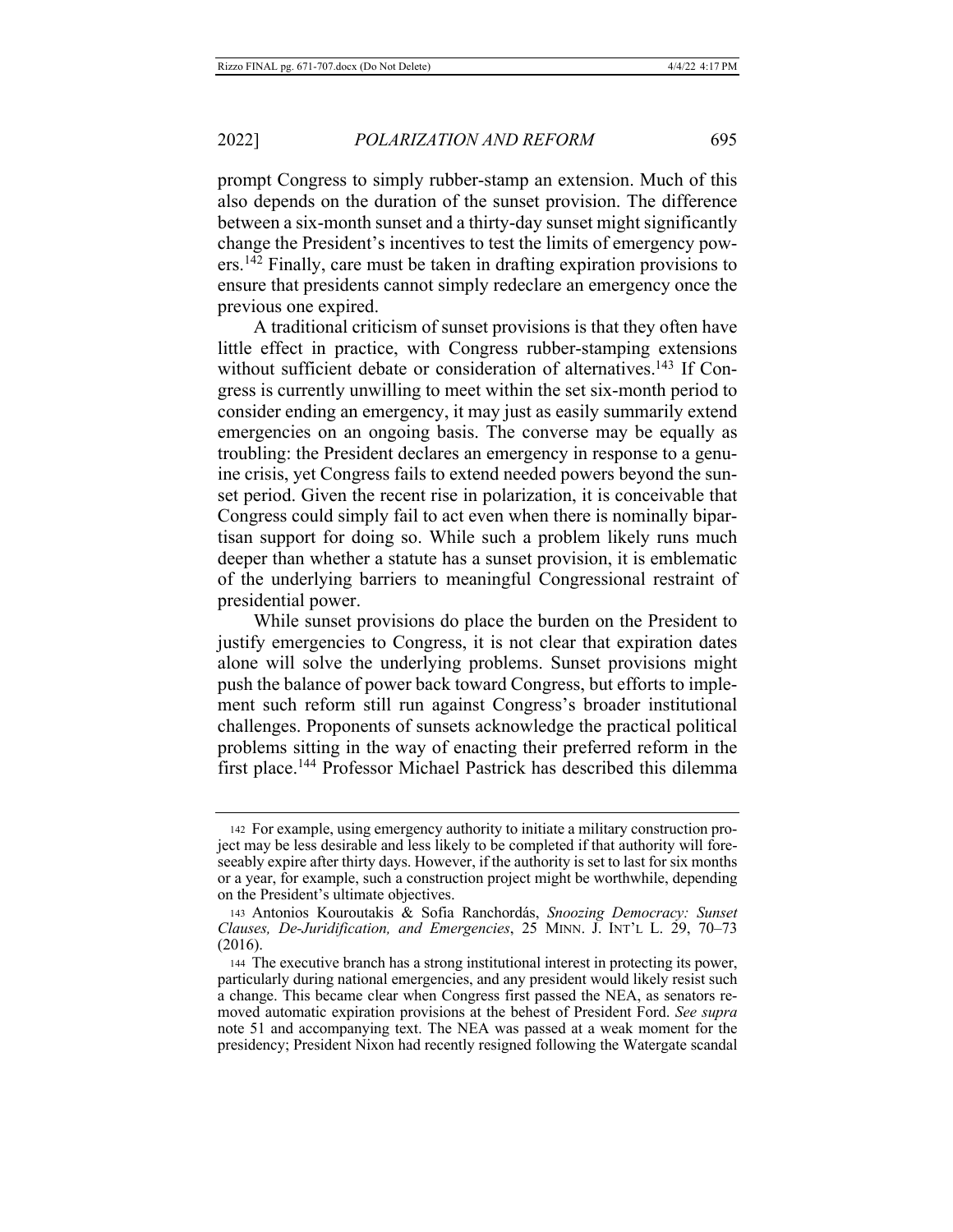as "the practical problem with the practical solution," as it may not be politically feasible for Congress to enact reform in the face of presidential opposition and fierce party conflict.<sup>145</sup> Forced expirations of national emergency declarations might be a useful tool to shift the balance of power between the executive and legislative branches, but they should not be reformers' only objective.

### C. Defining the Scope of "Emergency" by Statute

Another common reform proposal is to place more restrictions on when a president can invoke emergency authorities by defining the scope of what constitutes an "emergency" in the statute. Such a definition was included in the proposed NEA legislation but was subsequently removed.<sup>146</sup> The rationale was that defining what amounts to an emergency might end up enlarging the President's power; instead, the NEA's drafters concluded that it would be best to have the specific statutes conferring certain emergency powers to place limitations on their use.<sup>147</sup> An analysis by the Brennan Center for Justice identified 136 different authorities available to the President upon declaring a national emergency.<sup>148</sup> Of those 136, only fifteen include substantive restrictions on the conferred powers—such as requiring that the emergency relate to a certain subject-and only thirteen additionally require a congressional declaration of an emergency.<sup>149</sup> A narrower definition of what constitutes an emergency in the statute would address the potential for emergency powers to be abused to address non-emergency policy problems. However, confining emergency power in such a way may reduce the President's ability to respond in a genuine crisis not yet contemplated by Congress.<sup>150</sup>

Like the nondelegation doctrine approach, defining the scope of what can constitute an emergency moves the separation of powers conflict to courts. The question becomes a matter of statutory interpretation, asking whether the President's declaration falls within what

and Congress was well-position to assert its institutional prerogatives, yet sunset provisions did not appear in the final bill. *Id*.

<sup>145</sup> Pastrick, *supra* note 140, at 38–40.

<sup>146</sup> See supra note 53.

 $147$  *Id.* 

<sup>148</sup> BRENNAN CTR. FOR JUST., *supra* note 5, at 3.

 $149$  *Id.* 

<sup>150</sup> See Charlie Savage, Presidents Have Declared Dozens of Emergencies, but *None Like Trump's*, N.Y. TIMES (Feb. 15, 2019), https://www.nytimes.com/2019/02/15/us/politics/trump-presidency-national-emergency.html [https://perma.cc/J67D-NFKP].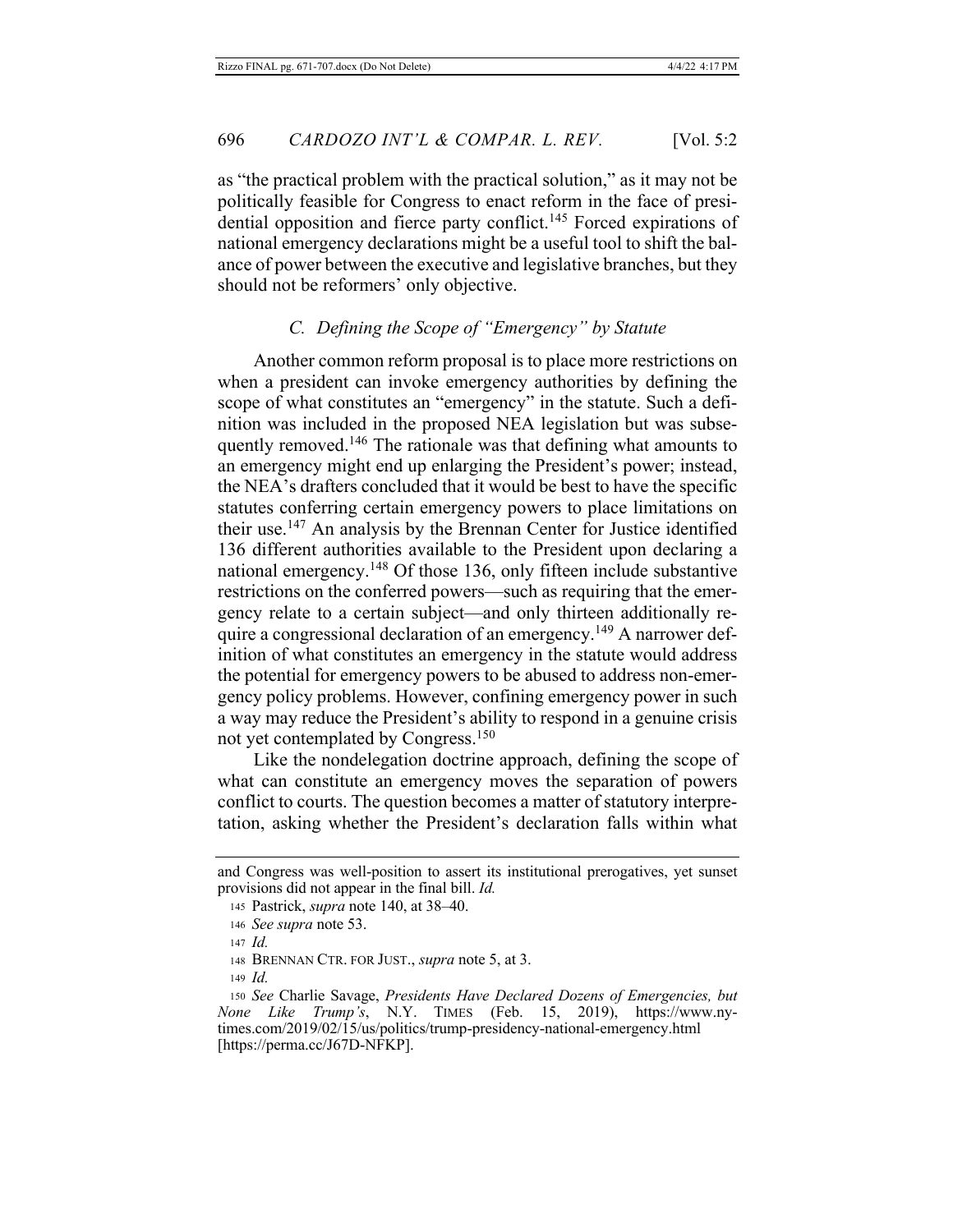Congress contemplated. One notable proposal of such a definition, presented by Elizabeth Goitein of the Brennan Center for Justice, would require "a significant change in the factual circumstances that poses an imminent threat to public health, public safety, or other similarly pressing national interests."<sup>151</sup> A definition such as this would create an initial presumption that an emergency requires both a change and an imminent threat to key public interests. But there remains a challenge in anticipating what future emergencies will look like. Such a definition risks remaining broad enough that a president might still be able to justify an emergency declaration on those terms, especially if courts take a deferential approach to presidential interpretations.

An analogous approach to defining emergency by statute is to place limitations in the statutes that grant emergency power once the President declares an emergency. In fact, this would likely be the best way to describe the current approach and the one that the drafters of the NEA likely intended.<sup>152</sup> Although this is appropriately deemed the current approach, there are considerable questions about how exactly this would constrain presidential emergency power. Because the true limits on presidential emergency power exist in the various statutes conferring emergency authority, rather than the NEA itself, the scope of that power has not yet been litigated or addressed by the courts.<sup>153</sup>

One aspect of the litigation concerning President Trump's declaration of a national emergency at the southern border focuses on efforts to repurpose funding for the construction of a border wall.<sup>154</sup> Specifically, one case involved a challenge to President Trump's invocation of 10 U.S.C.  $\S$  2808. The statute allows the Secretary of Defense, following a national emergency declaration "that requires the use of the armed forces," to conduct military construction projects "not otherwise authorized by law that are necessary to support such use of armed forces."<sup>155</sup> The Ninth Circuit held that the border wall is not "necessary to support the use of the armed forces," nor does it

<sup>151</sup> Hearing on The National Emergencies Act of 1976, supra note 128, at 16.

<sup>152</sup> See S. COMM. ON GOV'T OPERATIONS, *supra* note 128 ("The Committee decided that the definition of when a President is authorized to declare a national emergency should be left to the various statutes which give him extraordinary powers. The National Emergencies Act is not intended to enlarge or add to Executive power. Rather the statute is an effort by the Congress to establish clear procedures and safeguards for the exercise by the President of emergency powers conferred upon him by other statutes. Therefore, the Committee amendment makes no attempt to define when a declaration of national emergency is proper.").

<sup>153</sup> Sierra Club v. Trump, 977 F.3d 853, 865 (9th Cir. 2020).

<sup>154</sup> *Id.* at 880.

<sup>155 10</sup> U.S.C. § 2808 (2018).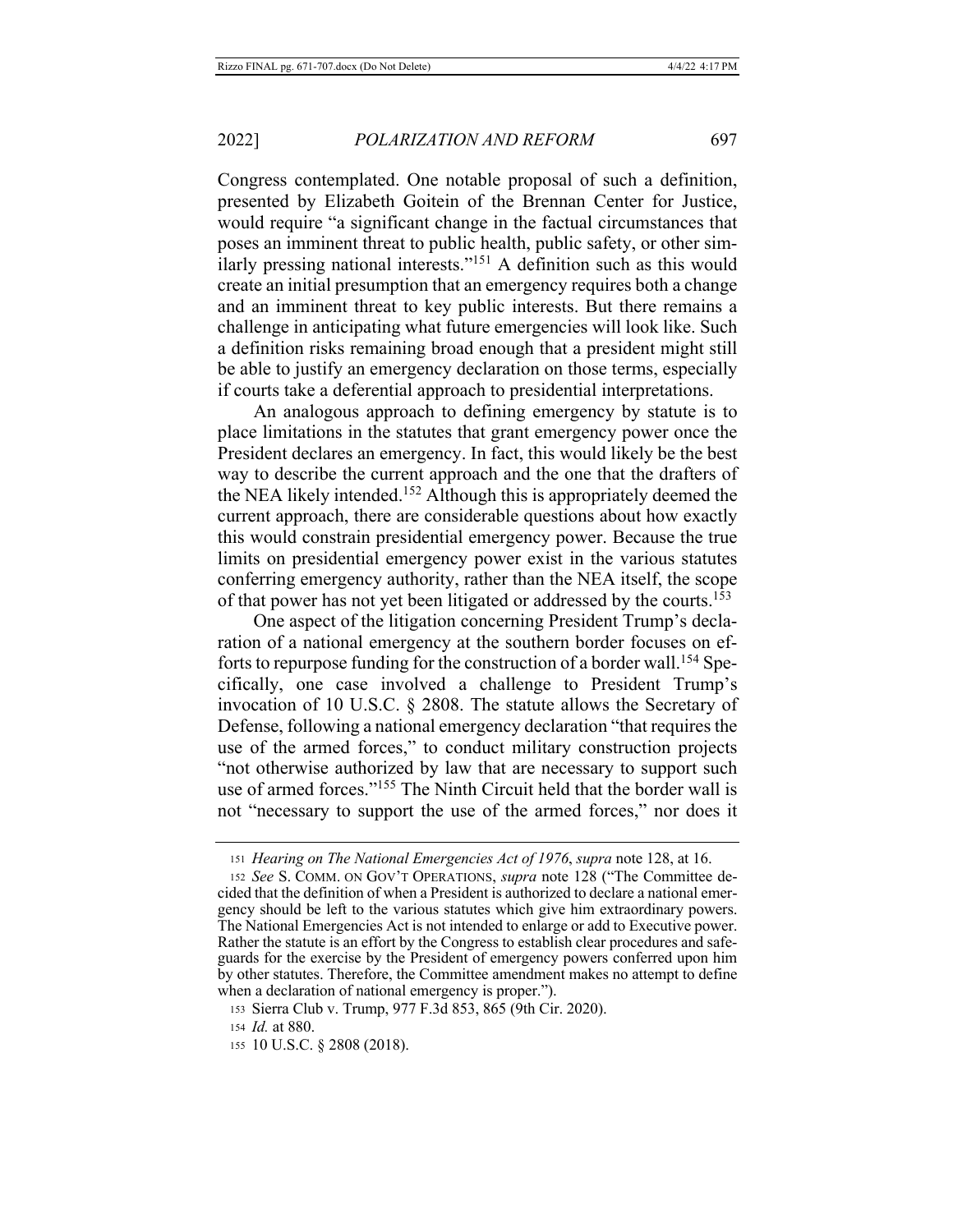qualify as a military construction project.<sup>156</sup> As a result, the courts have provided some clarity on the scope of  $\S 2808$ , but there are more than one hundred other statutes conferring emergency authority that remain open to legal challenge in future presidentially-declared emergencies.<sup>157</sup>

The border wall litigation exemplifies the drawbacks in the current system from the standpoint of establishing workable limits on presidential emergency power. The case-by-case, statute-by-statute approach to defining what the President can do in an emergency provides little clarity on the true scope of presidential emergency power, particularly given the lack of case law on these issues. This ambiguity may encourage presidents to invoke statutes where such limits have not yet been established. With a highly polarized Congress, there may also be more pressure on presidents to use their unilateral authority to accomplish their policy objectives.<sup>158</sup> Consequently, the status quo may encourage presidents to further test the limits of emergency authority, and emergency power may become even more central to the normal means of executive policymaking.

#### **D.** The National Security Powers Act of 2021

In the context of NEA reform proposals, the recently introduced National Security Powers Act of 2021 deserves mention.<sup>159</sup> The bill, proposed by a cross-partisan group of senators—Democratic Senator Chris Murphy of Connecticut, Republican Senator Mike Lee of Utah,

<sup>156</sup> Sierra Club, 977 F.3d at 879.

<sup>157</sup> In its review of statutes conferring expanded powers to the President following an emergency declaration, the Brennan Center for Justice identified 136 such authorities available to the President in the United States Code. Of that number, ninetysix require nothing more than a formal emergency declaration, while some place additional restrictions on when and how the emergency power can be used. The analysis divides these powers into four categories, and Section 2808 is categorized as having "substantial restrictions," which is the strictest limit short of needing Congress to declare a national emergency. BRENNAN CTR. FOR JUST., *supra* note 5, at 3, 15.

<sup>158</sup> The use of executive action to accomplish domestic policy priorities generated significant criticism from Republicans during the Obama presidency. See, e.g., Steve Holland & Richard Cowan, Obama to Announce Go-it-alone Plan on Immigration Thursday, REUTERS (Nov. 19, 2014), https://www.reuters.com/article/us-usa-immigration-obama-idUSKCN0J31N820141119 [https://perma.cc/FMQ9-GBDN]. This trend continued and expanded to the use of emergency authority under President Trump, whose emergency declaration to build a border wall, after Congress explicitly declined to appropriate funds for such purpose, is a particularly potent example. See supra note 134 and accompanying text.

<sup>159</sup> S. 2391, 117th Cong. (2021).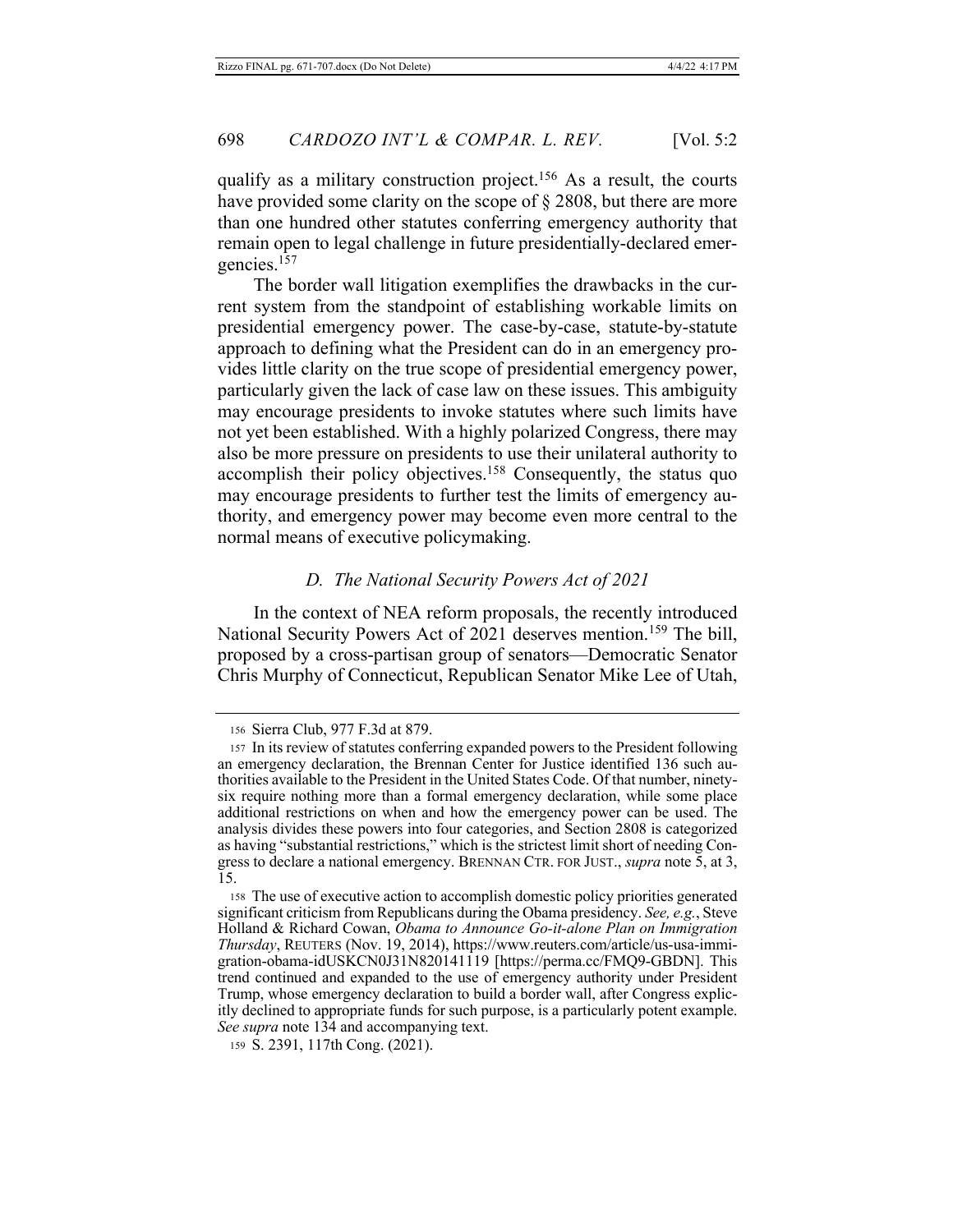and Independent Senator Bernie Sanders of Vermont-would rebalance the separation of powers in multiple national security areas, including emergency powers.<sup>160</sup> The legislation appears to target controversial practices from previous administrations while also structurally reshaping the use of emergency powers.

The most significant change that the National Security Powers Act would impose is the thirty-day sunset provision applying to newly declared national emergencies.<sup>161</sup> Emergencies would expire thirty days after being declared absent a joint resolution of approval to continue the emergency.<sup>162</sup> The joint resolution must approve both the proclamation of emergency as well as the specifically referenced authorities invoked to respond to it.<sup>163</sup> If an emergency expires, the President cannot declare a national emergency "with respect to the same circumstances" for the remainder of the President's term.<sup>164</sup> The bill also restricts the maximum possible duration of emergencies to five years, even when they are approved and authorized by Congress under the Act.<sup>165</sup> The legislation would end the thirty-nine emergency declarations identified by its sponsors, and it would ensure that all subsequently declared emergencies come to an end within five years.<sup>166</sup>

The sunset provision operates like other proposals addressed above but with a few important differences. Rather than limiting the scope of emergency powers by defining "emergency," this bill would restrict emergency power by requiring that the invoked authorities be related to the emergency.<sup>167</sup> The bill would further limit delegations to ensure that such authorities are used "only to address the national emergency."<sup>168</sup> This would not necessarily restrict when an emergency could be declared, but it would prevent a declared emergency from justifying the use of emergency powers on an unrelated matter. Such a provision is also necessary to prevent presidents from circumventing the thirty-day sunset provision. If Congress does not extend an emergency proclamation, the President cannot declare another

<sup>160</sup> See id.

<sup>161</sup> See id. § 301.

 $162$  *Id.* 

 $163$  *Id.* 

<sup>164</sup> Id.

<sup>165</sup> Id. § 302.

<sup>166</sup> Id. § 302, 306; Press Release, Chris Murphy, U.S. Sen., Murphy, Lee, Sanders Introduce Sweeping, Bipartisan Legislation to Overhaul Congress's Role in National Security (July 20, 2021).

<sup>167</sup> S. 2391 § 201(b)(2)(A).

<sup>168</sup> *Id.* § 201(b)(2)(B).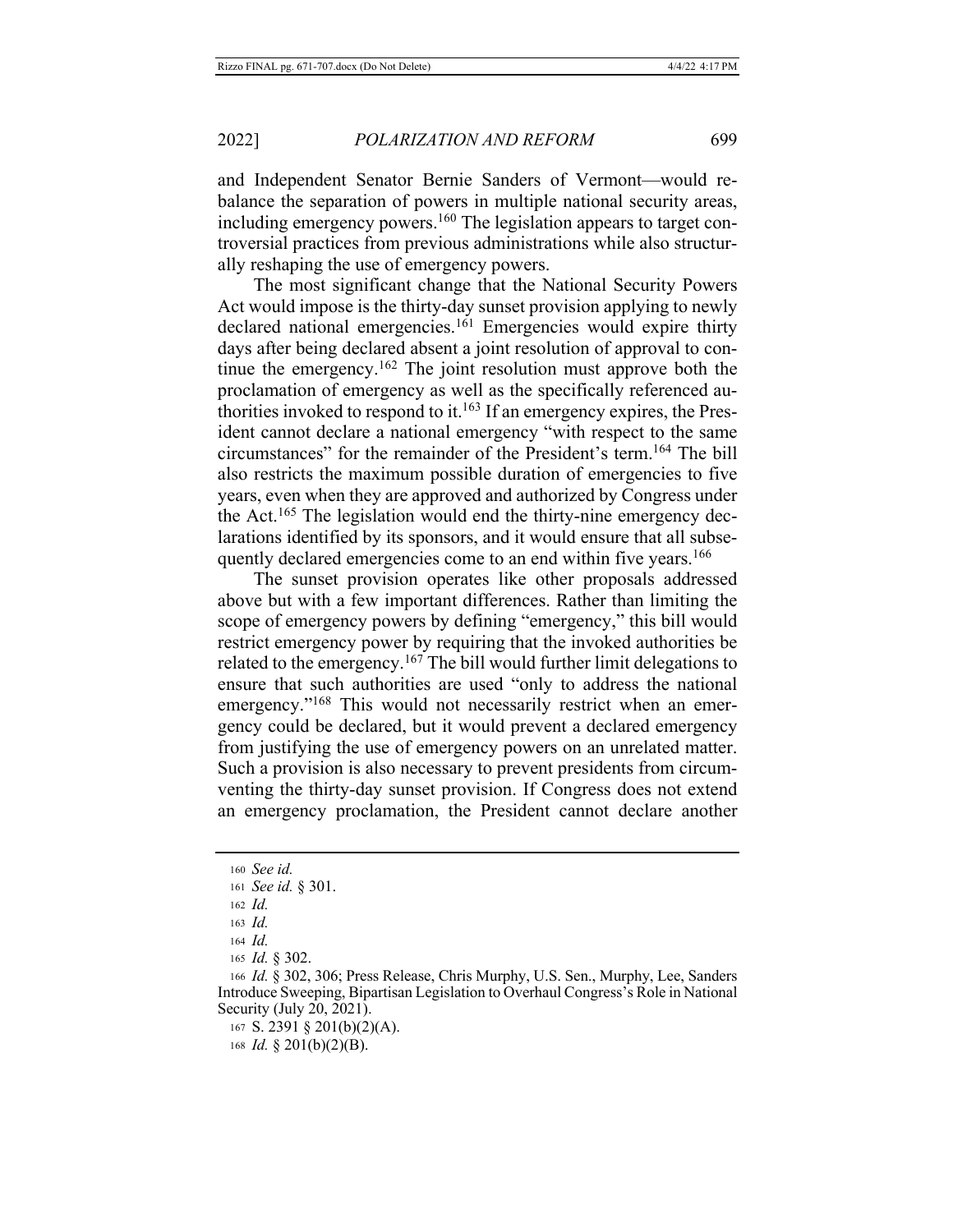emergency to continue using an authority that has already lapsed. Additionally, once an emergency expires, the invoked emergency authority terminates, all unobligated reprogrammed funds are returned to their original purpose, and contracts related to the emergency are terminated.<sup>169</sup>

The National Security Powers Act would be a major reform to emergency powers, but it confronts some of the same issues that similar reform proposals face. Like other proposed provisions, this bill will likely see executive branch pushback as it could significantly reduce the powers available to the President following the thirty-day expiration.<sup>170</sup> Reports indicate that the White House was not involved in the drafting of the bill, which may not bode well for its success as currently written.<sup>171</sup> The requirement that all emergencies end within five years, however, would have significant consequences that should not be understated. The drafters identified thirty-nine ongoing emergencies at the time of its introduction, some of which date back to the 1970s.<sup>172</sup> Forcing an end to these emergencies and the associated emergency powers would force Congress and the President to either legislate new authorizations for present powers or allow them to lapse altogether. The five-year cliff for declared emergencies could push Congress and the President to come to longer-term legislative solutions for ongoing national security issues.

#### E. Establishing a New Framework

An alternative to limiting presidential power by defining "emergency" would be to replace the NEA with a set of laws tailored to specific emergency authorities with corresponding restrictions on their use. Geoffrey Manne and Seth Weinberger advance such an approach in light of the federal response to the COVID-19 pandemic.<sup>173</sup> Manne and Weinberger point to this crisis as indicating that the need for an emergency framework like that in the NEA is less critical than one

 $169$  *Id.* 

<sup>170</sup> See e.g., Pastrick, supra note 140, at 38-40; 120 CONG. REC. S18356-67, su*pra* note 16.

<sup>171</sup> See Trish Turner, Senators Propose Reclaiming National Security Powers for Congress, ABC NEWS (July 20, 2021, 9:07 AM), https://abcnews.go.com/Politics/senators-propose-reclaiming-national-security-powers-con-

gress/story?id=78943107 [https://perma.cc/6E8M-4LQX] ("Senate aides close to the matter say that there was no consultation with the White House or Administration officials.").

<sup>172</sup> See Press Release, Chris Murphy, supra note 166.

<sup>173</sup> Manne & Weinberger, *supra* note 6, at 106-08.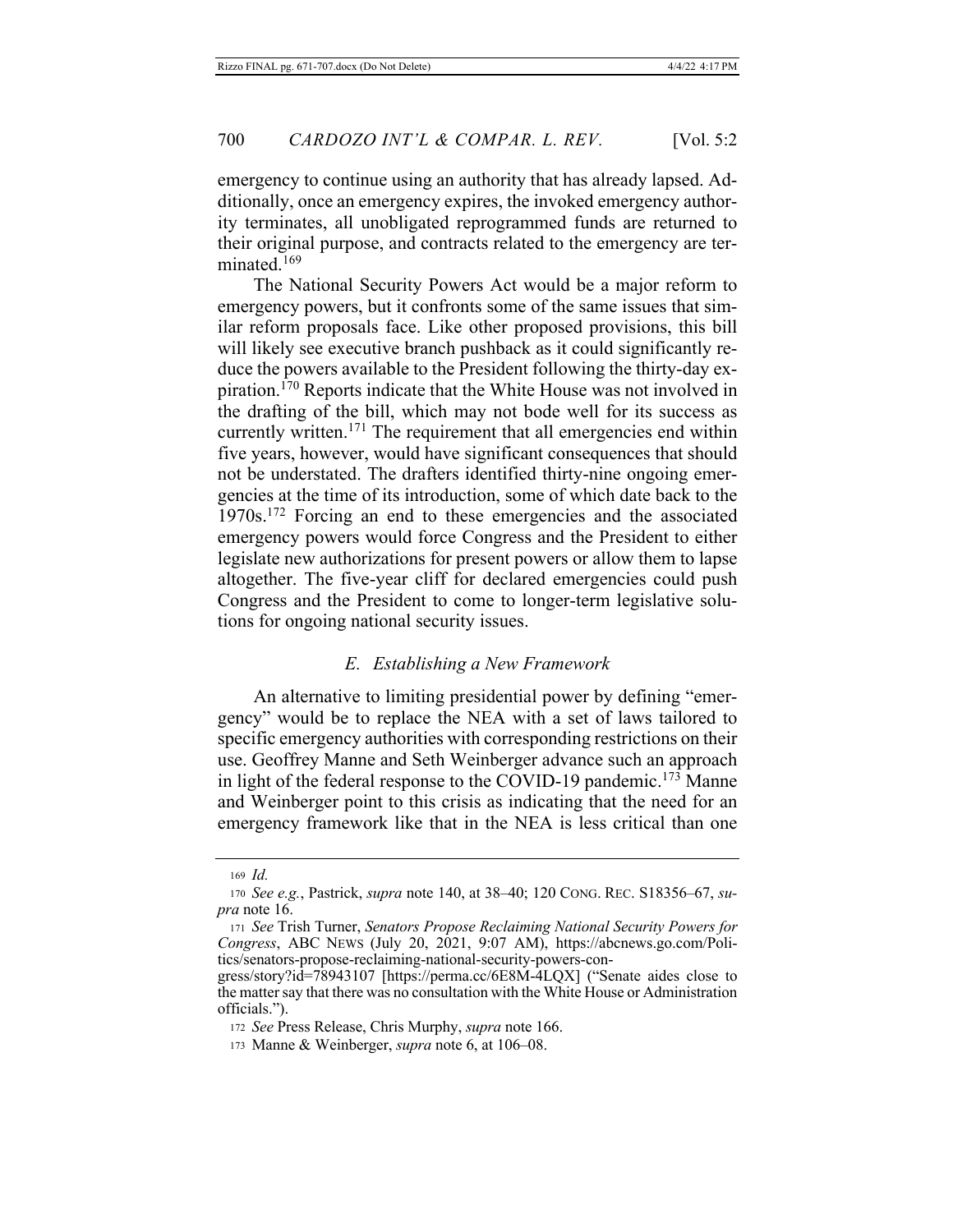might think. While President Trump declared a national emergency in March of 2020 in response to this pandemic, many of the most significant actions taken by the federal government to address the crisis have been under laws such as the Defense Production Act ("DPA") and the Stafford Act, and many of the powers provided under those statutes do not require a formal emergency declaration.<sup>174</sup>

Manne and Weinberger argue that discarding the NEA framework and replacing it with legislation mirroring the Stafford Act and the DPA could address many of the current problems.<sup>175</sup> Both laws provide the President with additional authorities to respond to crises; but each law does so in a way that differs from the blank-check approach under the NEA. They note that certain powers under the DPA require specific appropriations from Congress, and both laws impose reporting requirements and limitations on direct expenditures from the executive branch.<sup>176</sup> Notably, the DPA itself has a sunset clause that terminates certain latent authorities under the law at a future date, which requires Congress to reauthorize them periodically.<sup>177</sup>

Manne and Weinberger argue that getting rid of the NEA framework in favor of emergency laws with constraints like those in the DPA and the Stafford Act would provide important limitations on presidential emergency power and an improved template for congressional oversight.<sup>178</sup> They note, much like Pildes and Levinson observe, that reform would require members of Congress to overcome their tendency to support executive power when it suits them.<sup>179</sup> This approach, however, would help depoliticize and, correspondingly, reduce partisan pressures in congressional debates over delegations of emergency authority. New restrictions on when and how a president can use certain emergency powers could prevent abuse; and, even if abuse did occur, Congress could change the terms of its delegation either immediately following a controversial presidential action or at the powers' statutory expiration date.<sup>180</sup>

 $176$  *Id.* 

 $179$  *Id.* 

<sup>174</sup> *Id.* at 107 n.69.

<sup>175</sup> *Id.* at 107.

<sup>177</sup> Defense Production Act, 50 U.S.C. § 4564(a) (2018).

<sup>178</sup> Manne & Weinberger, *supra* note 6, at 108.

<sup>180</sup> As the Brennan Center has shown in its review of emergency presidential power, there are several statutes that can be invoked under the NEA simply by declaring an emergency. Ninety-six of the 136 powers identified by the Brennan Center require only a presidential declaration of an emergency, fifteen include a substantive restriction on their use, and thirteen require action from Congress. BRENNAN CTR. FOR JUST., *supra* note 5, at 3.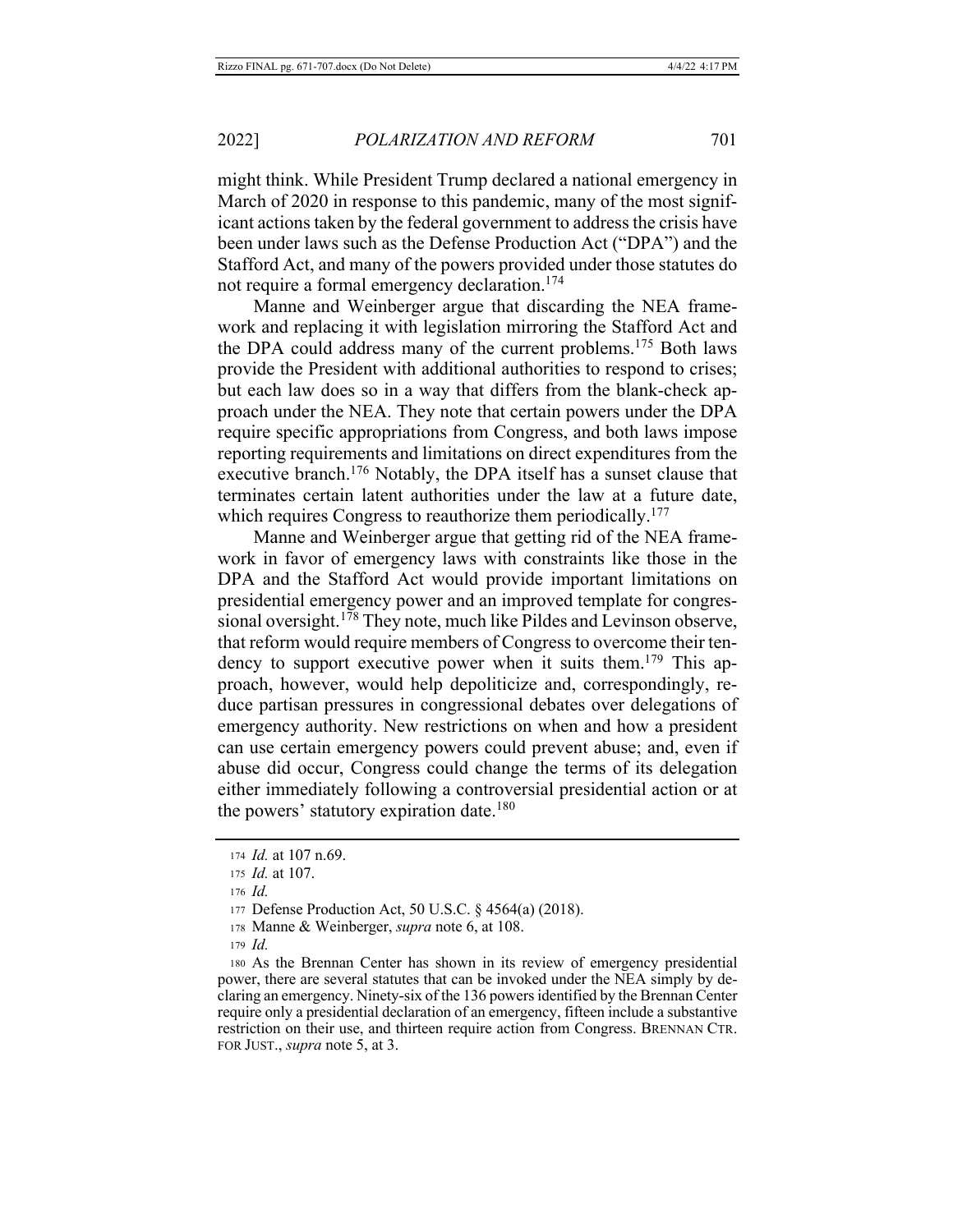By requiring certain authorities to expire periodically, Congress could rein in presidential power without requiring members of the President's party to directly disapprove of a presidentially declared emergency, which would be necessary to end an emergency declaration. The approach here is similar in many ways to sunset provisions, discussed above, but there is a crucial distinction between the two. Forcing a specific emergency declaration to sunset after a specified period is different from making a statutory grant of emergency power expire. The latter, a "reauthorization requirement," is more removed and abstracted from real-world events. Voting to disapprove or extend an emergency declaration can often put members of the President's party in direct opposition to the President's policy objective. In contrast, having Congress periodically reconsider delegations of emergency authority—but not doing so when that authority is actively in use by the President—refocuses the debate to the power itself, not the underlying emergency. Reauthorization time frames could be designed to cross presidential terms, which may prompt members of Congress to evaluate the authority when the opposing party holds the presidency. Doing so would help focus debates on the power of the presidency, rather than on an individual president. While a debate over a delegated authority may still be politicized and ideological, delay can at least help make it less personal, with the success of the President and co-partisans less central.<sup>181</sup> Although a given emergency authority can remain politicized long after an alleged abuse, a time differential between the use of the authority and its expiration can help lessen its political salience.

Critics of reauthorization requirements note that they may fail to live up to their promises—that Congress periodically re-evaluate delegated authorities—and may even be counterproductive.<sup>182</sup> But

182 See Emily Berman, The Paradox of Counterterrorism Sunset Provisions, 81 FORDHAM L. REV. 1777 (2013) (arguing that sunset provisions for surveillance

<sup>181</sup> See, e.g., Marianne Levine & James Arkin, Republicans Support Trump's Wall *Even After He Grabs Military Funds from Their States, POLITICO (Sept. 11, 2019,* 12:31 PM), https://www.politico.com/story/2019/09/11/republicans-border-wallmilitary-funding-1488818 [https://perma.cc/8PY9-TM2C] (illustrating the tension between supporting a co-partisan president and supporting separation-of-powers reforms: "Earlier this year, [Sen. Thom] Tillis published an op-ed in the Washington Post saying that he would vote against the emergency declaration but later reversed his stance and voted to back Trump after coming under pressure from within his party. Tillis said when he wrote the op-ed that he 'had less concerns with what we were doing here and more concerns with the precedent we would set for future precedents and I still stand by that.' He added that he still wants to work with Sen. Mike Lee (R-Utah) on making changes to the law governing national emergencies, even though he continues to support the current one.").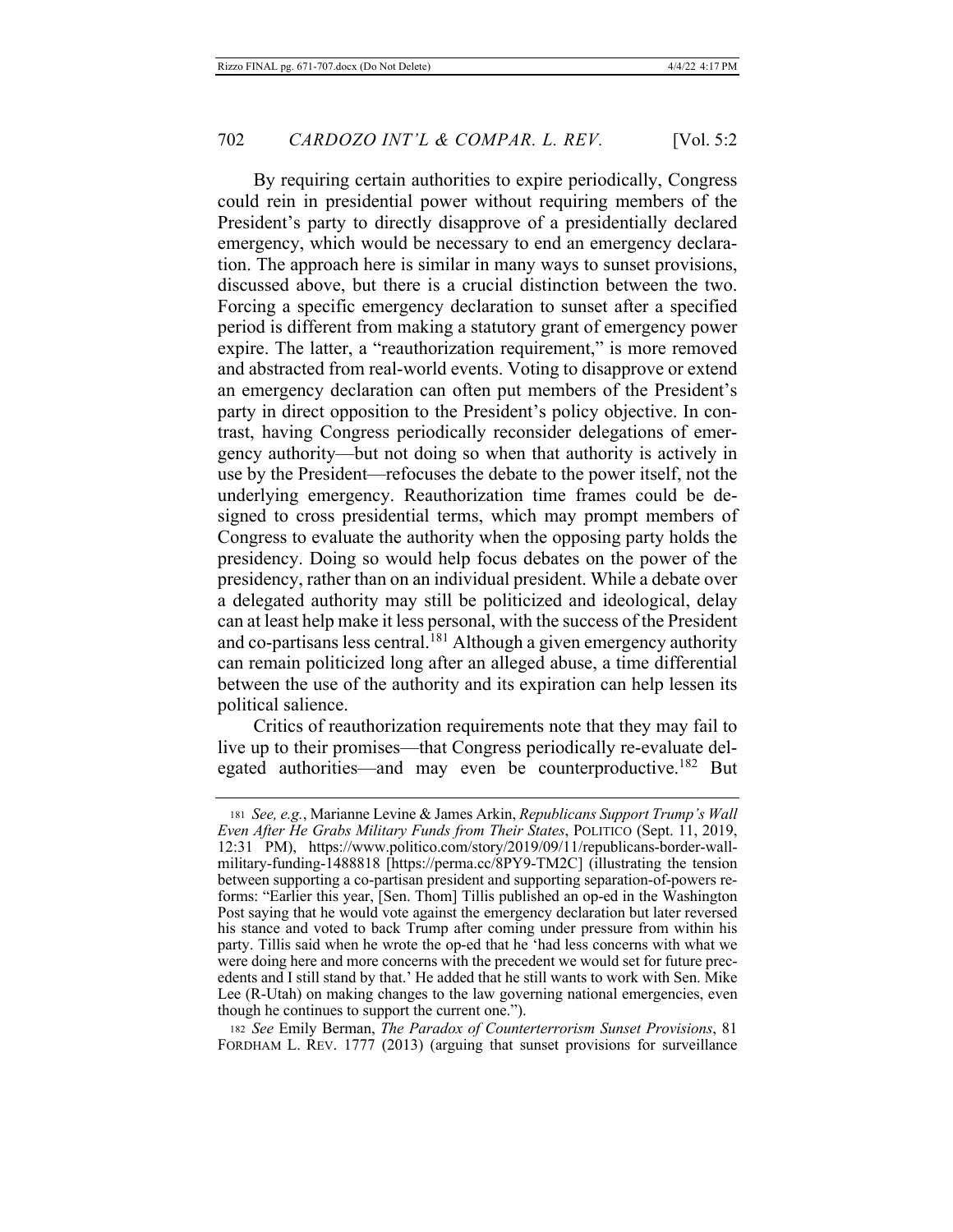current emergency powers are already quite entrenched, so periodic reauthorization requirements are unlikely to worsen that. Congress may simply reapprove emergency authorities, but sunsets would at least force consideration of the issue. Paired with other reforms to prevent emergencies from lasting years or even decades, the reauthorization of an authority would happen independent of its use and would focus on its underlying merits.

Adding detailed reporting requirements to the President's use of emergency authority could also improve Congress's ability to conduct oversight and prevent abuse. Reporting requirements triggered by the President's use of emergency authority can spur interbranch dialogue and foster collaborative policymaking.<sup>183</sup> Amy Stein argues that adding substantive and procedural restrictions to statutes delegating presidential authority can shape how presidents exercise delegated power.<sup>184</sup> Stein notes that procedural restraints can vary in the burden that they place on the President, and statutes with significant procedural constraints can even require consultation with Congress.<sup>185</sup> While limiting presidential power by adding procedural requirements is certain to face opposition from the President, such efforts likely stand on firm constitutional footing given that they are imposed on powers delegated by Congress and not on specific Article II powers.<sup>186</sup>

The effects of new procedural constraints on the President ultimately might depend on the courts, which have been reluctant to constrain the President in foreign affairs.<sup>187</sup> Stein points to the example of the International Economic Emergency Powers Act, which she describes as having strong procedural requirements that have been

187 *Id.* at 1239.

authorities have failed to live up to their promise of encouraging Congress to periodically re-evaluate the authorities and may have led to their entrenchment). But see Yes, Section 215 Expired. Now What?, ELEC. FRONTIER FOUND. (Apr. 16, 2020), https://www.eff.org/deeplinks/2020/04/yes-section-215-expired-now-what

<sup>[</sup>https://perma.cc/M9E5-Q7CV] (noting that some of the most controversial provisions of the authorities addressed by Berman have, in fact, expired, albeit long after they were initially created).

<sup>183</sup> Amy L. Stein, A Statutory National Security President, 70 FLA. L. REV. 1183, 1222 (2018); Ryan Goodman, Trump's Invoking Obama Signing Statement as Reason Not to Report to Congress on Khashoggi Murder: A Roundup of Expert Views, JUST SECURITY (Feb. 28, 2019), https://www.justsecurity.org/62737/khashoggimagnitsky-act-chadha-constitutionality-reporting [https://perma.cc/NM64-GEWY].

<sup>184</sup> Stein, *supra* note 183, at 1224.

<sup>185</sup> *Id.* at 1288.

<sup>186</sup> *Id.* at 1235.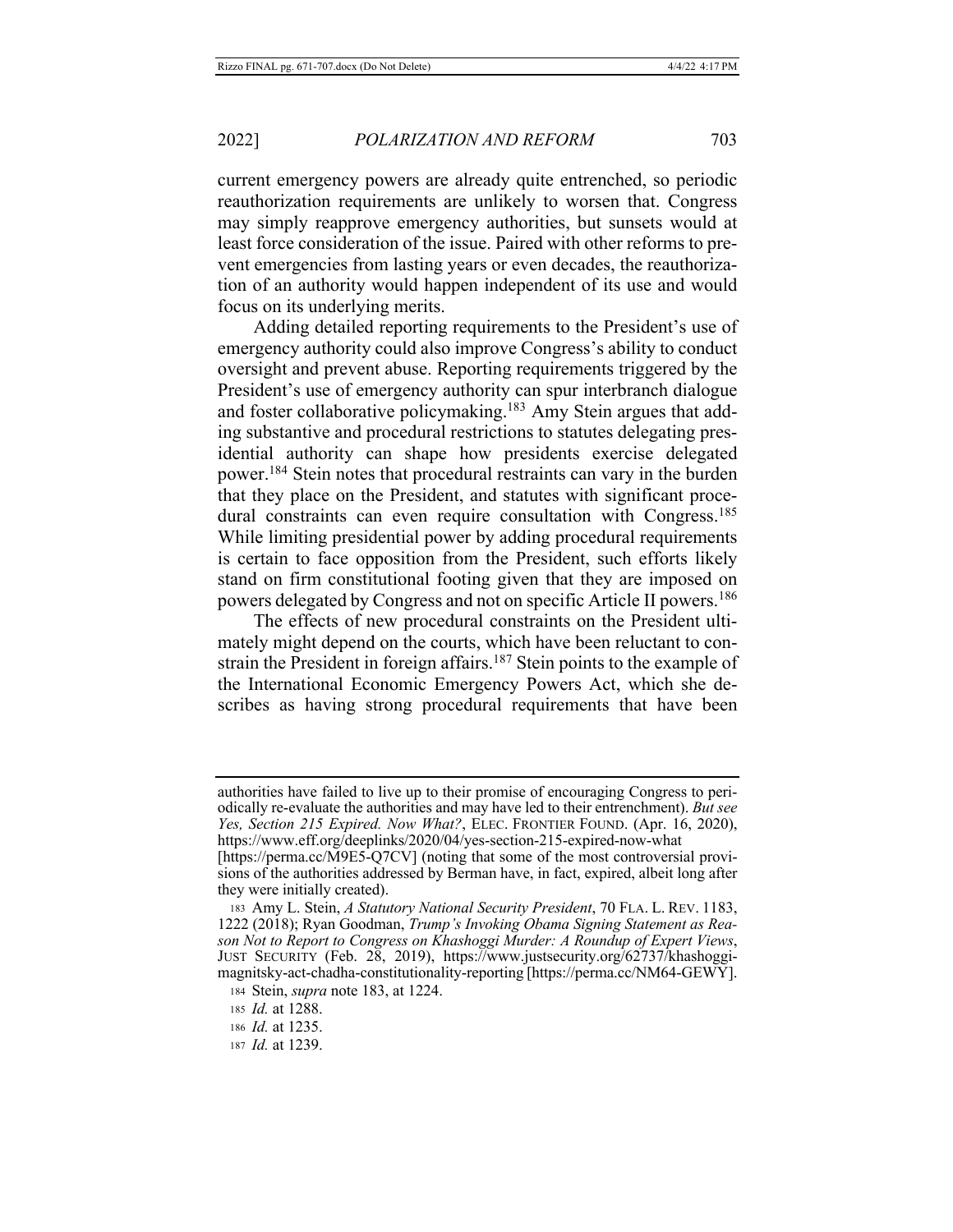watered down by the courts.<sup>188</sup> However, Stein also identifies notable counterexamples of the courts exercising their authority to check presidential excesses.<sup>189</sup> The obligation imposed on the President by these constraints—such as timing limitations, reporting requirements, and requirements that the Executive make certain factual findings before taking action—and the specific wording employed, are therefore critical to determining their efficacy. Stein proposes a sliding scale of procedural constraints that become more onerous depending on whether the threat is acute or chronic.<sup>190</sup> In acute crises, it may be more appropriate to have fewer procedural requirements for presidential authority to provide the President with flexibility.<sup>191</sup> When a problem persists, however, additional requirements and obligations can be placed on the President so that Congress can conduct oversight and play a role in the policymaking process.<sup>192</sup> Reporting and compliance obligations that grow over time may push the President to work with Congress on longer-term solutions.<sup>193</sup> While Stein's focus is on the President's broader role in foreign policy, her proposal is particularly relevant in the context of national emergencies, where the goal of delegated power to the President is to provide flexibility, prevent abuse, and ensure that Congress can perform its core constitutional obligations.

While constraining emergency authority through substantive and procedural statutory obligations may be an improvement on the status quo, doing so may ultimately not stop the President's intent to use emergency power for non-emergency ends. Substantive constraints can narrow the scope of when a certain authority may be invoked, such as the requirement that there be an imminent threat to important public interests created by a change in factual circumstances.<sup>194</sup> But a judicial remedy for a new question of statutory interpretation may not be timely enough to avoid abuse. Moreover, courts may remain deferential to the President's interpretation of a statute when the context is a national security emergency.

194 See infra note 141 and accompanying text.

<sup>188</sup> *Id.* at 1228–29, 1239; Harold H. Koh, Why the President (Almost) Always Wins in Foreign Affairs: Lessons of the Iran Contra Affair, 97 YALE L.J. 1255, 1264  $(1988).$ 

<sup>189</sup> Stein, *supra* note 183, at 1242–43.

<sup>190</sup> *Id.* at 1245

<sup>191</sup> *Id.* 

<sup>192</sup> *Id.* at 1245–46.

<sup>193</sup> Compliance burdens can escalate to make the President consider a new legislative approach, and reporting requirements could provide Congress with enough access to surface information that could impose political costs on the President as the use of emergency power extends over time.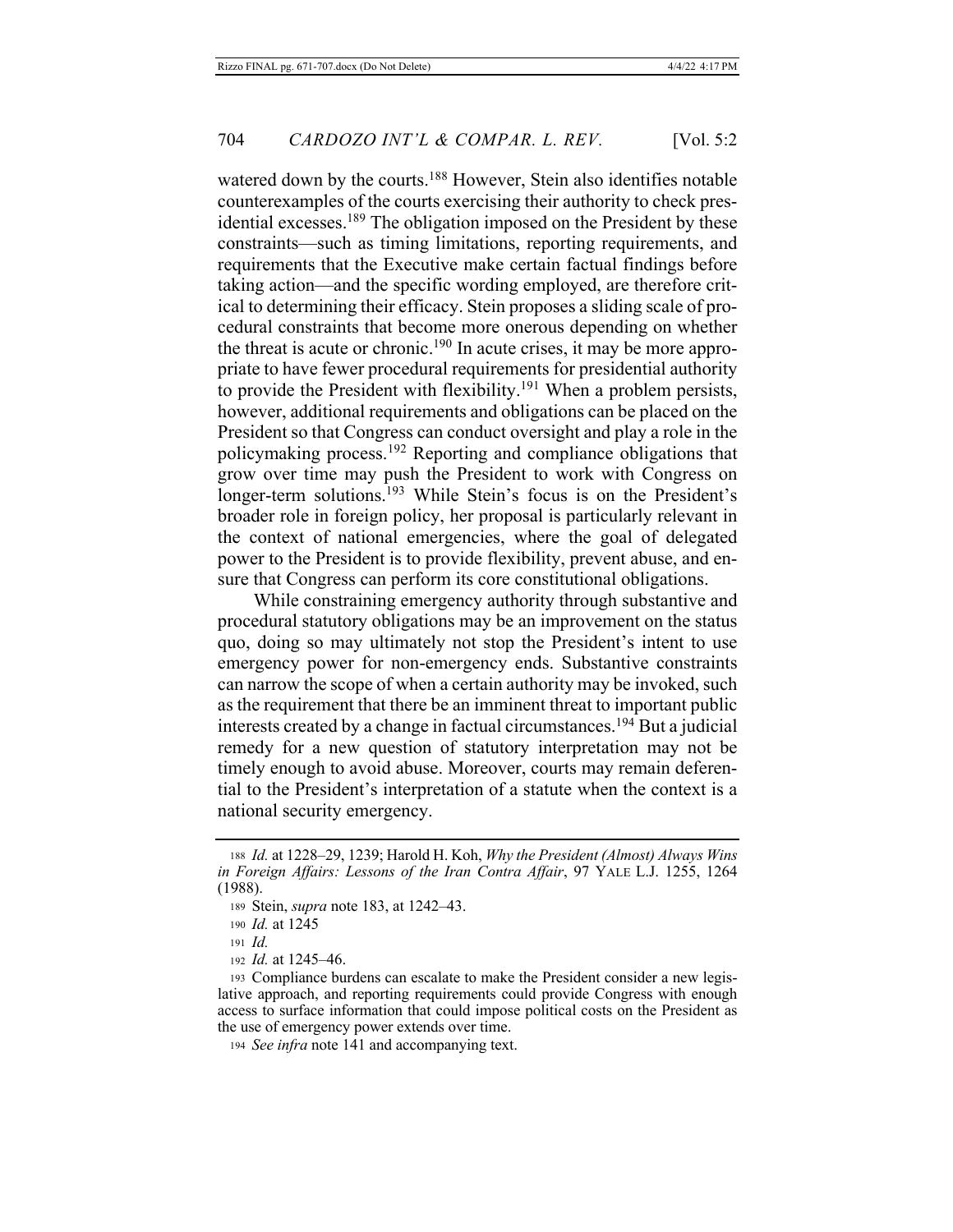In addition to calls for more narrowly tailored emergency authority, there is an argument that the President's need for emergency power is simply less significant than might be perceived, as Congress has shown that it can act quickly in a crisis. In the context of the COVID-19 pandemic, it is worth noting that the most significant aspect of the federal emergency response came from Congress, not the President. President Trump formally declared an emergency on March 13, 2020, while Congress had passed three pieces of legislation, including the \$2.2 trillion Coronavirus Aid, Relief, and Economic Security ("CARES") Act, by the end of March of 2020.<sup>195</sup> It passed the first bill, funding vaccine research and public health, on March 5; the second bill, providing paid sick leave as well as funding for Medicaid, food assistance, and unemployment benefits on March 18; and the CARES Act on March 27.196

Given Congress's demonstrated ability to act swiftly in a crisis, the need for sweeping delegations of emergency power to the Presi-<br>dent may be exaggerated.<sup>197</sup> The tradeoff involved in these delegations—broad power with potential for abuse in exchange for nimble executive action—may simply not be worth it, especially if presidents begin to rely on emergency authorities more and more for nonemergent policymaking.<sup>198</sup> It is worth noting that the congressional response to the pandemic, while substantial, has largely relied on leveraging existing programs to increase available resources to those most

<sup>195</sup> Proclamation 9994, 85 Fed. Reg. 15,337 (Mar. 13, 2020). See Emily Cochrane & Sheryl Gay Stolberg, \$2 Trillion Coronavirus Stimulus Bill Is Signed into Law, N.Y. TIMES (Mar. 27, 2020), https://www.nytimes.com/2020/03/27/us/politics/coronavirus-house-voting.html [https://perma.cc/27XR-E6M2]; Kelsey Snell, Here's How Much Congress Has Approved for Coronavirus Relief So Far and What It's **NPR** For, (May 15, 2020,  $1:53$ PM), https://www.npr.org/2020/05/15/854774681/congress-has-approved-3-trillion-forcoronavirus-relief-so-far-heres-a-breakdown [https://perma.cc/YJ53-BLNE].

<sup>196</sup> See Snell, supra note 195; Claudia Grisales, Trump to Sign \$8 Billion Corona-(Mar. 4, 2020, virus Response Package Friday, NPR  $2:45$ PM), https://www.npr.org/2020/03/04/812109864/bipartisan-negotiators-reach-deal-forroughly-8-billion-for-coronavirus-response [https://perma.cc/RVD3-EFES]; Lauren Egan, Trump Signs Off on Coronavirus Aid Bill, NBC NEWS (Mar. 18, 2020, 10:41 AM), https://www.nbcnews.com/politics/congress/senate-plans-vote-house-coronavirus-bill-wednesday-n1162851 [https://perma.cc/YY6X-HQYS].

<sup>197</sup> See Manne & Weinberger, supra note 6, at 106.

<sup>198</sup> Simply repealing the NEA may revert emergency powers back to their pre-1970s status quo, with the President potentially free to use emergency authorities if a state of emergency exists. Moving away from the NEA framework involves addressing each emergency delegation separately and determining whether it is necessary, or whether Congress would be able to step in to grant the authority when the President needs it or otherwise legislate to address the crisis.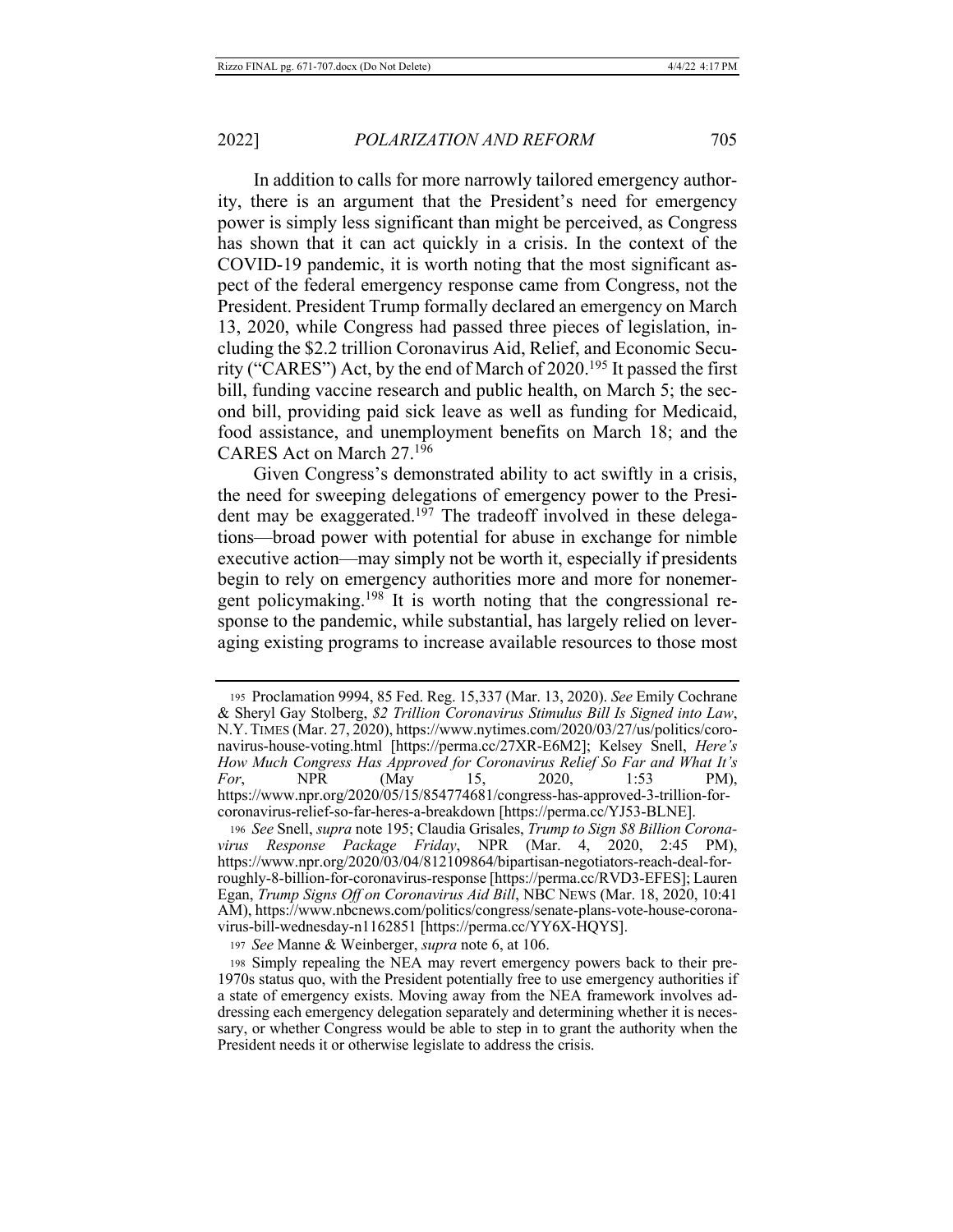affected. If Congress decided to delegate new powers to the President, a swift response could lead to mixed results. Alternatively, the relative speed of Congress's ability to respond might support the case for even shorter durations of broad emergency delegations. Instead of delegating authority that lasts for a year or longer, Congress could give presidents broad authority to act but only for a considerably shorter period before that authority lapses absent further extension from Congress. While instituting such a sunset clause runs up against the same difficulties discussed above, advocates of such an approach could point to Congress's recent ability to act on short notice and in a highly polarized environment as a reason to be less concerned about partisanship hobbling a federal response to an acute crisis.

## V. CONCLUSION

Under the NEA, the President has considerable latent power to wield in a crisis. But the broad scope of that power makes the potential for abuse more concerning. Whether an abuse of emergency authority is for illiberal ends or a way to get around congressional inaction on important— but non-emergency— issues, Congress is ill-positioned to constrain the President, and any abuse may go unchecked. Political polarization and the high, potentially insurmountable, obstacles to congressional action seeking to terminate an emergency reveal that the true constraint on presidential emergency authority may not lie in Congress. While public opinion may dissuade the President from abusing emergency powers, there is reason to think that constraint may be fading as well. Evidence of this can be seen in President Trump's emergency declaration regarding the southern border. While some, especially those in the President's party, saw the move as a response to a pressing policy issue, the declaration was primarily a reaction to Congress's refusal to act, rather than a change in circumstances on the United States-Mexico border.<sup>199</sup> If the incentives to accomplish signature policy objectives are stronger than the negative political consequences from abusing emergency authority, presidents may increasingly resort to emergency action in normal times. The status quo has sparked many calls for reform, but such efforts must incorporate how party polarization has shaped incentives in Congress. As close competition for control of the legislative branch has pushed parties to

<sup>199</sup> See Quint Forgey, Graham: I 'Support' Trump Emergency Declaration, POLITICO (Feb. 16. 2019,  $7:47$  PM), https://www.politico.com/story/2019/02/16/graham-i-support-emergency-declaration-1173353 [https://perma.cc/KX55-J2M2]; Levine & Arkin, *supra* note 181.